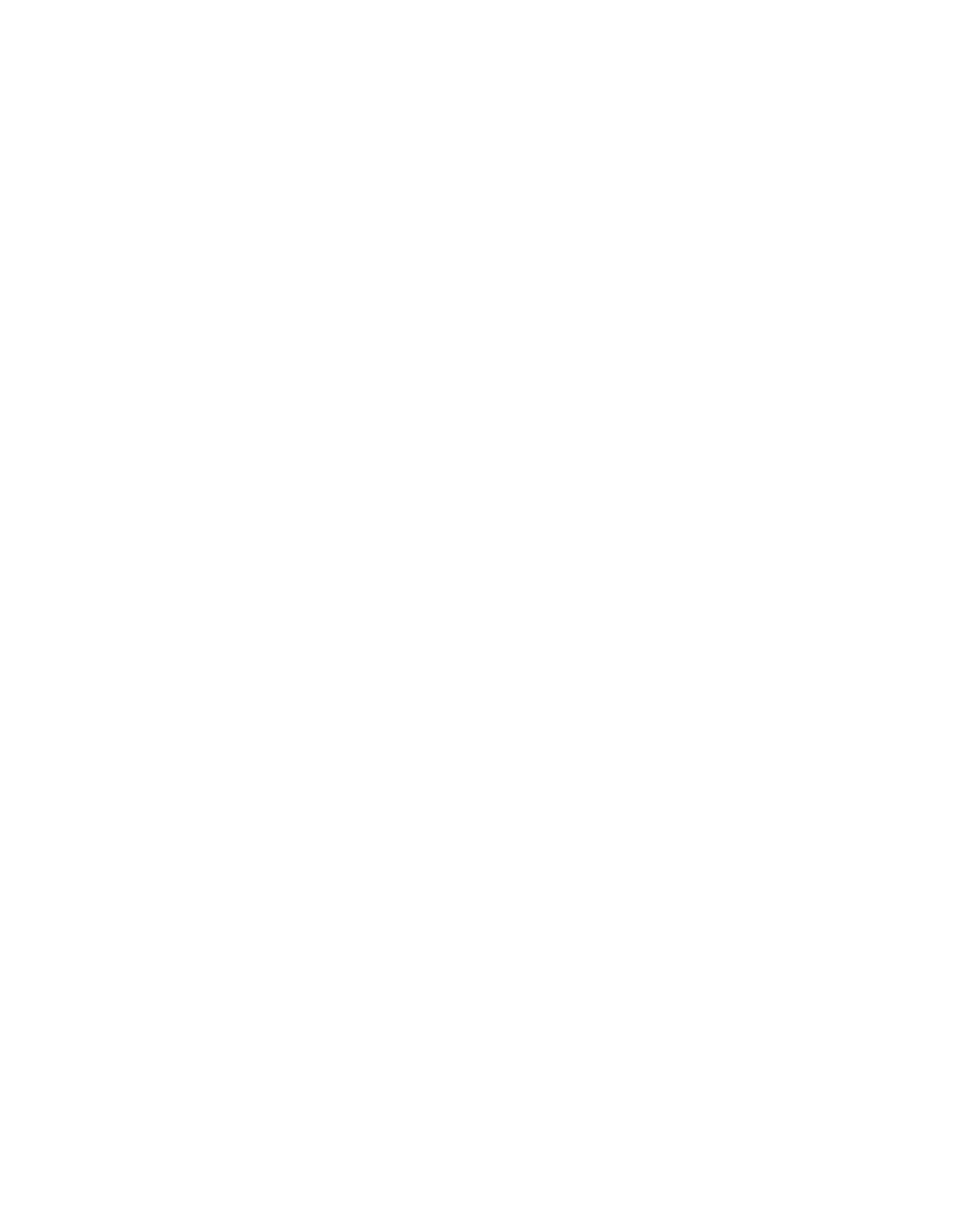**Edition Year : 2019**

© Registrar

#### **Director, Academic Affairs** Email: diracademic@kledeemeduniversity.edu.in

### **KLE Academy of Higher Education & Research**

JNMC Campus, Nehru Nagar, Belagavi-590 010. Phone : 0831-2444444 e-mail:info@kledeemeduniversity.edu.in

Price Rs: 275/-only

Printed at: **Omega Offset** # 4574, Shetty Galli, Belagavi. Ph: 0831-2424124 E-mail: customerservice@omegaoffset.com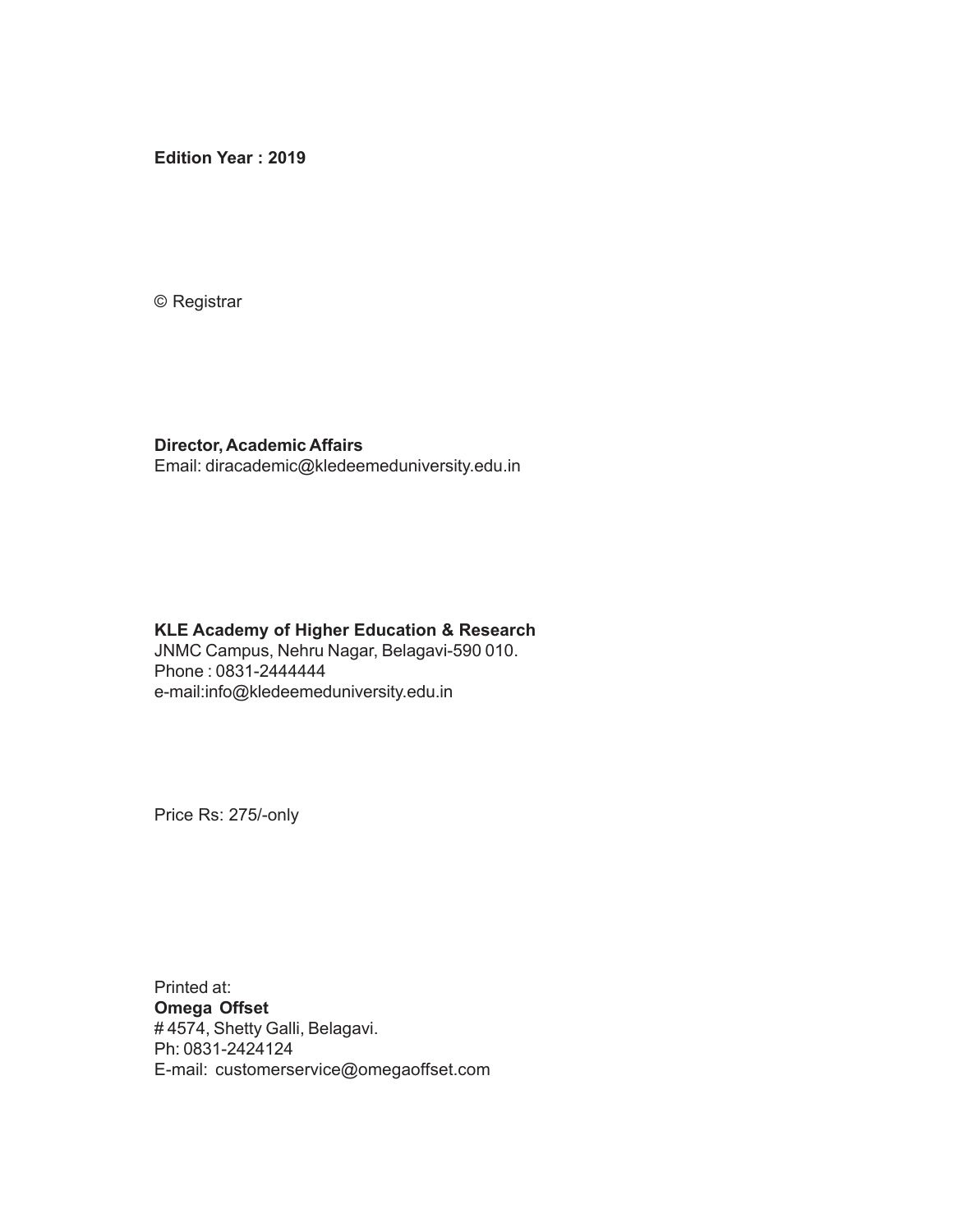

### **VISION**

To be an outstanding KAHER of excellence ever in pursuit of newer horizons to build self reliant global citizens through assured quality educational programs.

#### **MISSION**

- To promote sustainable development of higher education consistent with statutory and regulatory requirements.
- To plan continuously provide necessary infrastructure, learning resources required for quality education and innovations.
- To stimulate to extend the frontiers of knowledge, through faculty development and continuing education programs.
- To make research a significant activity involving staff, students and society.
- To promote industry / organization, interaction/collaborations with regional/national / international bodies.
- To establish healthy systems for communication among all stakeholders for vision oriented growth.
- To fulfill the national obligation through National rural health missions.

## **OBJECTIVES**

The objectives are to realize the following at KAHER and its constituent institutions:

- To implement effectively the programs through creativity and innovation in teaching, learning and evaluation.
- To make existing programs more career oriented through effective system of review and redesign of curriculum.
- To impart spirit of enquiry and scientific temperament among students through research oriented activities.
- To enhance reading and learning capabilities among faculty and students and inculcate sense of life long learning.
- To promulgate process for effective, continuous, objective oriented student performance evaluation.
- To ordinate periodic performance evaluation of the faculty.
- To incorporate themes to build values, Civic responsibilities & sense of national integrity.
- To ensure that the academic, career and personal counseling are in-built into the system of curriculum delivery.
- To strengthen, develop and implement staff and student welfare programs.
- To adopt and implement principles of participation, transparency and accountability in governance of academic and administrative activities.
- To constantly display sensitivity and respond to changing educational, social, and community demands.
- To promote public-private partnership.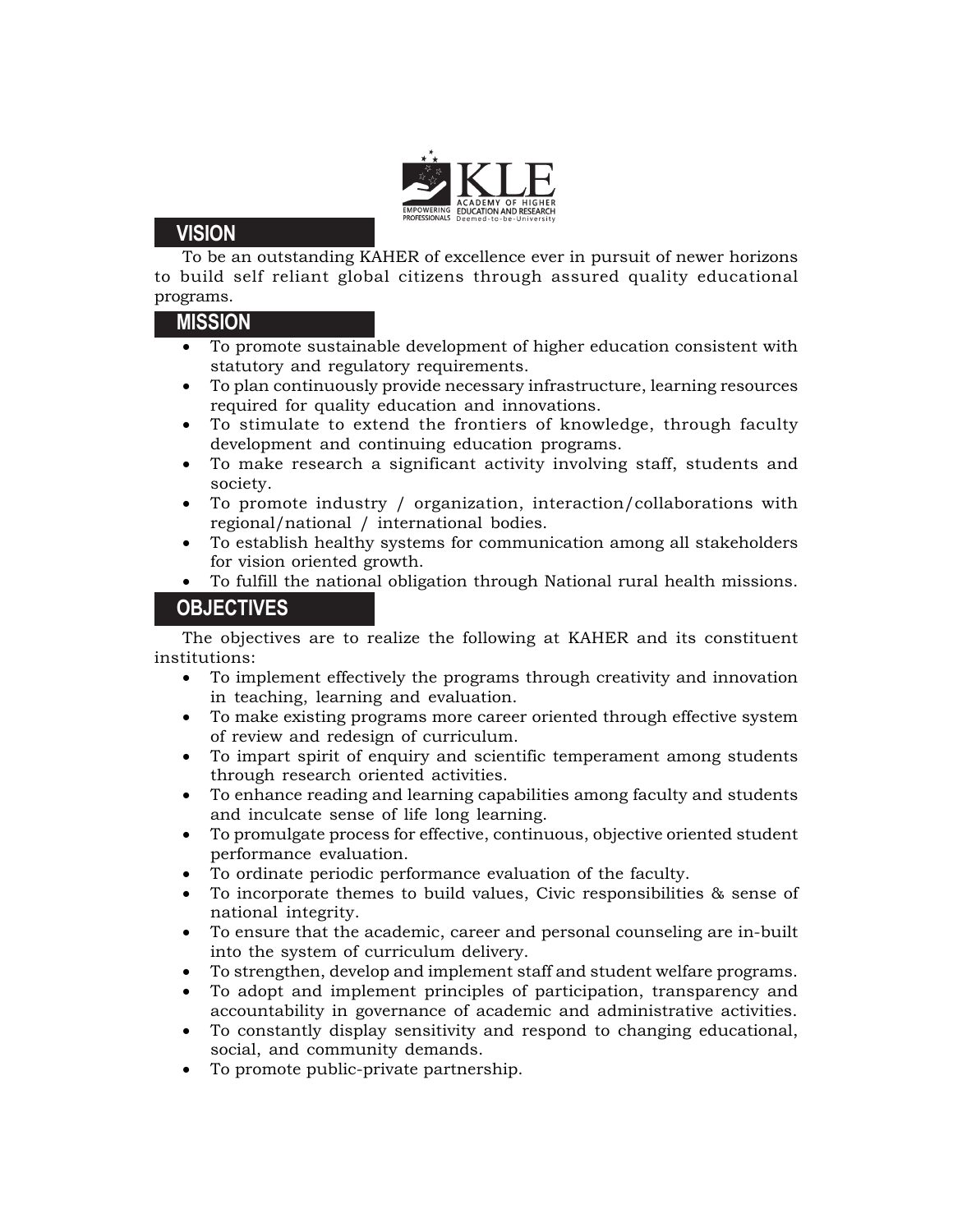# **INSIGNIA**



The Emblem of the KAHER is a Philosophical statement in Symbolic.

## *The Emblem…*

A close look at the emblem unveils a pillar, a symbol of the "University of Excellence" built on strong values & principles.

## *The Palm and the Seven Stars…*

The Palm is the palm of the teacher- the hand that acts, promises & guides the students to reach for the Seven Stars…

The Seven Stars signify the 'Saptarishi Dnyanamandal", the Great Bear-a constellation made of Seven Stars in the sky, each signifying a particular Domain. Our culture says: The true objective of human birth is to master these Knowledge Domains.

The Seven Stars also represent the Saptarishis, the founders of KLE Society whose selfless service and intense desire for "Dnyana Dasoha" laid the foundation for creating the knowledge called KLE Society.

Hence another significance of the raised palm is our tribute to these great Souls for making this KAHER a possibility.

## *Empowering Professionals…*

'Empowering Professionals', inscription at the base of the Emblem conveys that out Organization with its strength, maturity and wisdom forever strive to empower the student community to become globally competent professionals. It has been a guiding force for many student generations in the past, and will continue to inspire many forth coming generations.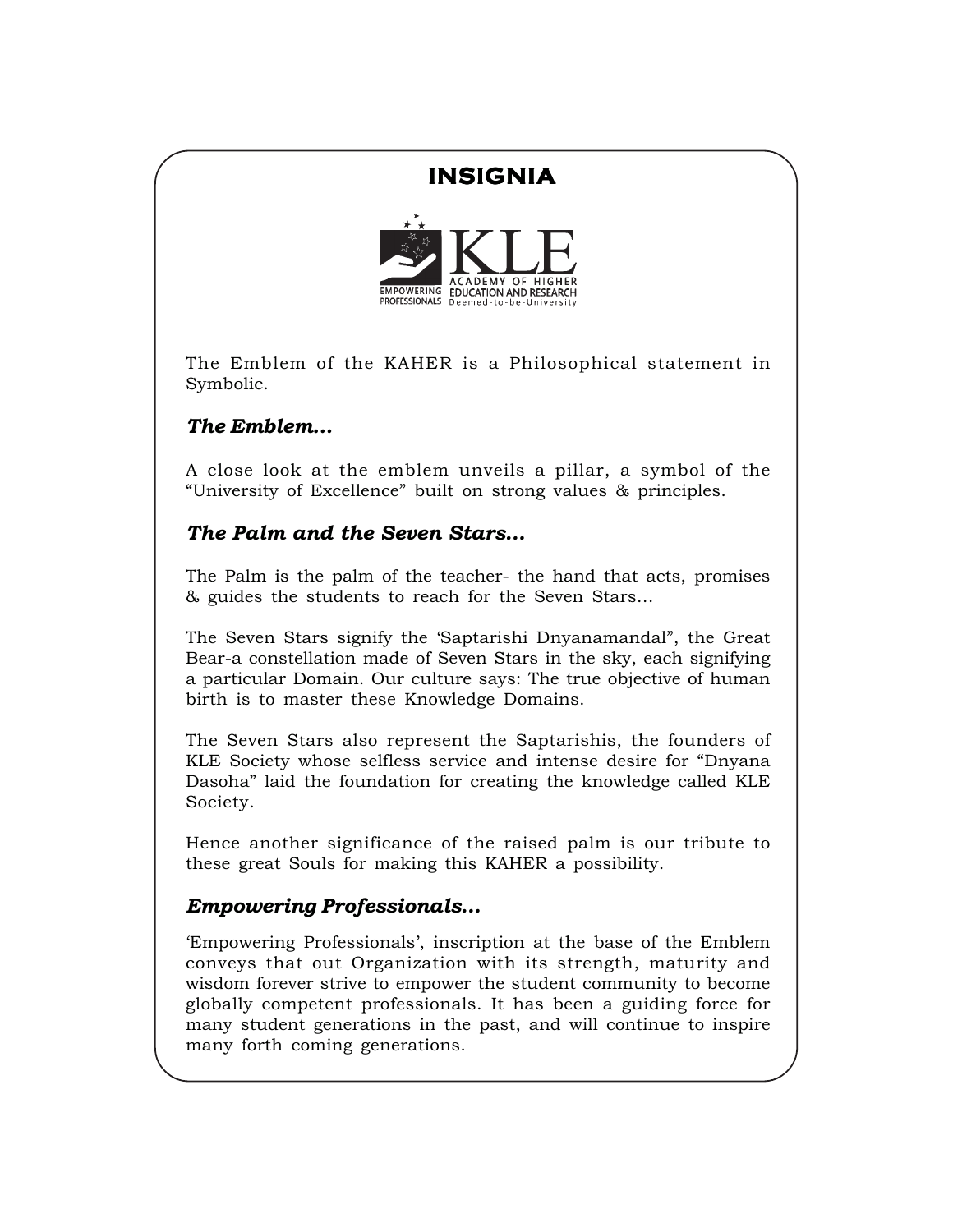

### **NOTIFICATION**

#### Sub : **Ordinance governing the syllabus/curriculum for M.H.A (Master of Hospital Administration) [Semester System] Degree Course**

Ref : Minutes of the meeting of the Academic Council of the University held on 2nd November 2015.

In exercise of the powers conferred under Rule A-04 (i) of the Memorandum of Association of the University, the Academic Council of the University is pleased to approve the Ordinance governing the syllabus / curriculum for **M.H.A. (Master of Hospital Administration) (Semester System) Degree Course** in its meeting held on **2nd November 2015.**

The Ordinance shall be effective for the students admitted to **M.H.A. (Master of Hospital Administration)** Degree course under the Faculty of Medicine in the constituent college of the University viz. Jawaharlal Nehru Medical College, Belagavi from the academic session 2015-16 onwards.

By Order

**REGISTRAR**

To

The Dean Faculty of Medicine, J.N. Medical College, BELAGAVI.

CC to:

- 1. The Secretary, University Grants Commission, New Delhi,
- 2. The PA to Hon. Chancellor, KLE University, Belagavi.
- 3. The Special Officer to Hon. Vice-Chancellor, KLE University, Belagavi.
- 4. All Officers of the University Academic Affairs / Examination Branch.
- 5. All Officers of the University Academic Affairs / Allied Course / Examination Branch.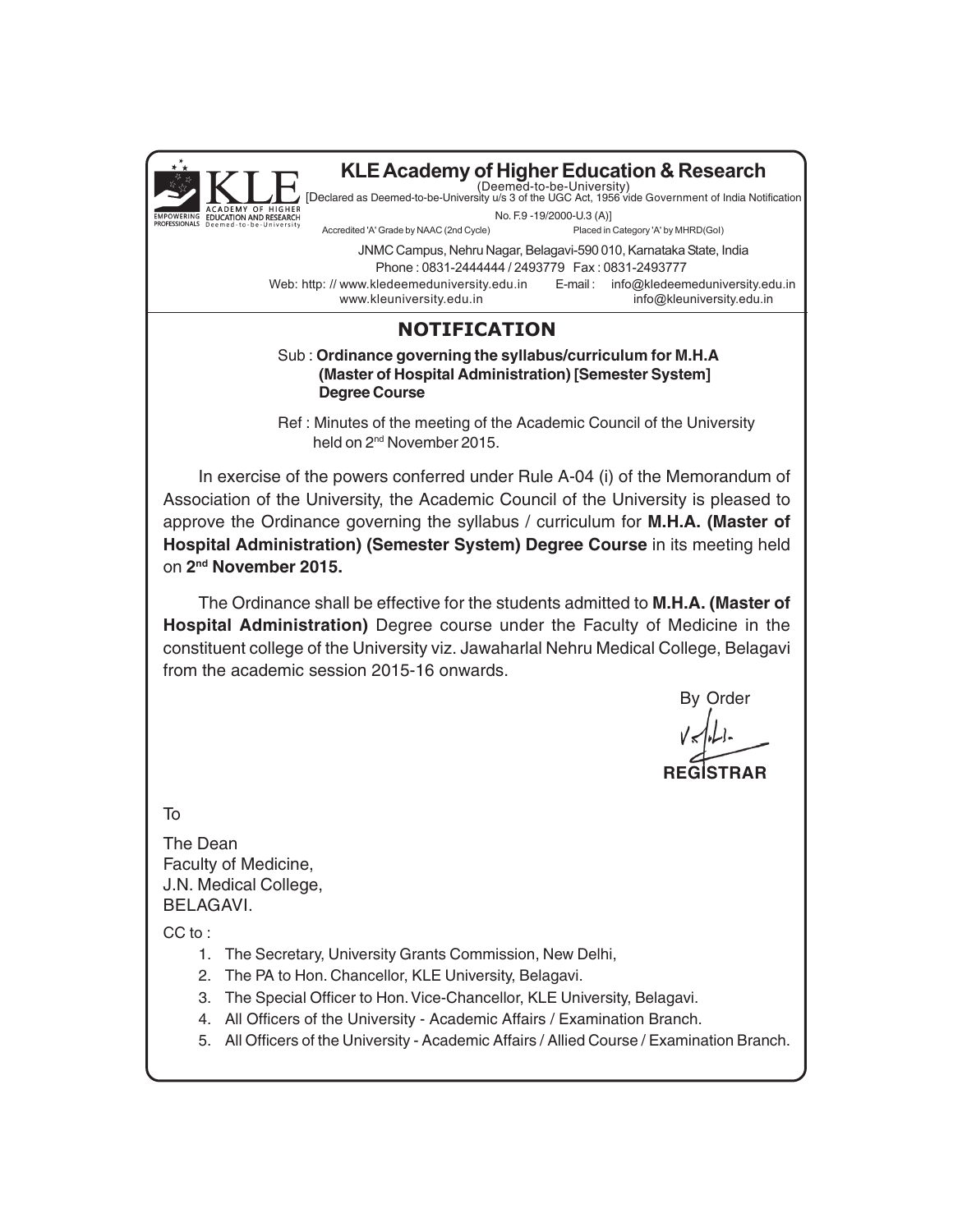| <b>CONTENTS</b>     |                                                                         |           |
|---------------------|-------------------------------------------------------------------------|-----------|
| Sl. No.             | <b>Topics</b>                                                           | Page Nos. |
|                     | <b>Preamble, Objective, Eligiblity</b><br>and Course of the Study       | 01        |
| <b>Semester I</b>   | <b>Principles of Management and Communication</b>                       | $02 - 03$ |
| <b>Semester II</b>  | <b>Organization Behavior and Managerial Skills</b>                      | 04-05     |
| <b>Semester I</b>   | <b>Basic Course of Economics and Statistics</b>                         | 06-08     |
| <b>Semester II</b>  | <b>Health / Hospital Management</b>                                     | $09-10$   |
| <b>Semester II</b>  | <b>Health Finance and Material Management</b>                           | $11 - 14$ |
| <b>Semester III</b> | <b>Health Information and Social</b><br><b>Marketing in Health Care</b> | $15 - 29$ |
|                     | <b>Scheme of Examination</b>                                            | 30-33     |
|                     | <b>Evaluation Scheme</b>                                                | 34-37     |
|                     | <b>Hour Distribution of theoretical</b><br>lecture / practicle          | 38-41     |
|                     | <b>List of Books for Hospital Administration</b>                        | $42 - 51$ |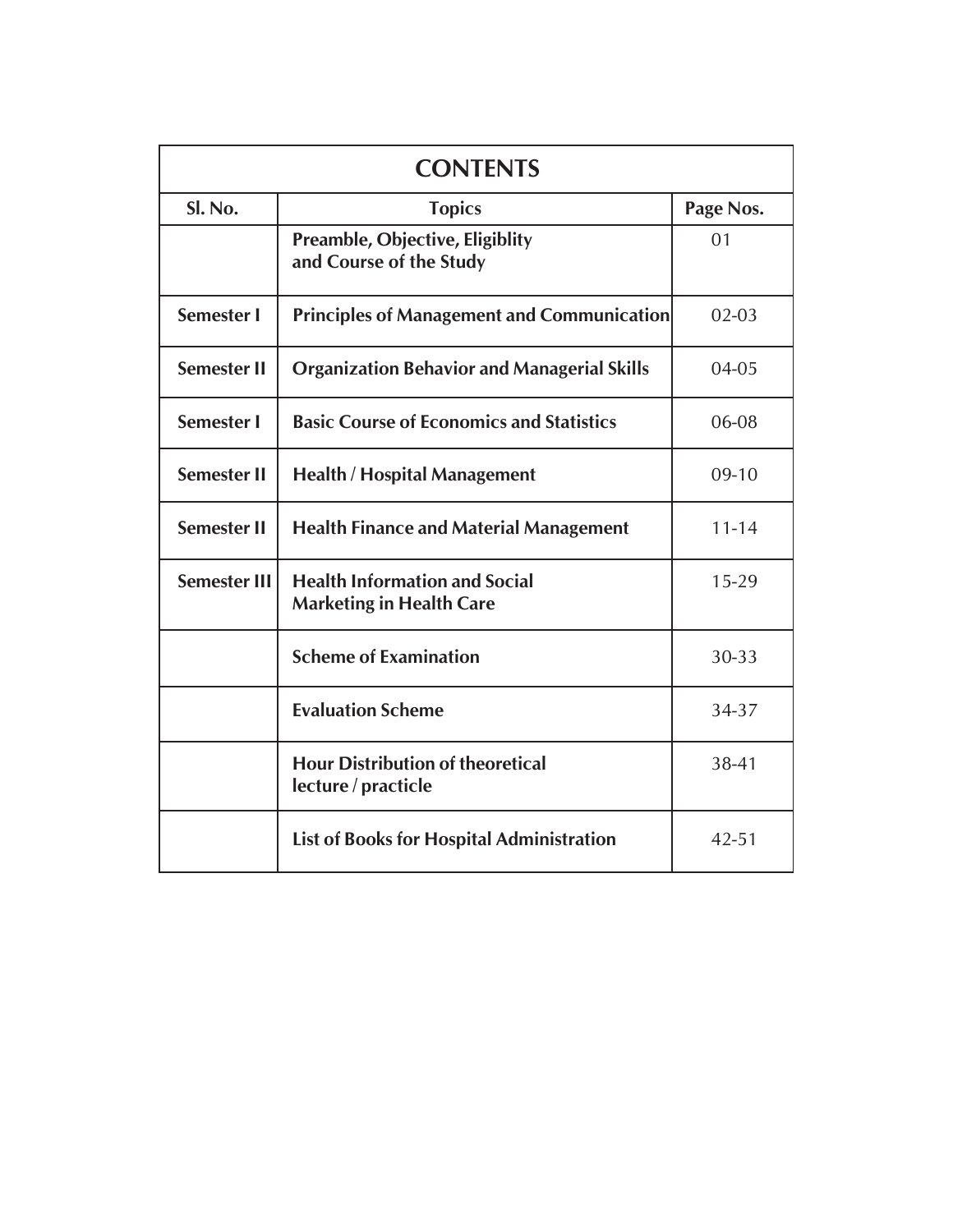### **Preamble:**

The aim of the course is to impart a comprehensive knowledge and skills in the field of Administration and management of the hospital.

### **Vision:**

To create a discipline devoted to management and administration in health care institutions

### **Mission:**

To integrate various multidisciplinary graduates in this post graduate course

To serve the society by drawing pool of talent to this course and to develop efficient hospital administrators

### **Objectives:**

- To train students in the field of Administration and Management.
- To provide scientific approach and optimal tools to improve managerial skills.
- To develop strategic thinking and critical awareness of their management style and constantly weigh its appropriateness to deal with various professional groups skilled and unskilled staff, patient and their families and members of the community.

## **Eligibility for Admission:**

Students who have passed MBBS,BAMS,BHMS,BDS,B.SC or anyBachelor degree course (Health Sciences, Allied Health Sciences, Nursing, Law, Commerce, Arts) of KAHER or any approved University under UGC, with a minimum of 50% marks in aggregate are eligible.

**Duration**: It is a 2-years (4-semester) full time post-graduate degree course.

## **Intake:20**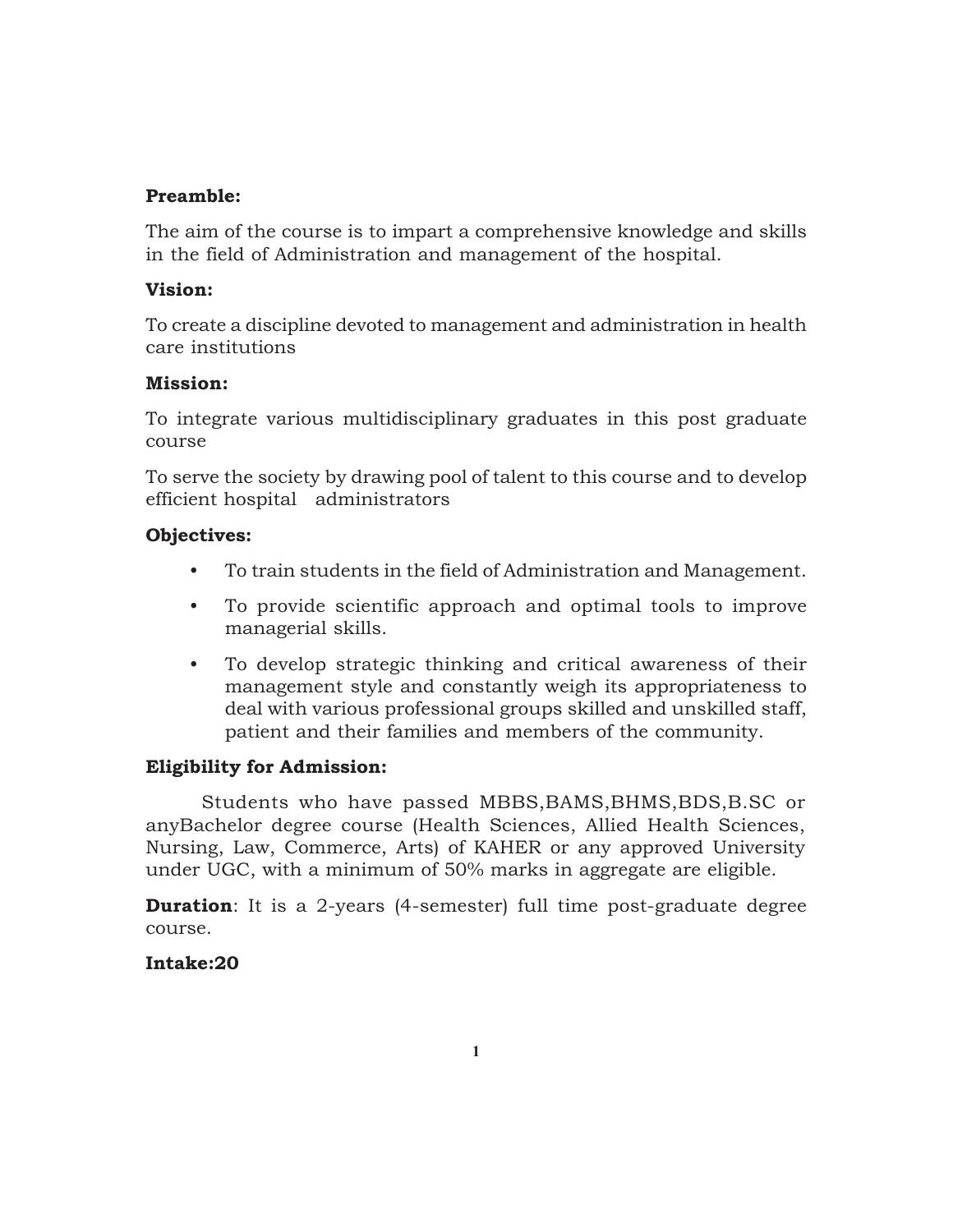#### **COURSE OF STUDY:**

- 1. The course shall have 2 semesters in First year and 2 semesters in the Second year.
- 2. Theory: Three hours of theory class work for five week days adds up to twenty (15) hours of theory class work per week which includes didactic lectures, interactive sessions, seminars and tutorials. Course instruction is in English only.
- 3. Practical Training: The students shall spend 4 hours per day i.e. 20 hours per week for practical training. The duration of the training shall be 2 weeks (20 Hours) for Major departments and 1 week (10 hours) for Minor departments. They will prepare a brief report on department visit and present to the faculty. In each semester, students will be assigned to 6departments; a total of 26 departments shall be covered.
- 4. Note: Daily three hours of theory classes and Four hours of practical training at the departments for five week days, every week for twenty weeks will ensure Six hundred (585) hours of available training period during each semester. (Refer Table of Teaching Hours)
- **5. Electives:** Every student should choose either Hospital Management or Health Management as one of the elective subject for specialization. This option should be expressed within one month of the commencement of the IV semester in Second year and the elective subject shall be intimated to the University through the principal. Once an elective subject is selected, no change shall be permitted.

#### **Training, Teaching and Learning Activities:**

A candidate pursuing the course shall work in the Departmentas a full time candidate. No candidate shall be permitted to run a clinic/ laboratory/ nursing home while studying.

Every candidate shall take part in seminars, group discussions, journal review meetings etc. Every candidate shall attend teaching and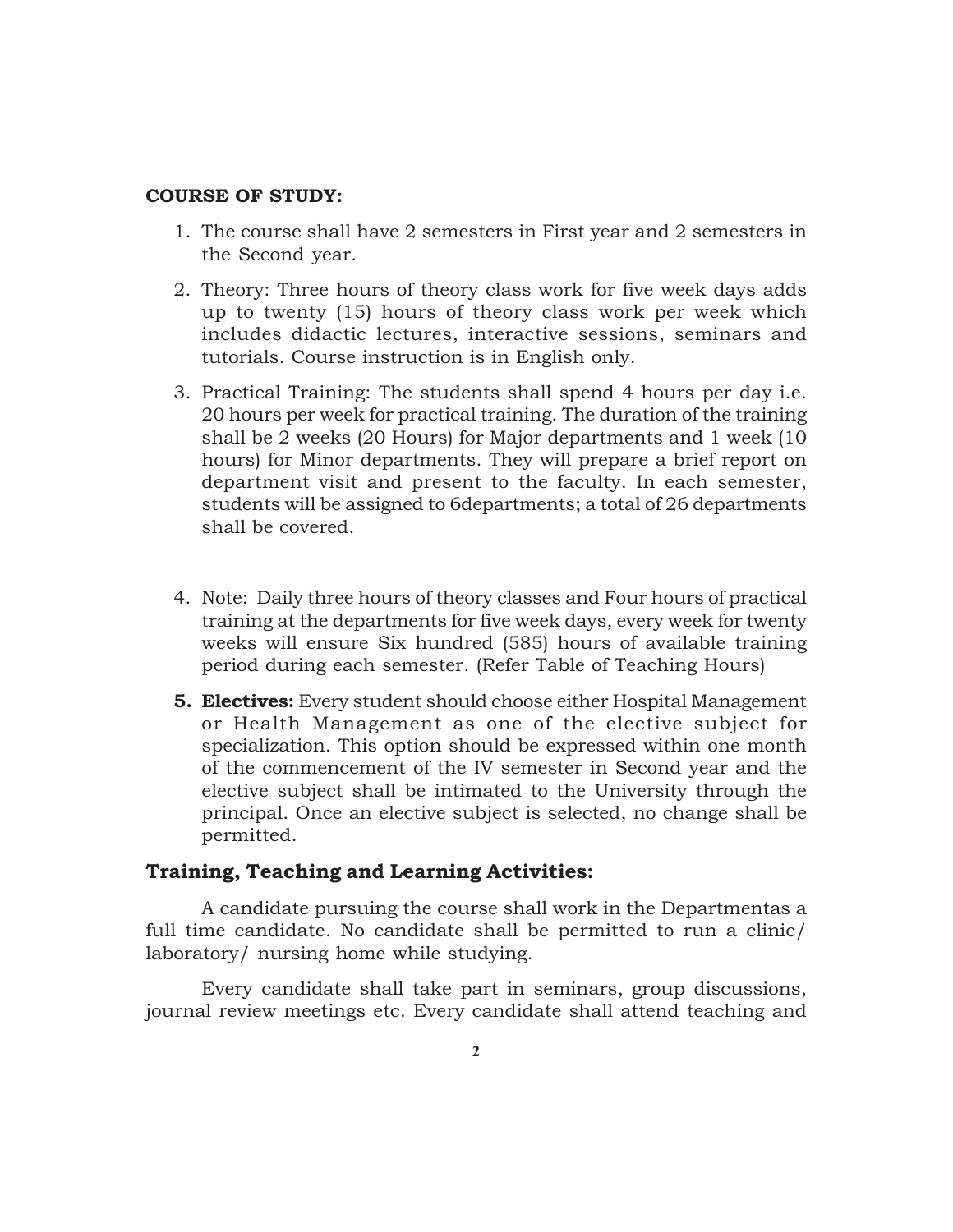learning activities during each semester as prescribed by the Department and not absent himself /herself without valid reasons.

A list of teaching and learning activities designed to facilitate acquiring of essential knowledge and skills outlined is given below:

**Lectures:** For all subjects lectures shall be conducted by the faculty.

**Journal Club:** Recommended to be held once a week. All the MHA candidates are expected to attend and actively participate in discussion and enter the relevant details in the log book. Further, every candidate must make a presentation from the allotted journal(s), selected articles with special emphasis on Hospital Administration topics.

 **Subject Seminar:** Recommended once a week. All the MHA candidates are expected to attend and actively participate in discussion and enter in the log book the relevant details. Further, every candidate shall present a seminar on selected topics. The presentations would be evaluated using checklist and would carry weightage for internal assessment.

## **Attendance and Monitoring Progress:**

### **Attendance:**

A candidate pursuing MHA Course shall study for the entire period as full time candidate. No candidate shall join any other course of study or appear for any other examination conducted by this University or any other University in India or abroad during the period of registration.

Each semester shall be considered as a unit for the purpose of calculating attendance.

Every candidate shall attend symposia, seminars, conferences, journal review meetings, dissertation review meetings and lectures during each year as prescribed by the Department/College/University and not absent himself / herself without valid reasons.

Candidate who has put in a minimum of 80% of attendance in the theory and practical assignments separately shall be permitted to appear for University examination at the end of each semester.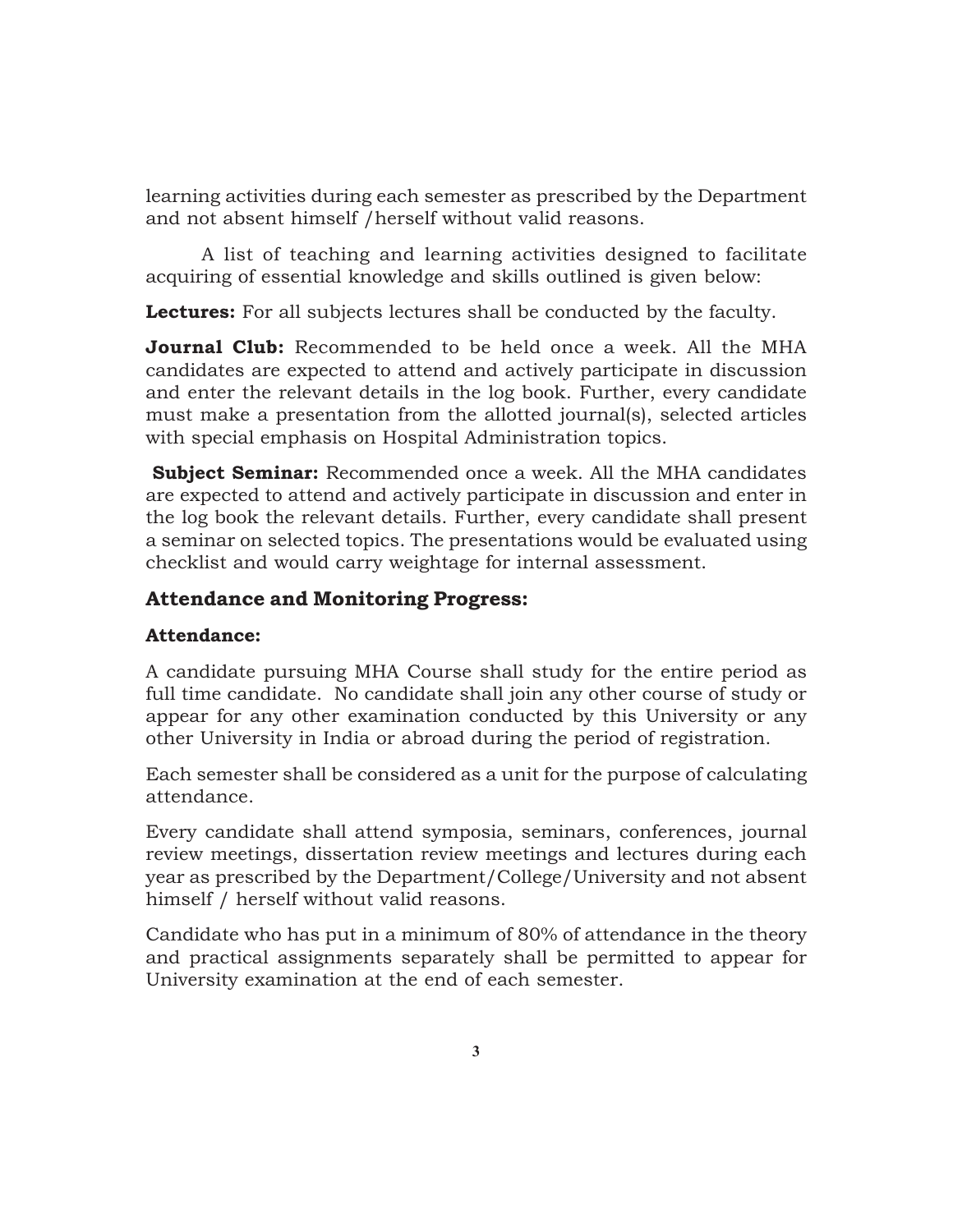Candidate will be allowed to appear the Semester IV examination only if the dissertation submitted is accepted.

Any candidate who fails to complete the course in the manner stated above shall not be permitted to appear for the semesterUniversity examinations.

### **Monitoring Progress of Studies**

*Log Book:* Every candidate shall maintain a log diary and record his/her participation in the training programs conducted by the Department such as journal reviews, seminars, etc. Special mention shall be made of the scientific presentations in conference by the candidate as well as details of assessment works like essay writing, etc submitted by the candidate. The work diary shall be scrutinized and certified by the Head of the Department and presented in the University viva-voce examination.

*Sessional Examination:* Records and marks obtained in sessional test shall be maintained by the Head of the Department and sent to the University, when called for.

*Records:* Records and marks obtained in sessional tests, seminars, journal club, field activities, and weekly written assignmentswhich shall be maintained by the Head of the Department and shall be made available to the University.

### **Schedule of Examination**

There shall be a University examination at the end of each semester for all four semesters and viva-voce at the end ofsemester IV (subjects of semester I, II, III &IV). There shall be a dissertation presentation at the end of semester IV in addition to viva voce.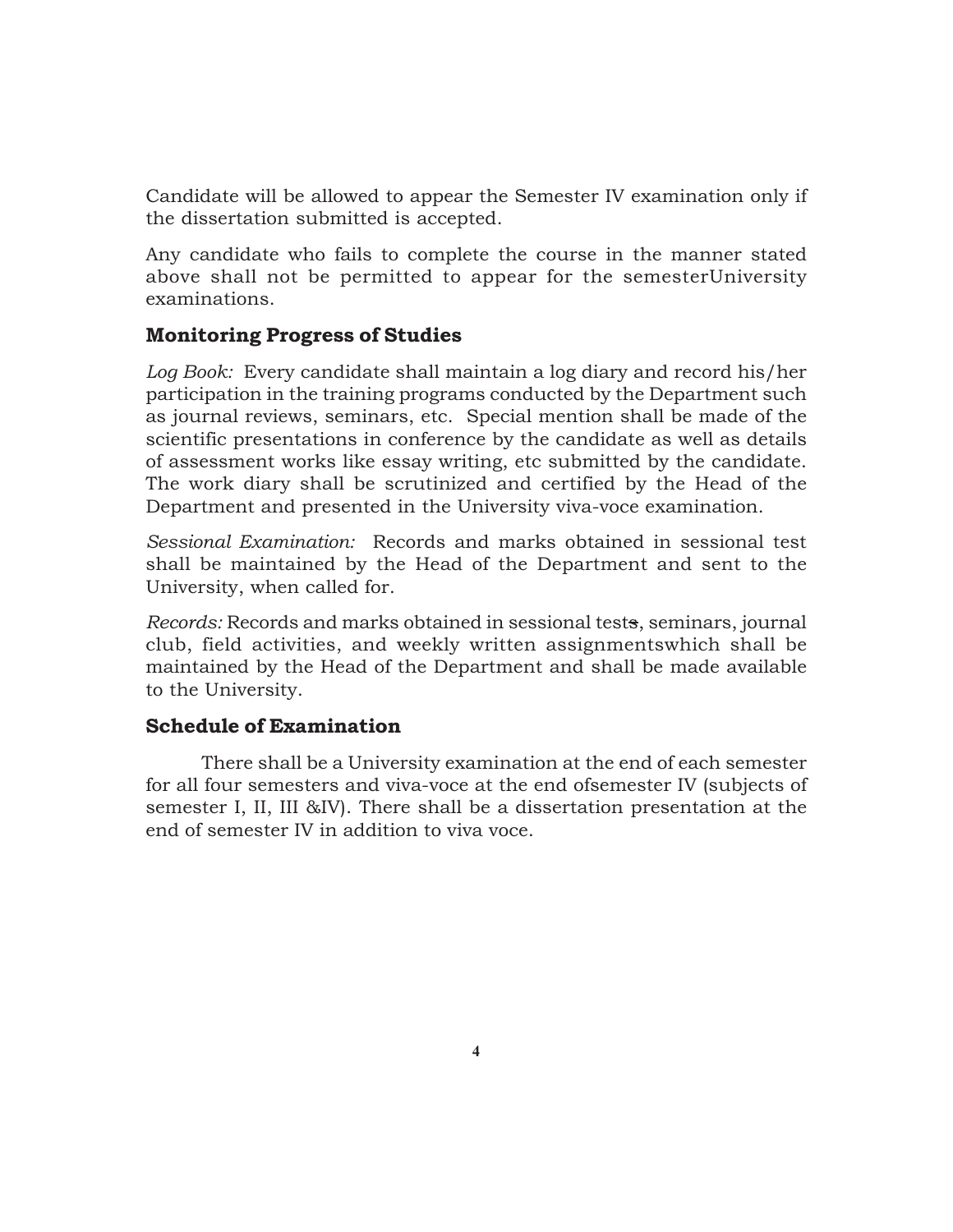## **MANAGEMENT OF HOSPITAL SERVICES: (Practical of Fifteen Days)**

**Objective:**To make students familiar and conversant with planning, organization staffing, work scheduling, control of quality and cost of various service department of hospital. The course emphasizes on workflow analysis of records and statistics analysis of utilization of facilities and staff and need for development and growth

- 1. Dietary Services
- 2. Biomedical Waste Management
- 3. Medical Records Department
- 4. Pharmacy
- 5. Stores and Material Management
- 6. Central Sterile Supply Department
- 7. Laundry & Linen
- 8. House keeping
- 9. Security
- 10. Emergency Services
- 11. Mortuary
- 12. Out Patient Services
- 13. In Patient Services
- 14. Nursing Service
- 15. Critical Care areas
- 16. Operation Theatre
- 17. Radiology Services
- 18. Laboratory Services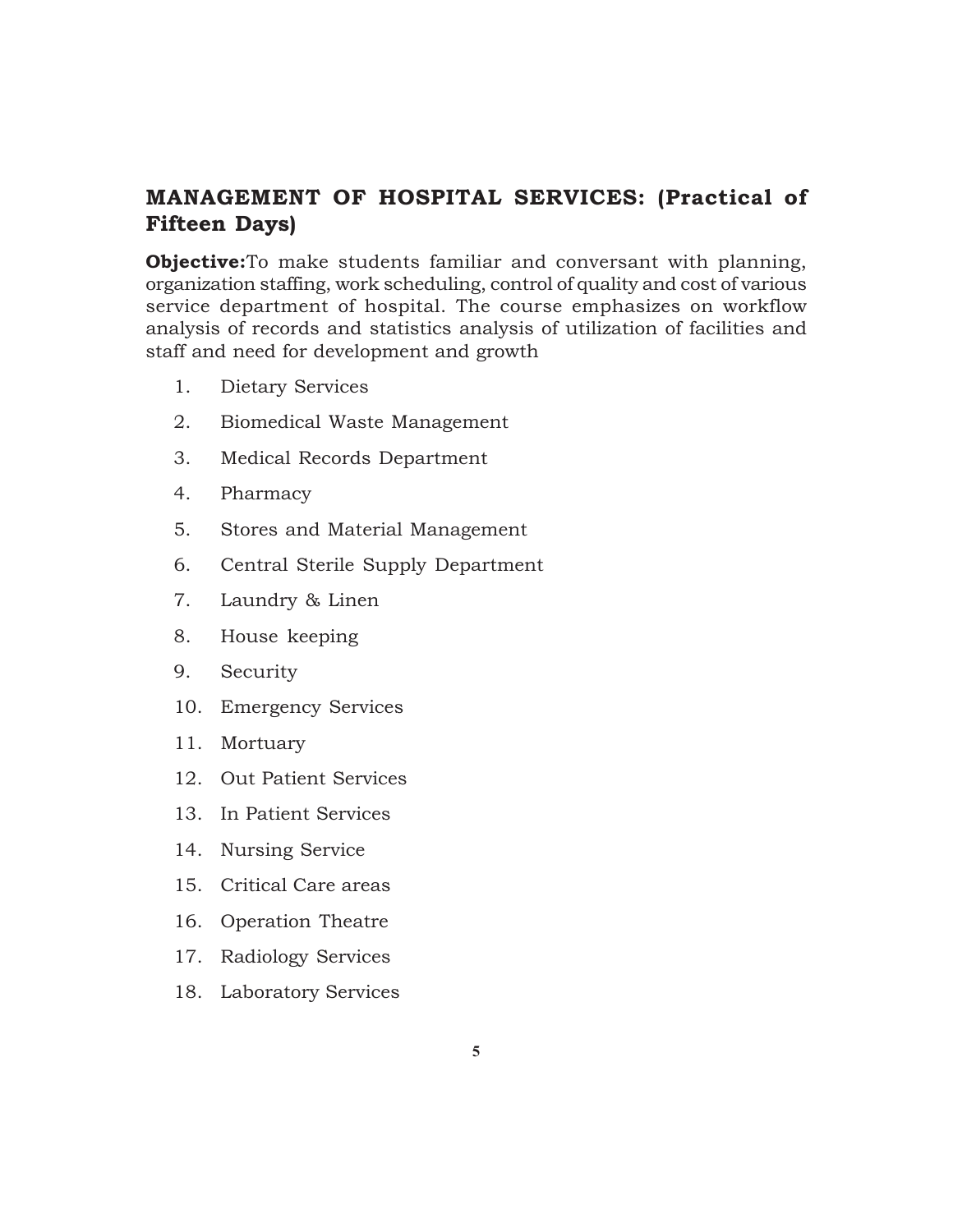- 19. Public Relations
- 20. Family Welfare Services
- 21. Administration and Personnel Management Services
- 22. Accounting and Billing Services
- 23. Biomedical Engineering
- 24. Civil Engineering & Maintenance
- 25. Information Technology Department
- 26. Logistic Services

#### **Details of field visit and field tour:**

#### **1) Compulsory visit**

- a) Government sector: Sub center, PHC, CHC, Taluka Hospital, District Hospital Referral and Teaching Hospital to understand the distinctive role of each institution
- b) Private/ Voluntary sector: Community health projects/ programs Rehabilitation Program, Geriatric care program. Hospital small Hospital, Medium size General Hospital, Large Hospital, understand distinctive role and ability to analyse how it fits into total health spectrum.

**Optional** but desirable areas National Institution of high repute like NIMHANS, Bangalore, speech and hearing institution, Mysore, National Nutrition Institute, Hyderabad, CMC Vellore, JIPMER, Pondicherry, AIIMS New Delhi, PGI Chandigarh) Well organized drug manufacturing unit, laundry, hospital/hotel or commercial, industrial (large will organized) kitchen or food processing industry.

#### **EVALUATION SCHEME:**

#### **Eligibility for appearing at the University Examination:**

Requirement of attendance shall be 80%.If a student is short of attendance in any of the subjects, the candidate shall not be permitted to appear for the entire examination.Every student should complete & submit Synopsis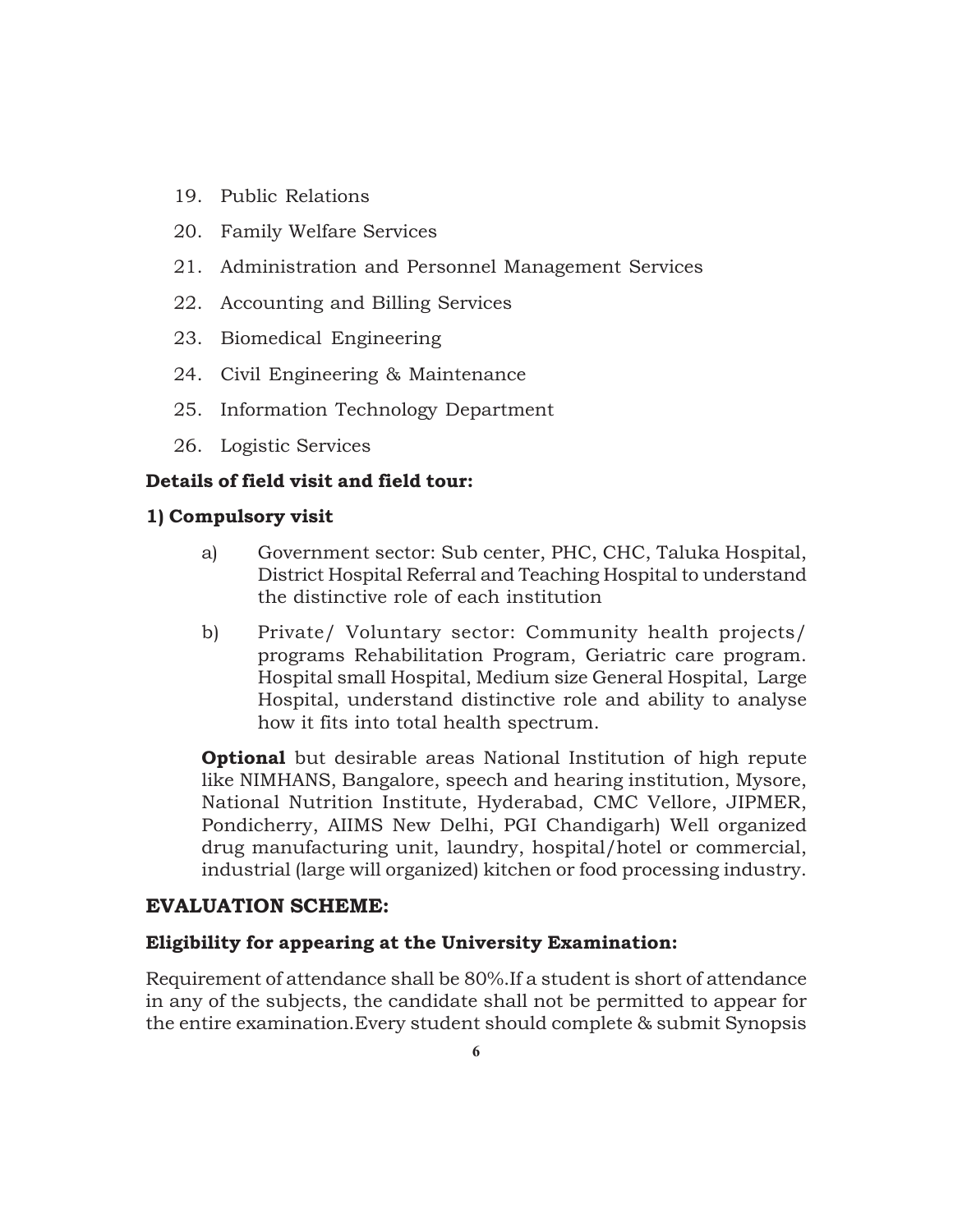in Second Semester and dissertation in fourth semester to get eligibility for examinations.

#### **Internal Assessment:**

#### **First Semester:**

#### **Theory:**

Twenty marks will be assigned for internal assessment of which 10 shall be for presentations in Area Presentations(practical), Seminars and Journal clubs, and 10 for sessional tests, Attending Conference, Class Attendance in each subject. A minimum of one sessional tests and one preliminary test shall be conducted in each subject and average of any two best marks obtained in the tests shall be taken into consideration for calculation of internal assessment. The average marks shall be reduced to 10 and combined to the marks obtained in seminars similarly reduced to 10.

#### **SecondSemester:**

#### **Theory:**

Twenty marks will be assigned for internal assessment of which 10 shall be for presentations in Area Presentations (practical), Seminars and Journal clubs, and 10 for sessional tests, Attending Conference, Class Attendance in each subject. A minimum of one sessional tests and one preliminary test shall be conducted in each subject and average of any two best marks obtained in the tests shall be taken into consideration for calculation of internal assessment. The average marks shall be reduced to 10 and combined to the marks obtained in seminars similarly reduced to 10.

#### **Third Semester:**

#### **Theory:**

Twenty marks will be assigned for internal assessment of which 10 shall be for presentations in Area Presentations (practical), Seminars and Journal clubs, and 10 for sessional tests, Attending Conference, Class Attendance in each subject. A minimum of one sessional tests and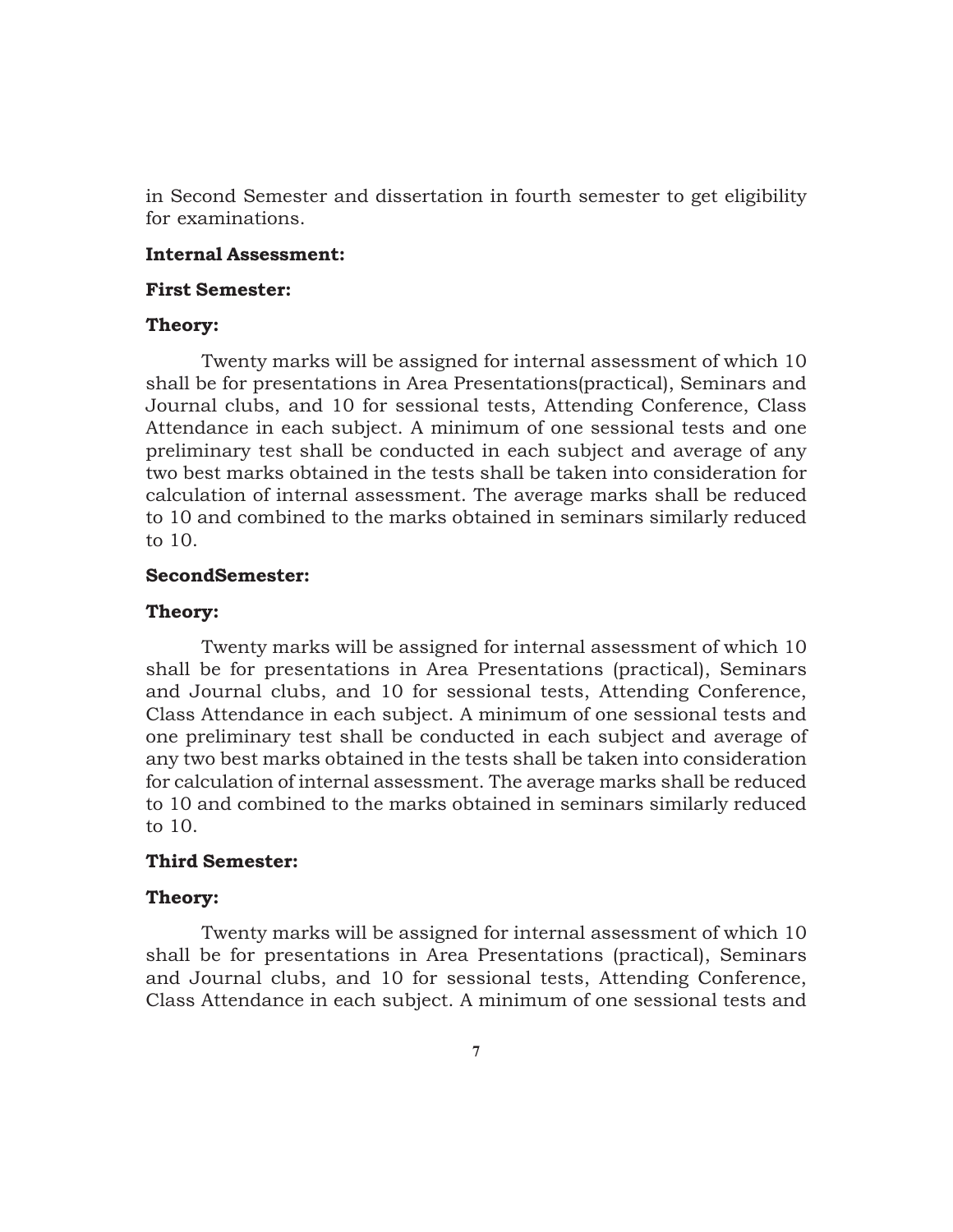one preliminary test shall be conducted in each subject and average of any two best marks obtained in the tests shall be taken into consideration for calculation of internal assessment. The average marks shall be reduced to 10 and combined to the marks obtained in seminars similarly reduced to 10.

#### **Fourth Semester:**

#### **Theory:**

Twenty marks will be assigned for internal assessment of which 10 shall be for presentations in Area Presentations (practical), Seminars and Journal clubs, and 10 for sessional tests, Attending Conference, Class Attendance in each subject. A minimum of one sessional tests and one preliminary test shall be conducted in each subject and average of any two best marks obtained in the tests shall be taken into consideration for calculation of internal assessment. The average marks shall be reduced to 10 and combined to the marks obtained in seminars similarly reduced to 10.

#### **Practical Dissertation:**

Every candidate shall carry out work on a selected topic under the guidance of a postgraduate teacher recognized for this purpose as a guide by the university. The dissertation shall be directly related to the area of specialization of individual student.

The results of the work shall be written and submitted in the form of a dissertation. The candidate shall start work on the title of the topic along with a plan of the proposed study (Synopsis) fromthe date of commencement of First Semester. The candidate shall submit the synopsis to the Registrar (Academic) of the University in the prescribed Performa for registration from the date of commencement of Second Semester as per dates notified by the University.No change in the topic shall be made without the prior approval from the university.

Twoset of hard and soft (CD) copies of dissertation shall be submitted in printed and bound form, duly certified by the guide and through the Principal, to the Controller of Examinations from time to time, 3 months prior to the final examination on or before the prescribed date notified by the University.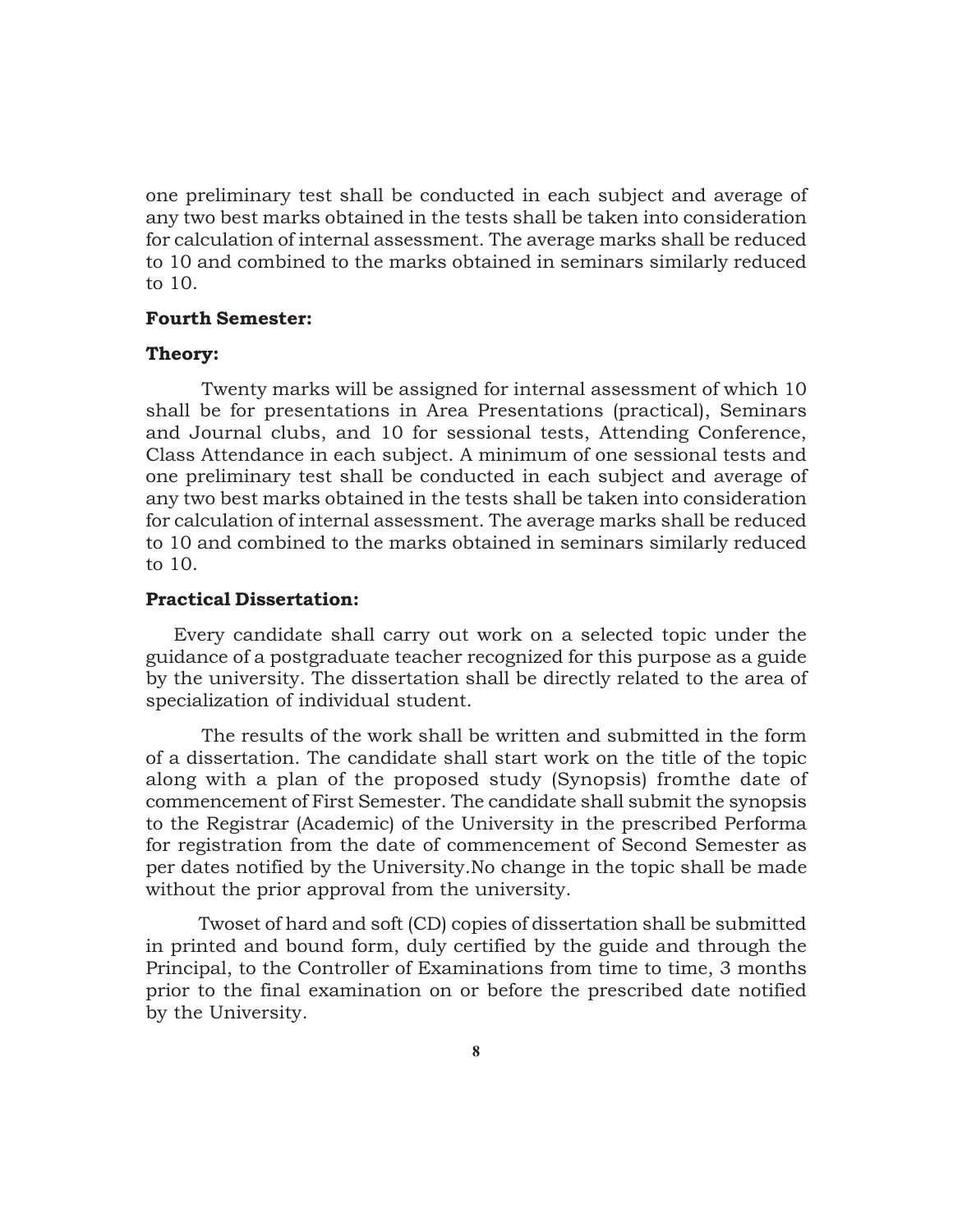The dissertation shall be evaluated by two examiners (One external and one internal, other than guide) appointed by the University.

The dissertation should be submitted with the following details: Introduction, Aim &Objectives, Methodology, Review of Literature, Observation and discussions, Conclusions and References. The written text of the project shall be not less than 50 pages and shall not exceed 100 pages. It should be neatly typed in 1.5-line spacing on one side of A4 size paper and bound properly. The project report shall be certified by the guide and the head of the department and forwarded to the university.

**Guide:** Faculty with Five years teaching experience in MHA in a university recognized institution or 10 years administrative experience in a recognized teaching hospital after Masters program in Hospital Administration/ Management - Masters in Hospital Administration – MHA, MSc. in Hospital Administration /Hospital Management, M.B.A. in Hospital Administration /Hospital Management from a University Grants Commission recognized University Or Faculty with 3 years of teaching / administrative experience after M.D. in Hospital Administration from a Medical College recognized by Medical Council of India.

A Co guide may be included if the work requires contribution from other departments. Guide may be changed only with the prior permission from the university with substantiation.

**Practical training**: Assessment is done for each department posting, as Area presentation. A logbook in the prescribed format need to be maintained by each student.

To be eligible to appear for the university examination the student should get minimum 50% marks in internal assessment in both theory and practical assessments.

#### **UNIVERSITY EXAMINATIONS:**

There shall be four examinations one each at the end of each semester. Only those candidates who have requisite attendance and satisfactory progress, duly certified by the Head of the Department and also the Head of the Institution will be permitted to appear for the examination. The University shall notify the semester examination accordingly.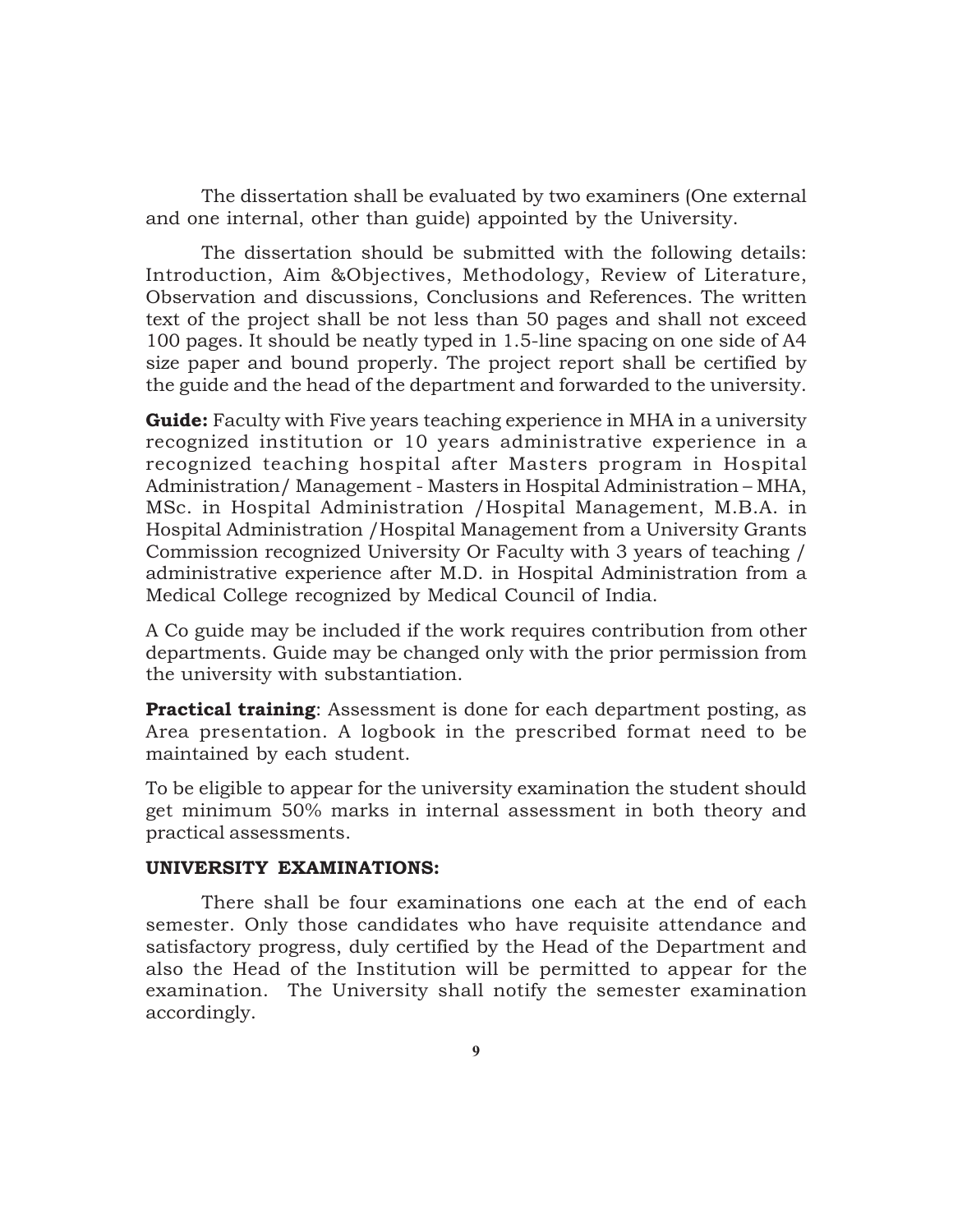#### **CRITERIAFORPASSING:**

In first, second and thirdsemester, for a pass, a candidate shall secure in each subject a minimum of 50% marks in the University Theory Examination and an aggregate of 50% of the total marks for the subject i.e., marks obtained in theory and internal assessment together.

The candidate is allowed to carry over 1<sup>st</sup>year semester papers in the  $2^{ND}$  year. However, the candidate is required to pass  $1^{st}$ ,  $2^{nd}\& 3^{rd}$ semester papers before six months of appearing for the  $2^{ND}$  yearIV semester examination.

In the fourth semester for a pass, a candidate shall secure a minimum of 40% marks in the University theory examination in each subject and an aggregate of 50% of the total marks for the subject, which includes marks obtained in theory, internal assessment (theory) and separately 50% in the viva-voce examination (practical, viva-voce & internal assessment together).

#### **DECLARATION OF CLASS:**

Class shall be declared on the basis of Grand total marks scored in the main subjects of First and Second year as follows:

75% and above Distinction 65% to 74% First Class 55% to 64% Second Class 50% to 54% Pass Class Less than 50% Fail.

Only candidates passing in all the main subjects in the first attempt in First and Second year shall be eligible for conferment of distinction or First class. A candidate who passes in more than one attempt shall be placed in pass class irrespective of the percentage of marks scored.

Those candidates who fail in one or more subjects (papers) either in theory or practical, shall appear only in the subjects so failed theory or practical in the subsequent examination.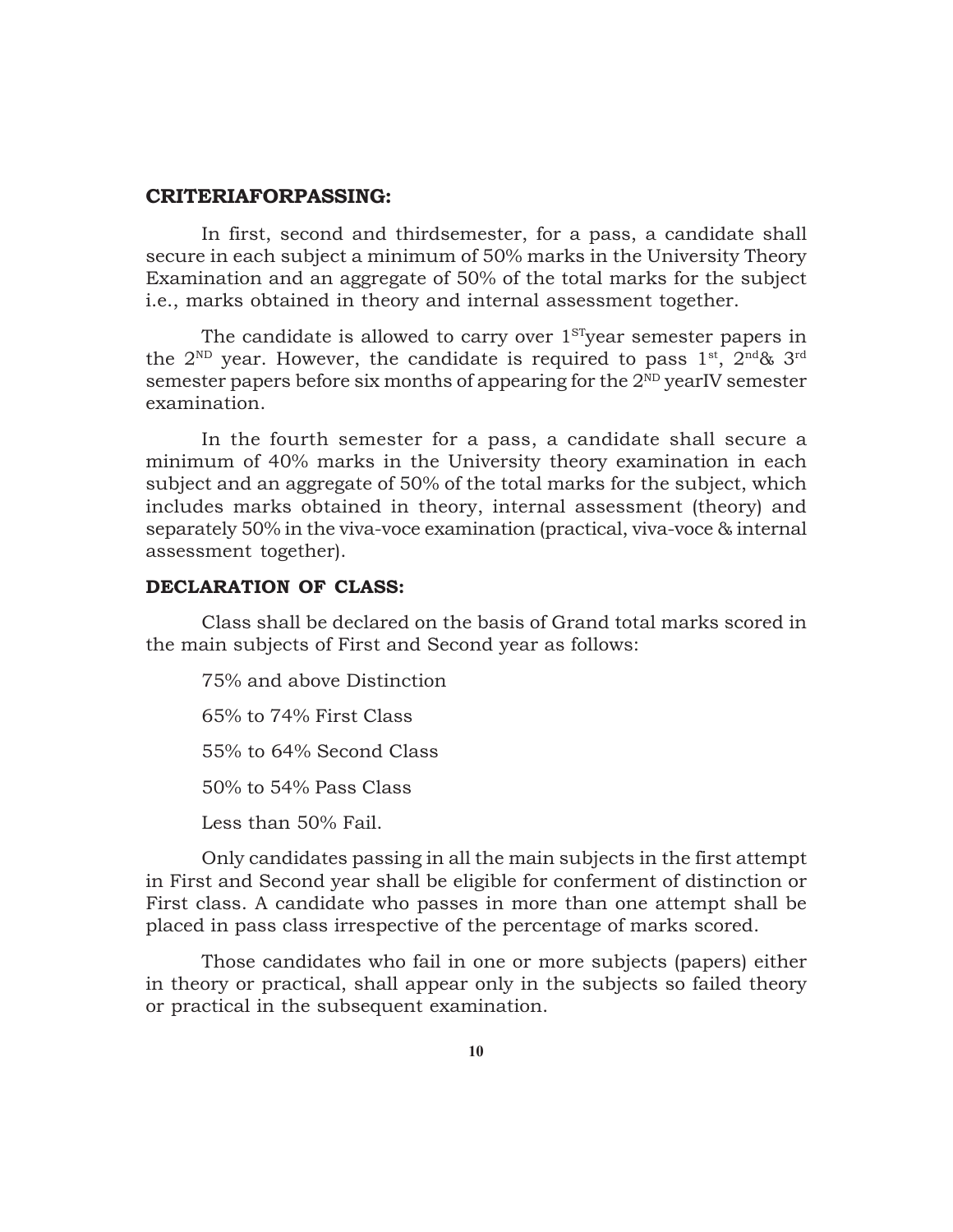#### **EXAMINERS:**

For all the University examinations, there shall be two examiners (one internal + one external).

The criteria for appointment as examiners shall be:

- 1. Same as Guide above.
- 2. For Hospital Administration/Management related subjects, Professor or Associate orAssistant Professor of Hospital Administration or related allied course,
- 3. For Medical subjects, teachers of Community Medicine not below the rank of Assistant Professor from a Medical college, or a health professional institution
- 4. For computer application in Health care, MIS specialists
- 5. For Research Methodology, Professor in Bio statistics or community Medicine.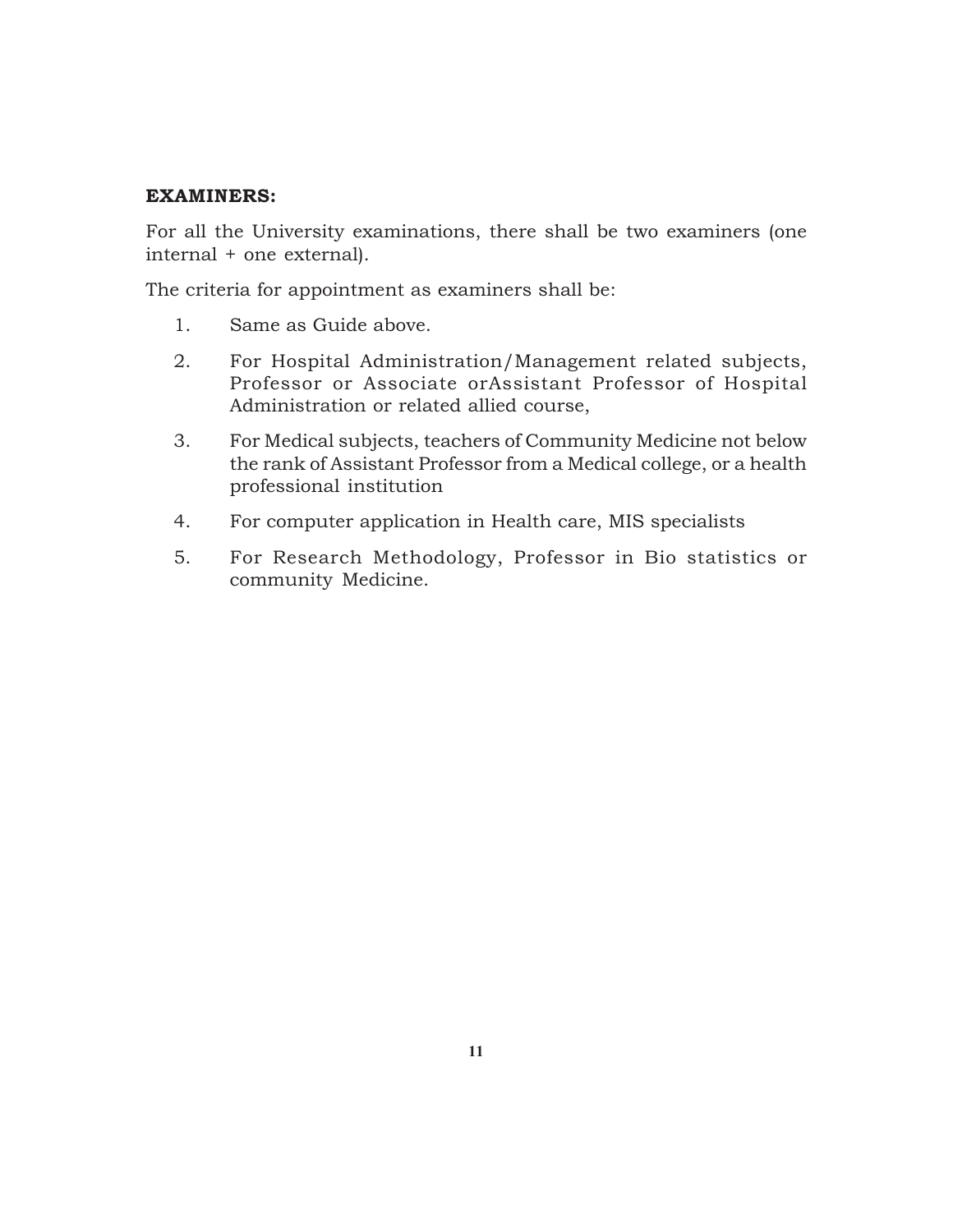| S.<br>No.      | Paper                  | <b>Subject Code &amp; Title</b>                                                                                                                                                                   | <b>Marks</b>      |
|----------------|------------------------|---------------------------------------------------------------------------------------------------------------------------------------------------------------------------------------------------|-------------------|
|                | <b>First Semester</b>  |                                                                                                                                                                                                   |                   |
| 1              | $MHA-I-1$ T            | Principles of Management and Managerial Skills                                                                                                                                                    | 100               |
| $\overline{2}$ | $MHA-I-2$ T            | Organization Behavior, Principles of<br>Communication                                                                                                                                             | 100               |
| 3              | MHA-I-3T               | Statistics, Research Methodology & Quantitative<br>Techniques                                                                                                                                     | 100               |
| $\overline{4}$ | Subsidiary<br>Subject  | Basic Human Anatomy and BasicPhysiology                                                                                                                                                           | 100<br>(Internal) |
|                | <b>Second Semester</b> |                                                                                                                                                                                                   |                   |
|                | MHA-II-1 T             | Preventive & Social Medicine(PSM)                                                                                                                                                                 | 100               |
| 2              | MHA-II-2 T             | Health Finance & Health Economics                                                                                                                                                                 | 100               |
| $\overline{3}$ | MHA-II-3 T             | Health/Hospital Management<br>Organization(HMO)& Medical Ethics                                                                                                                                   | 100               |
|                |                        | <b>Third Semester</b>                                                                                                                                                                             |                   |
| $\mathbf{1}$   | MHA-III-1 T            | Health Management Information System(HMIS)<br>&Computer Applications                                                                                                                              | 100               |
| $\mathbf{2}$   | MHA-III-2 T            | Principal of Accounting, Cost Accounting,<br>Management Accounting& Material Management                                                                                                           | 100               |
| 3              | MHA-III-3 T            | Management of Human Resource and Industrial<br>Relations                                                                                                                                          | 100               |
| $\overline{4}$ | Subsidiary<br>Subject  | Common Pathological Conditions & Basic<br>Concepts of Pharmacology (Basic)                                                                                                                        | 100<br>(Internal) |
|                | <b>Fourth Semester</b> |                                                                                                                                                                                                   |                   |
|                | $MHA$ -IV-1 $T$        | Hospital Planning and Project Management                                                                                                                                                          | 100               |
| $\overline{2}$ | MHA-IV-2 T             | Health Management or Hospital Management<br>(Elective Subject)<br>Note: Students should give written application to<br>the Principal of the preference before<br>commencement of fourth semester) | 100               |
| 3              | MHA-IV-3 T             | Social Marketing Management &<br>Quality Management for Hospitals                                                                                                                                 | 100               |
| $\overline{4}$ | MHA-IV-4 T             | Practical & Comprehensive Viva                                                                                                                                                                    | 100               |
|                |                        | <b>Grand Total</b>                                                                                                                                                                                | 1500              |

**Note 1):** Student has to pass subsidiary subject in respective semester to become eligible for the semester exams.

## **Note 2): Student will undergo training in**

- 1. KLE Dr.Prabhakar Kore Hospital & MRC, Belagavi.
- 2. KLE Dr.Prabhakar Kore Charitable Hospital, Belagavi.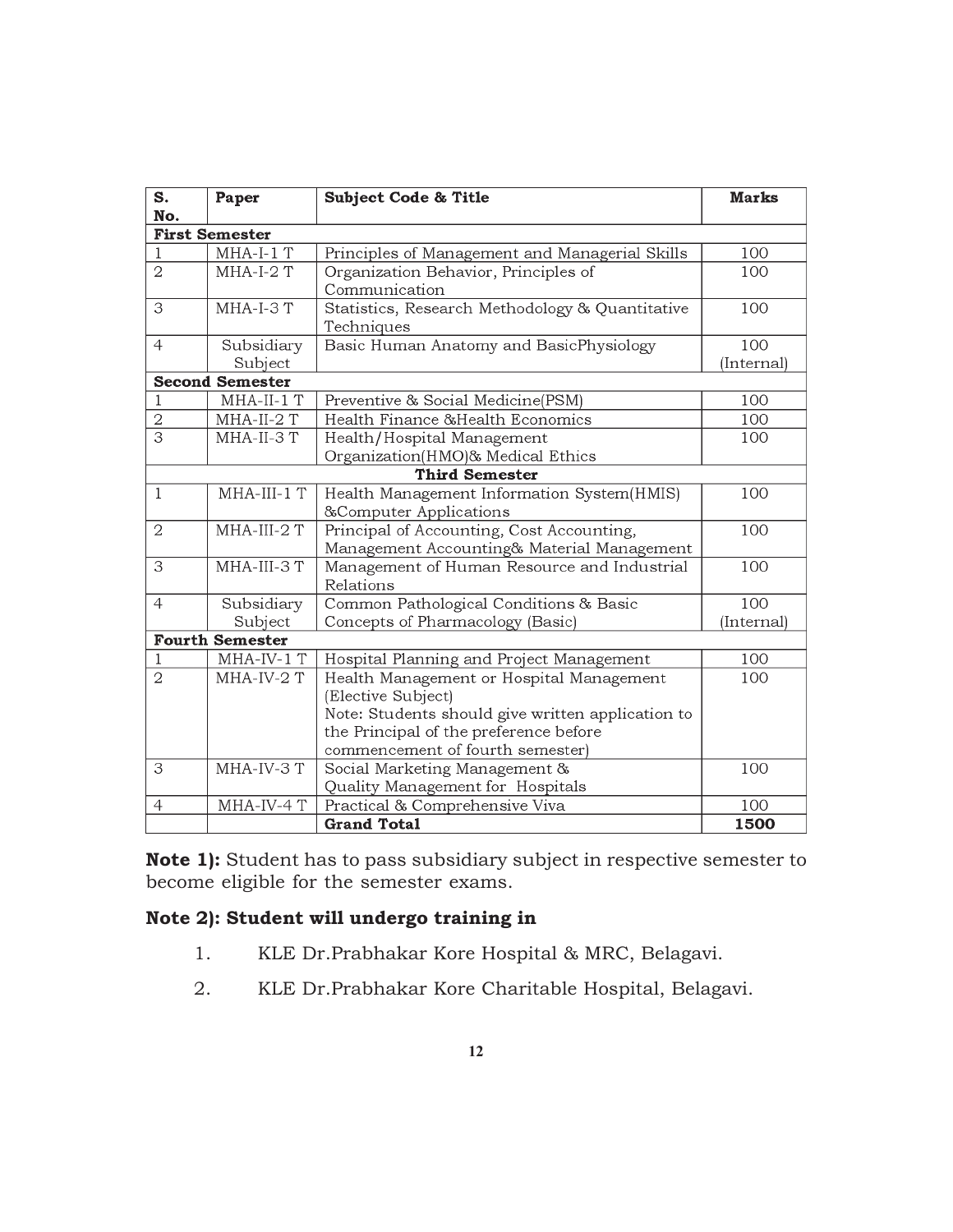- 3. KLE Centenary Charitable Hospital, Yellur, Belagavi.
- 4. KLE Cancer Hospital, Belagavi.
- 5. KLE B.M.KankanwadiAyurvedicMahavidhyalaya, Belagavi.
- 6. KLE Society ICU, Gokak. Dist:Belagavi.

## **Teaching hours:**

| <b>Semester</b> | <b>Theory hours</b> | <b>Department posting</b><br>(hours) | <b>Total (hours)</b> |
|-----------------|---------------------|--------------------------------------|----------------------|
|                 | 285                 | 300                                  | 585                  |
| $\mathbf{II}$   | 285                 | 300                                  | 585                  |
| III             | 240                 | 345                                  | 585                  |
| IV              | 255                 | 330                                  | 585                  |
| <b>Total</b>    | 1065                | 1275                                 | 2340                 |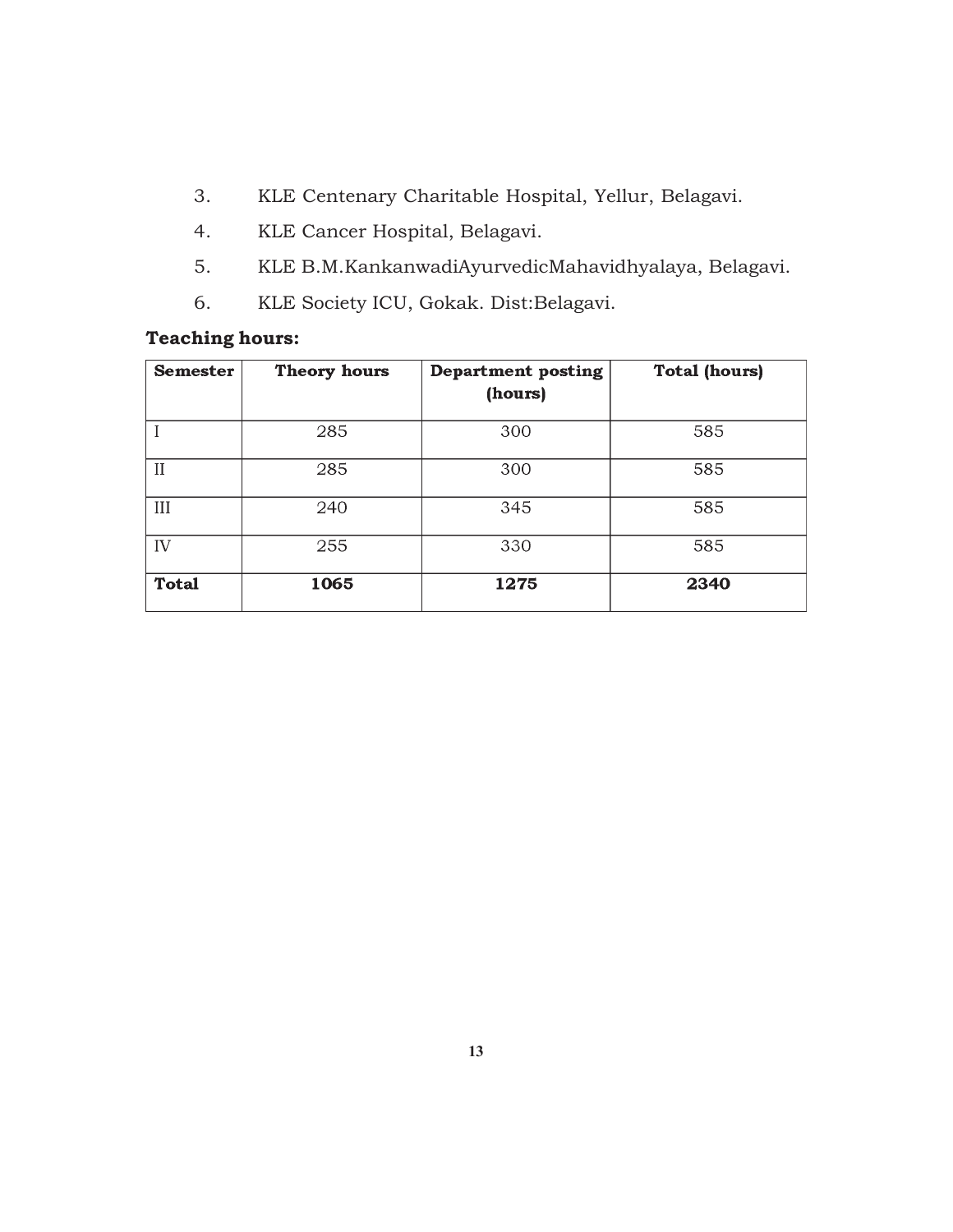## **SYLLABUS:**

## **SEMESTER 1:**

### **Paper 1**

Principles of Management and Managerial Skills

#### **PRINCIPLES OF MANAGEMENT:**

- History and growth of management science Classical, Behavioral and Management sciences.
- Evolution of management theories.
- \* Traditional management vs. modern health care management, System Approach
- Planning, Organizing, Directing, Co-ordination, Controlling
- ❖ Decision Making
- ❖ Motivation and Work group (Team work).
- Management by objectives, and future reality centered Manager.
- Analysis of reasons for success and failure.
- Challenges to manager

#### **MANAGEMENT SKILLS**

- ❖ Analytical skill and Decision Making models.
- $\div$  Time Management.
- Delegation (detailed process of delegation) and organizational control.
- ❖ Assertiveness.
- ◆ Organizational Culture.
- Managing Change, Managing Conflict.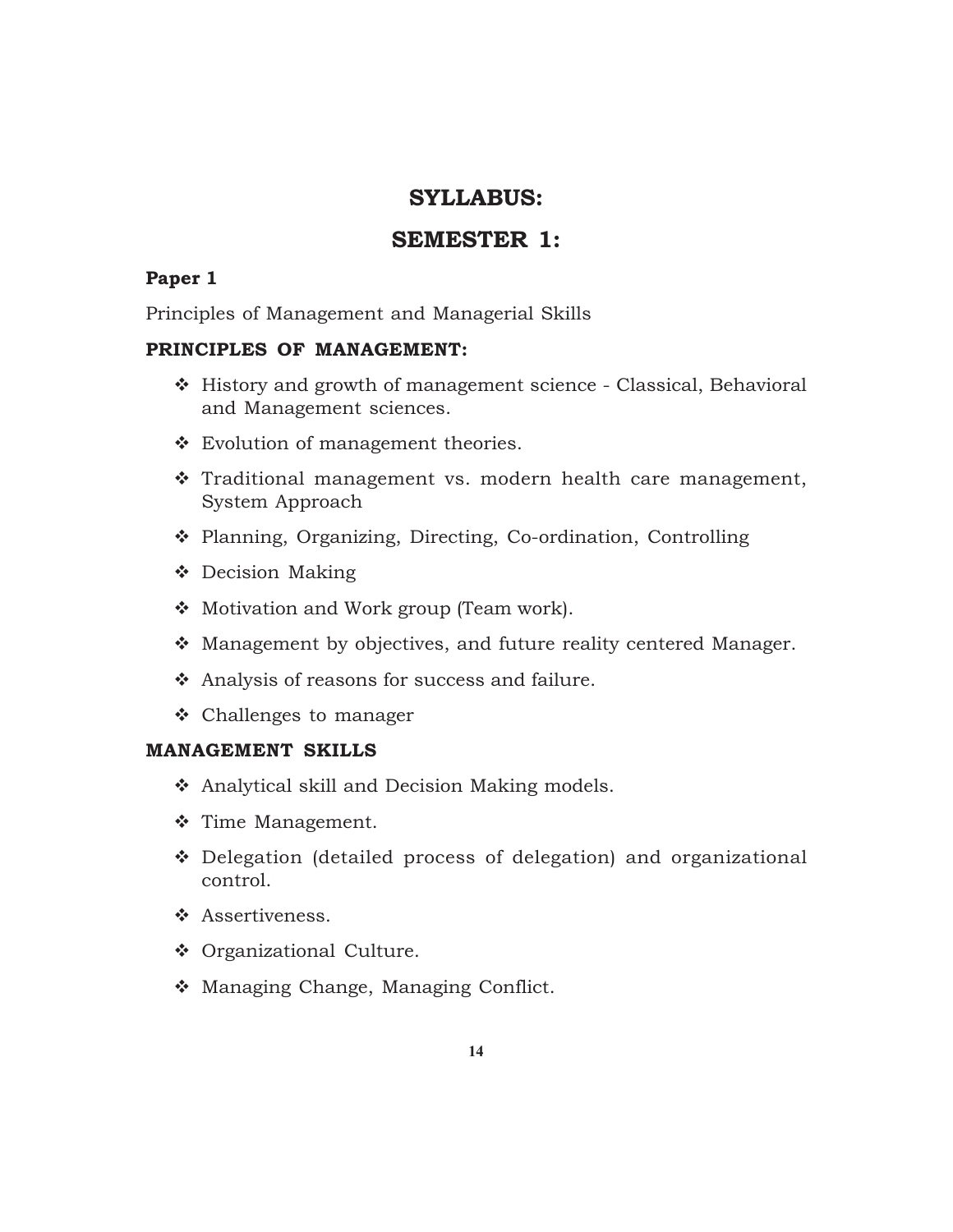- Interpersonal skills.
- Managerial style flexibility.
- Leadership style and theories
- Presentation skill.
- Conference heading (Exercises, Syndicates, Role play and Laboratories)..
- Employee Centered Management.
- Management of walking around the hospital.
- \* Team building, team work and Co-ordination.
- Organization wide planning.
- Sensitive training for self-development, self-analysis and improvement of effectiveness through change in management style, Management orientation.

#### **Books for Reference:**

| S.NO.   NAME OF THE BOOK            | <b>AUTHOR'S NAME</b>         |
|-------------------------------------|------------------------------|
| Principles & Practice of Management | L. M. Prasad - S. Chand      |
| <b>Essentials of Management</b>     | Koontz - Tata McGraw<br>Hill |
| Principles of Management            | Peter Drucker                |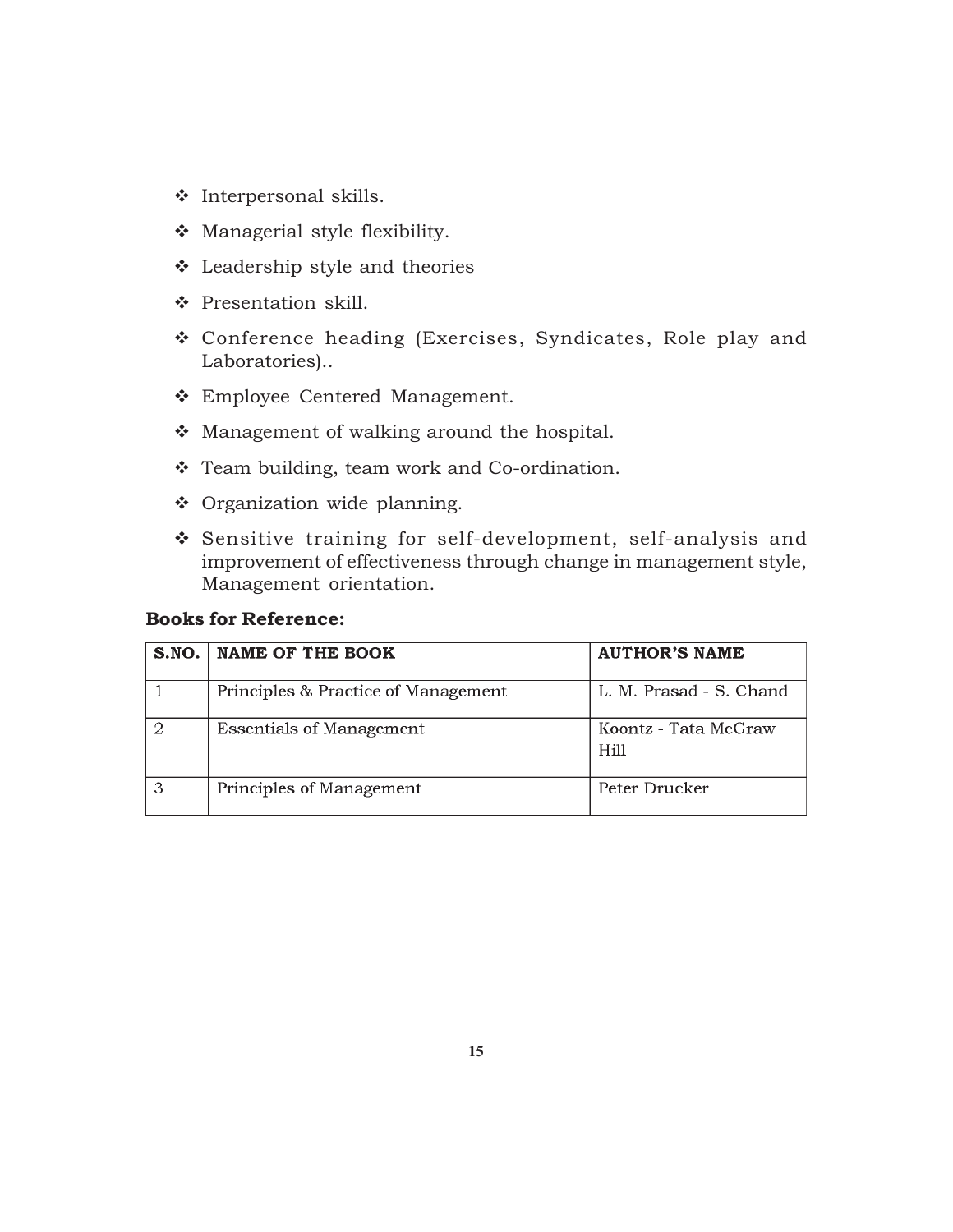## **Paper 2**

Organization Behavior and Principles of Communication

### **ORGANIZATIONAL BEHAVIOUR:**

- Group Dynamics in their work environment and anthropology, Psychology
- Leadership style, organizational development, Supervision, Participation, Interpersonal and Group dynamics, organizational development and training.
- Organizational Environment, Influence of organizational structure and Design, Technology and People, Quality of Work Life, the individual in the organization, Work Culture, Working Climate, Team building.
- Social Environment, Formal and Informal Organizations.
- Organizational Climate, Conflict Management of Change, Stress and Counseling.
- Latest changes and development in Organizational Behavior, Organizational Effectiveness and Modern Organizational Structure.

### **PRINCIPLES OF COMMUNICATION:**

- ❖ Basic principles of communication.
- Congruity, authenticity, Clarity.
- Role of perception, empathy, formal, informal, upward, downward communication.
- Role of grapevine.
- Importance of two-way communication.
- ❖ Barriers of communication.
- Communication network and organization wide communication.
- Oral communication, Listening, Participation, Feed-back,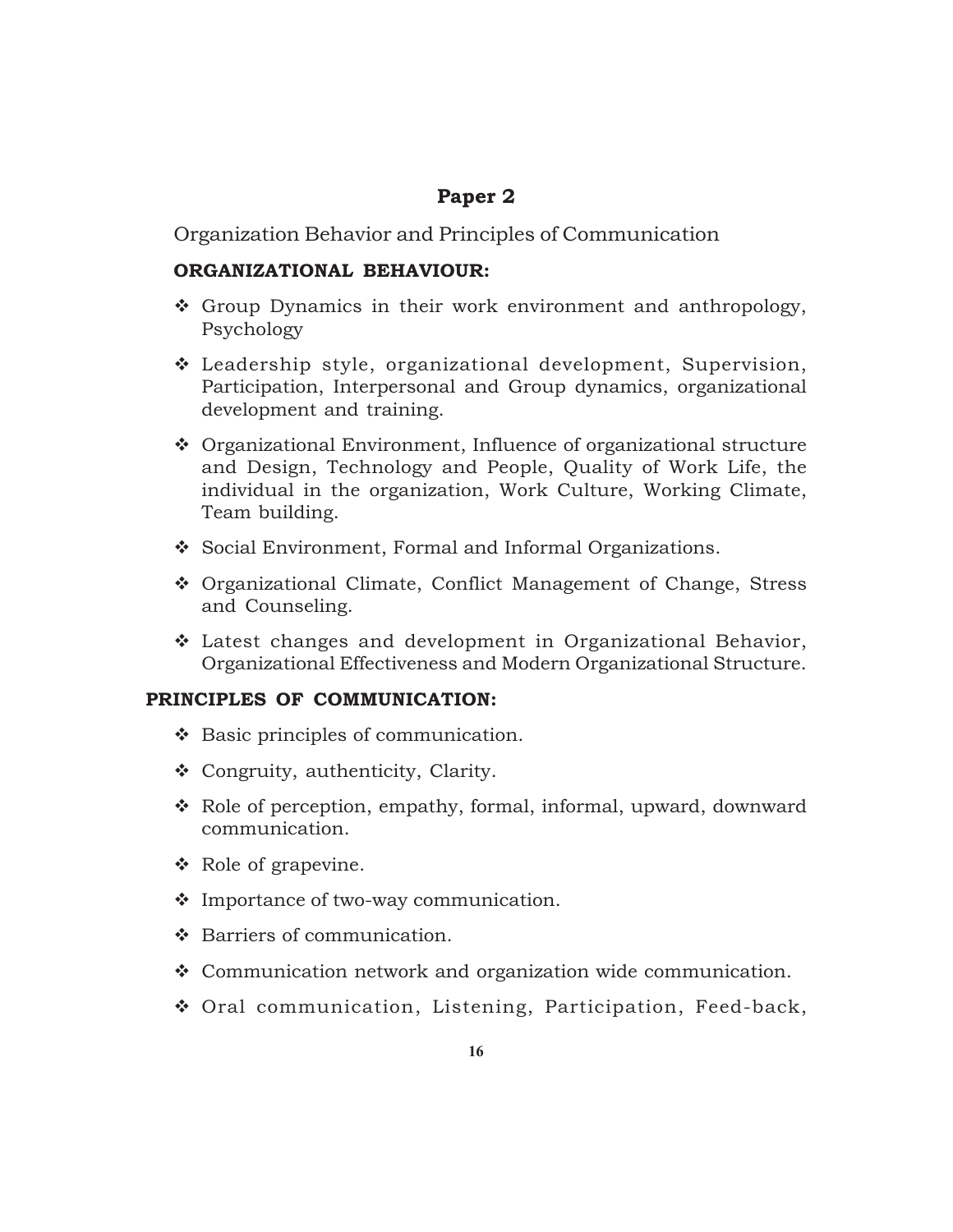Committees, Meetings, Meeting Minutes &AgendaGroup Discussions, Case study, Interviews, Making and Handling Suggestions, Two-way communication via suggestions.

- Written Communication, Principles of Business Communication, Trade enquiry's & replies, Quotation, Orders, Trade references, State Inquiries, Complaints & Adjustments, Collections, Import trade, Insurance, Bank, Reports, Service / Project reports, Appointments, Circulars, Memos &Warnings, Forms, media / press
- Administrative Communication,
- $\div$  Special characteristics of health communication
- Strategies for Managerial Communication.
- $\div$  Counseling in health care & its different methods

#### **Books for Reference:**

|   | S.NO.   NAME OF THE BOOK            | <b>AUTHOR'S NAME</b> |
|---|-------------------------------------|----------------------|
|   | Organizational Behavior             | Stephen Robbins      |
| 2 | Principles & Practice of Management | L M PRASAD           |
| ঽ | <b>Health Education</b>             | V. K. Mahajan        |
|   | Effective communication methods     | Asha Kaul            |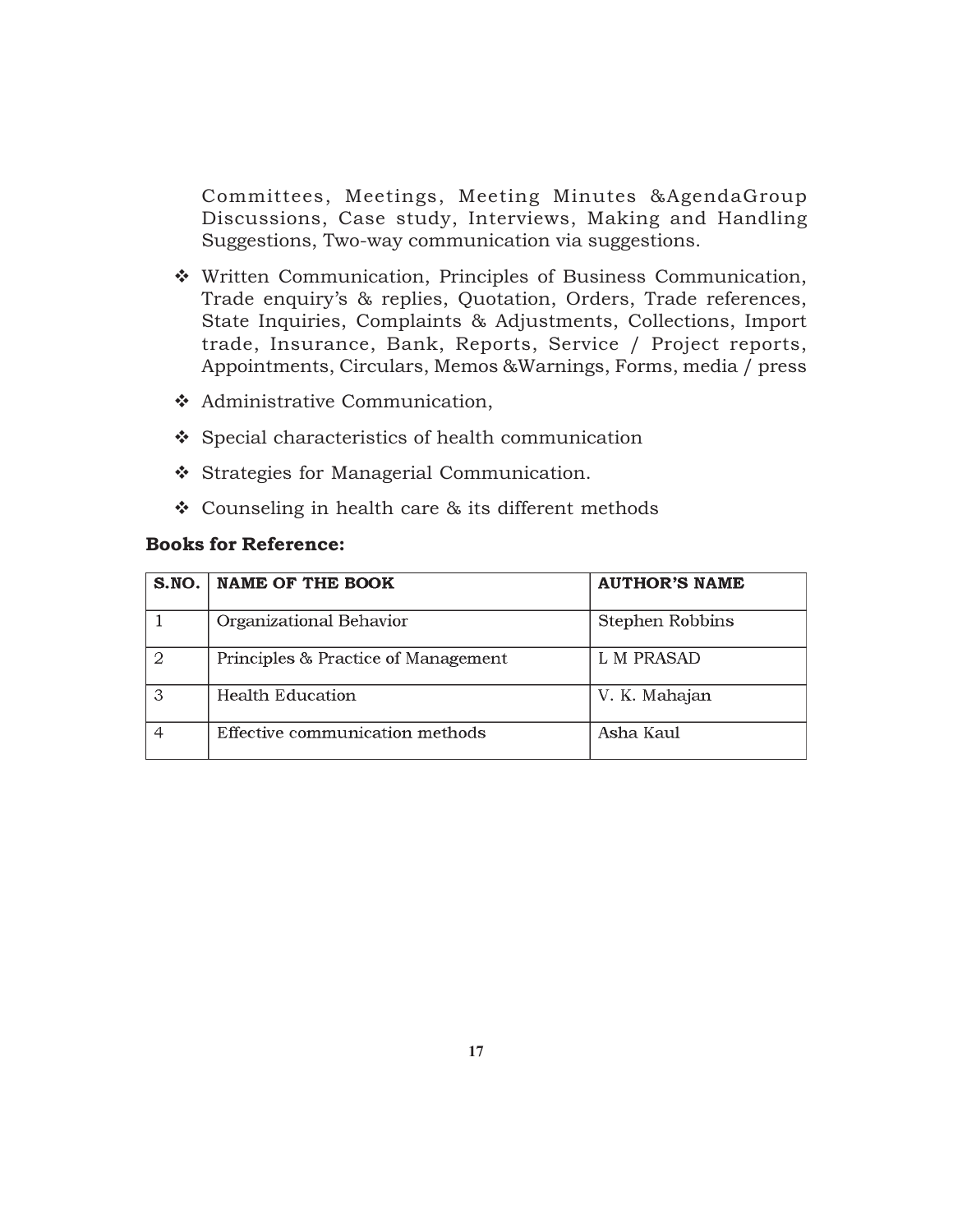### **Paper 3**

Statistics, Research Methodology & Quantitative Techniques

### **STATISTICS:**

- ❖ Introduction & Importance of Basic Statistics
- Data Collection, Data Presentation.
- ◆ Measure of Central Tendency.
- Measure of Variation, Standard Deviation, Skewness and Kurtosis.
- ❖ Completion and Regression Analysis.
- Forecasting and Time Series Analysis, Hypothesis Testing and Chi Square Test.
- $\cdot \cdot$  Probability statistics, Utility theory, Decision Tree.
- ❖ Bio Statistics
- ❖ SPSS

## **RESEARCH METHODOLOGY:**

- Research planning, defining problem, developing hypothesis, testing of hypothesis.
- \* Research design, various methods of collecting data.
- ◆ Developing questionnaire, pilot studies.
- Sampling design, sampling size, objective process for collection of data.
- \* Format for presentation, writing dissertation and documentation.

### **QUANTITATIVE TECHNIQUES**

- ❖ Introduction to Operation Research
- \* Techniques: Queuing Theory
- Decision Making Model, Utilization Model, Poisson model.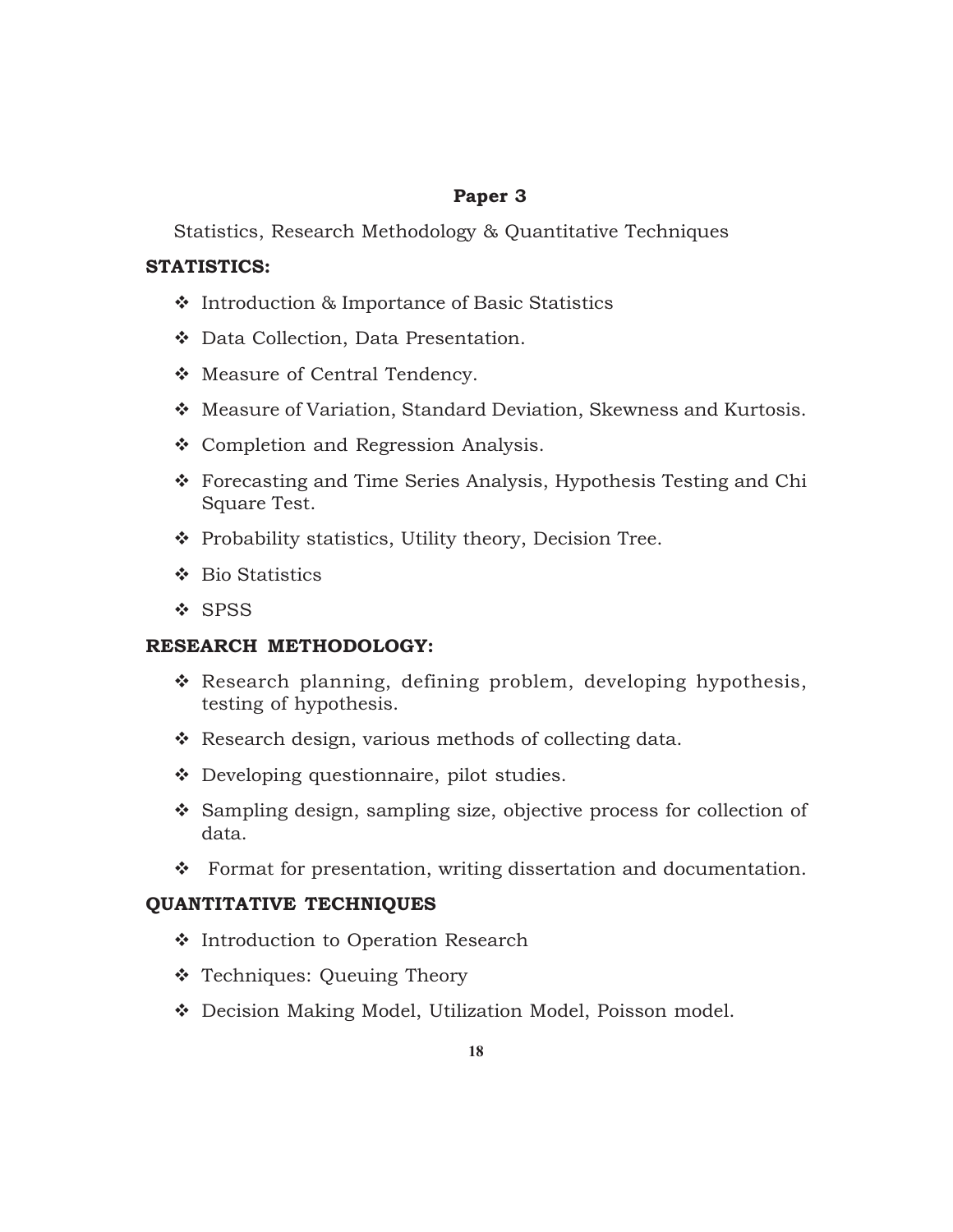- Transportation & Assignment Problem.
- Inventory management Techniques, Replacement Analysis
- Game theory, PERT, CPM, Simulation.
- Multi objective programming, Dynamic programming.

## **Reference Books:**

| S.NO.   NAME OF THE BOOK               | <b>AUTHOR'S NAME</b> |
|----------------------------------------|----------------------|
| Biostatistics & Research Methodology   | BK Mahajan           |
| Research Methodology                   | C R Kothari          |
| Quantitative Techniques for Management | VK Vohra             |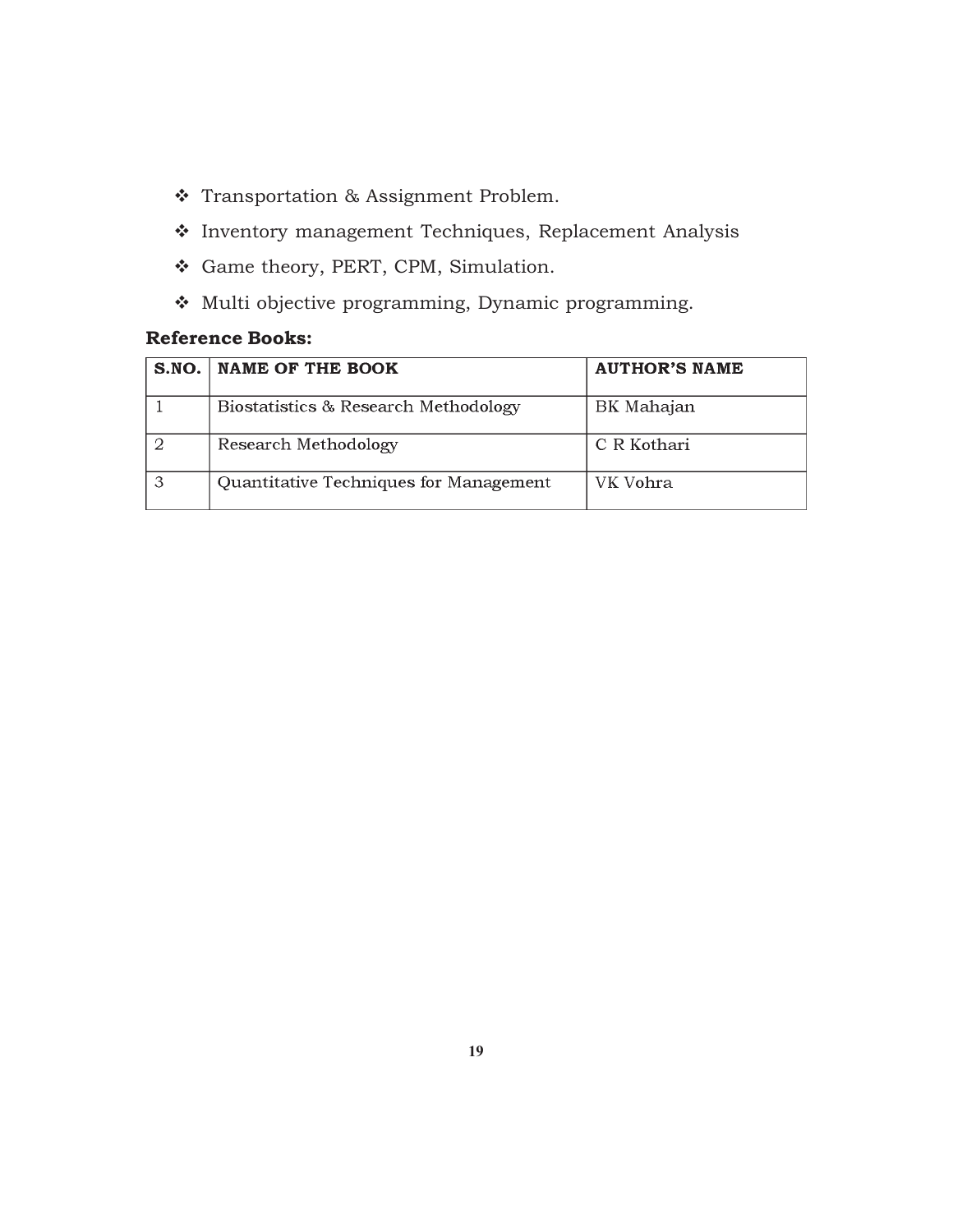## **Subsidiary Subject**

### **Human Body: BasicAnatomy and Physiology**

### **Basic Anatomy**

- 1. Introduction to body as a whole
- 2. The skeleton.
- 3. Basic Anatomical terminology
- 4. Osteology Upper limb clavicle, scapula, humorous, radius, ulna
- 5. Lower limb femur, hipbone, sacrum, tibia, fibula
- 6. Vertebral column
- 7. Thorax Intercostal space, pleura, bony thoracic cage, ribs sternum & thoracic vertebrae
- 8. Head and Neck
- 9. Lungs Trachea, bronchial tree
- 10. Heart Surface anatomy of heart, chambers of the heart, valves of the heart, major blood vessels, pericardium, and coronary arteries.
- 11. Abdomen
- 12. Blood Vessels(Vein + artery) Anatomy / Course of Vessel.
- 13. Myology Muscles of thorax, muscles of upper limb (arm & fore arm).

### **Basic Physiology**

- 1. Electrolytes and body fluids.
- 2. Blood
- 3. Circulatory system.
- 4. Lymphatic system
- 5. The respiratory system.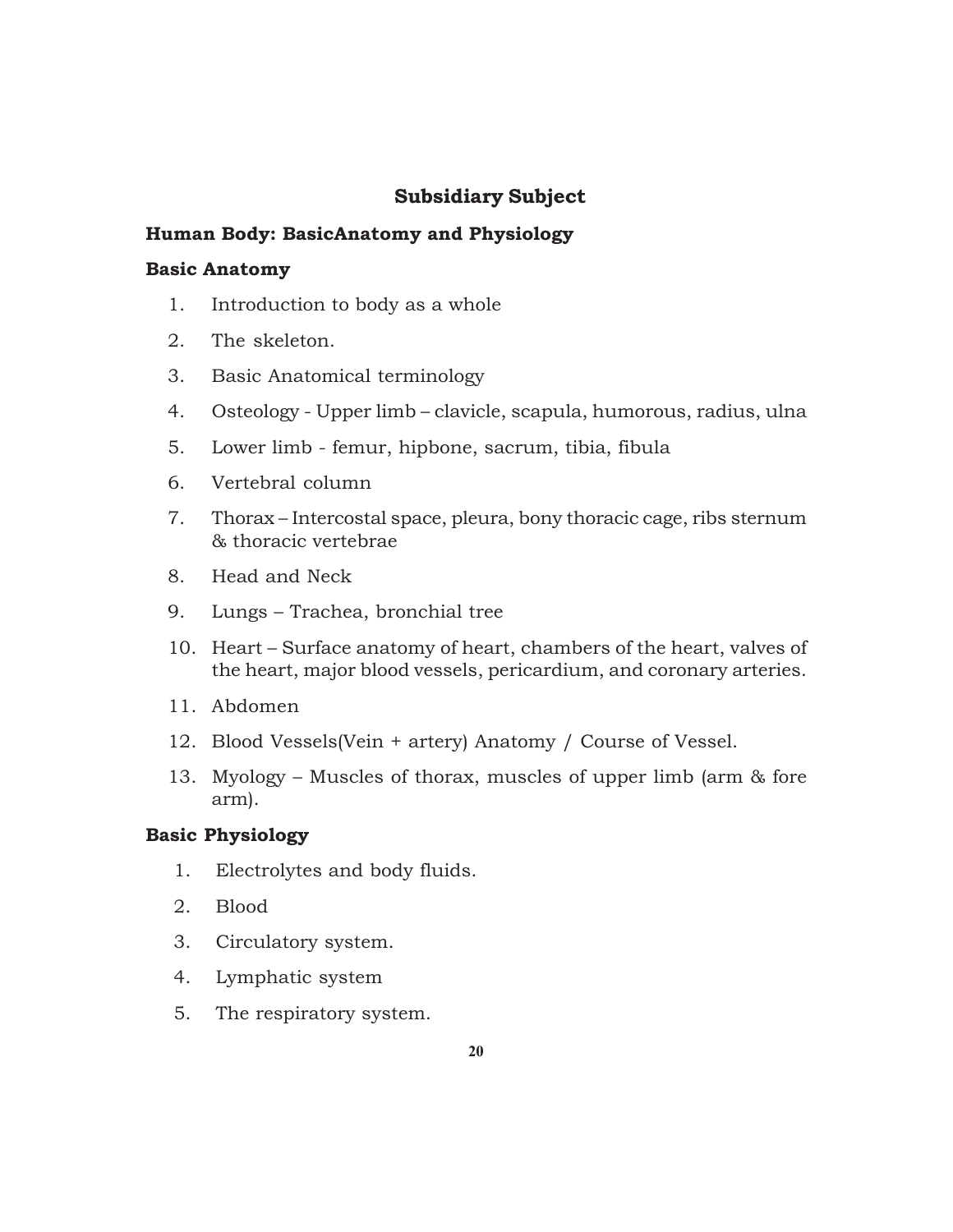- 6. Essential nutrients.
- 7. The digestive system
- 8. The urinary system
- 9. The skin
- 10. The nervous system
- 11. The special senses
- 12. The endocrine system
- 13. The reproductive system
- 14. The joints

## **Reference Books:**

| S.NO.   NAME OF THE BOOK      | <b>AUTHOR'S NAME</b> |
|-------------------------------|----------------------|
| Human Anatomy                 | Prof. Samar Mitra    |
| Human Anatomy                 | Prof. A. K. Dutta    |
| Text Book of Human Physiology | Dr. C. C. Chatterjee |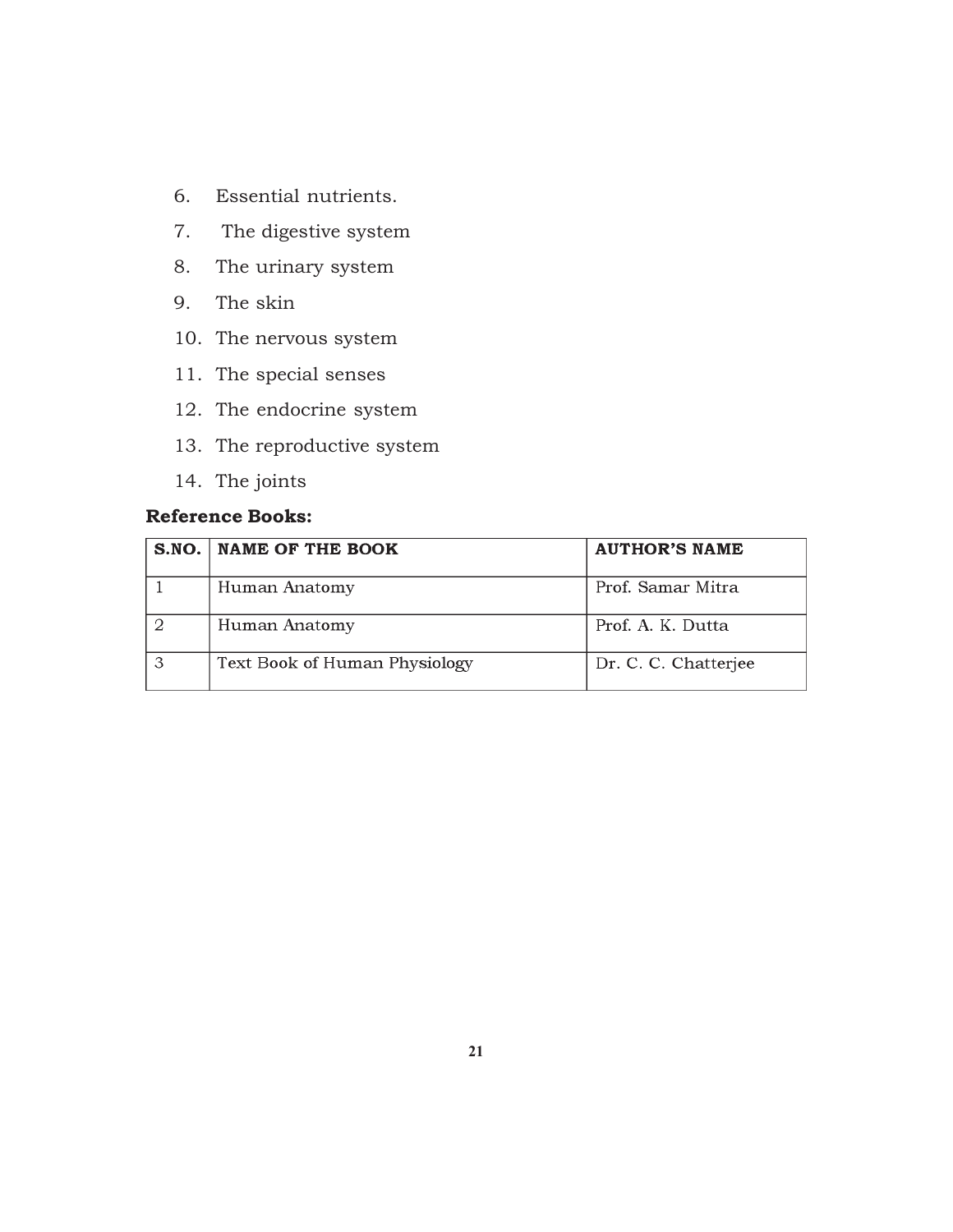#### **SEMESTER 2:**

#### **Paper 1**

#### **PREVENTIVE & SOCIAL MEDICINE**

- ❖ Concept of health & disease and wellbeing.
- $\cdot$  Natural history of disease and role of hospitals to offer various levels of care
- ❖ Prevention aspect of diseases
- Principles&Dynamics of disease transmission
- Changing pattern of diseases
- Concept of health indicators
- ❖ Principles of Disease Control.
- Types of epidemiological studies
- Case Control, Cohort Studies, RCT.
- Classification of Diseases, Notifiable Diseases.
- $\bullet$  Death Certificate.
- Health as a part of Community Development WHO.
- ◆ Interdisciplinary approach to health care, Social & Preventive Medicine.
- Five-year plans and health committees. Health policy: Bore Committee, Jain Committee, MudaliarCommittee, Mukherjee Committee, Srivastava Committee Reports, National Health policy, five year plans.
- Community Diagnosis, Setting priorities.
	- a) Cross infection control
	- b) Sterilization / Disinfections, Hospital waste disposal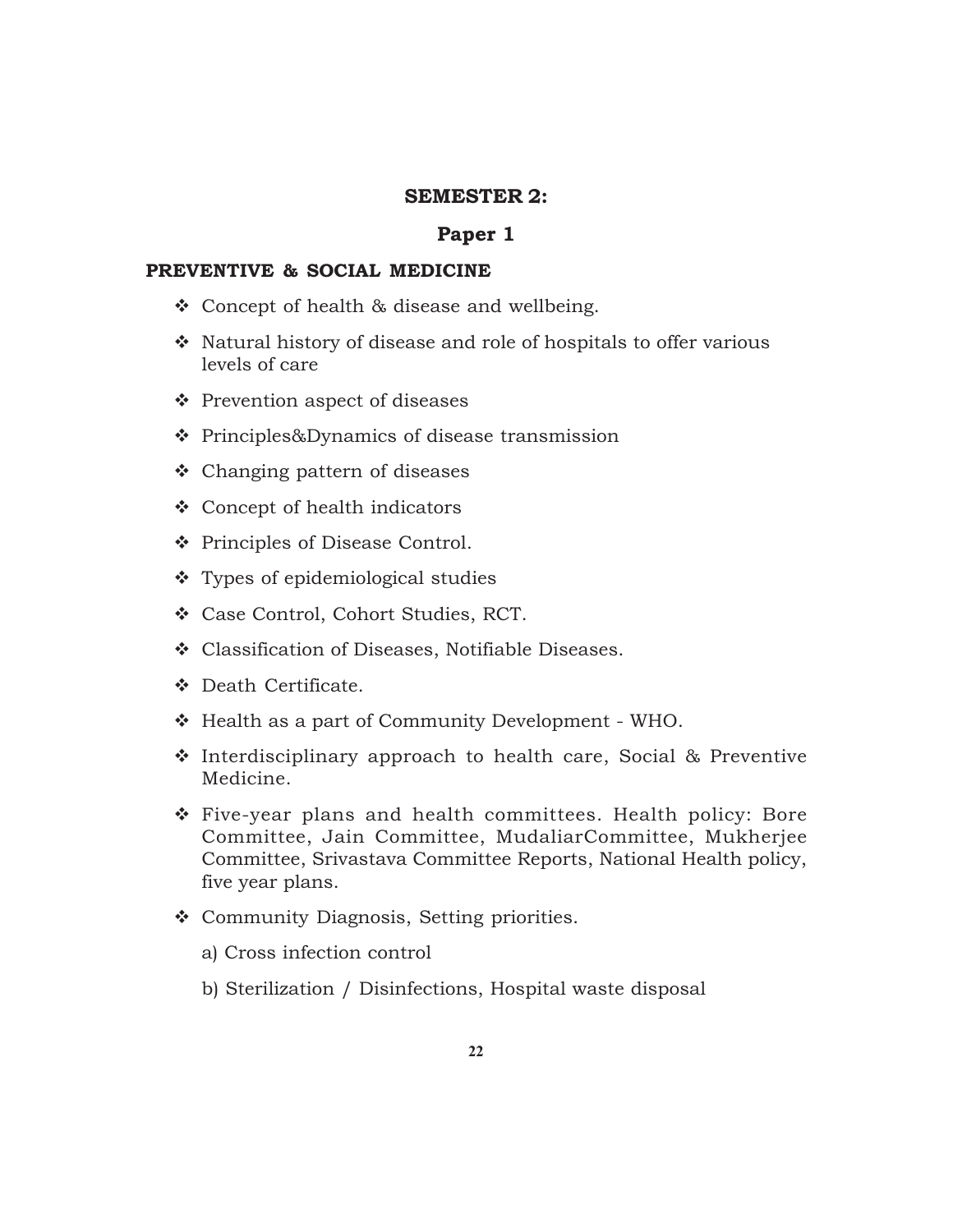- c) Medico Social Work
- d) Welfare and Rehabilitation Services
- ◆ National Health programs.
- Maternal and Child health, Family Welfare
- Principles of Occupational health, Environmental health
- Population Policy & Demography
- ❖ Vital Statistics
- Sub-Center, PHC, CHC, District Hospital, IPHS Standards.
- ◆ WHO & Voluntary Health Agencies.
- Need and Demand for health care, Role of different types of health care institution from grass root level to specialty level.
- Indigenous system of medicine.
- Comparative International Statistics, International perspective and International health problems.

#### **Text Books:**

| SNO.          | <b>NAME OF THE BOOK</b>                     | <b>AUTHOR'S NAME</b>                                                            |
|---------------|---------------------------------------------|---------------------------------------------------------------------------------|
|               | Textbook of Social & Preventive<br>Medicine | Park & Park                                                                     |
| $\mathcal{D}$ | National Health Programs                    | N. Kishore                                                                      |
| 3             | Textbook of Global Health                   | Anne-EmanuelleBirn, Yogan<br>Pillay, and Timothy H. Holtz,<br>Oxford Publishers |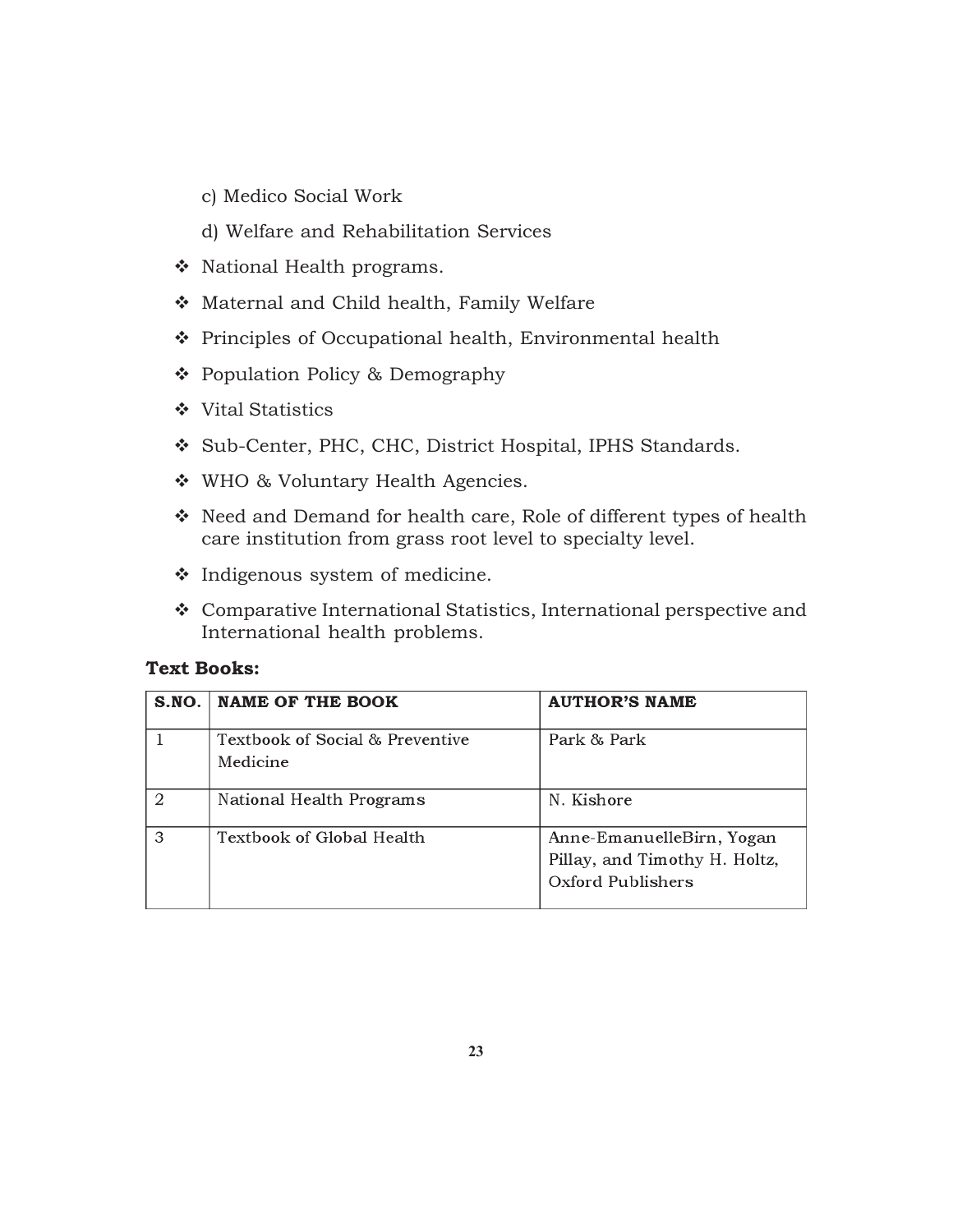## **Paper 2**

Health Finance & Health Economics:

#### **HEALTH FINANCE:**

- ❖ Financing of Health, Investment Management
- $\triangleleft$  Modes of financing of Health.
- Health Insurance Evolution of Insurance, IRDAI, TPA.
- Time Value of Money Wealth Maximization& Profit Maximization.
- Sources of finance, Raising Fund, Issue of Debentures, Shares, Bonds, Convertible and Bonds, Loan from Commercial Bank, Industrial and Development Bank of India.
- ◆ Determinations of Capital, Fixed and Working Capital.
- Capital Budgeting, Capitalization of Surplus and other Important Considerationsfor Asset Management.
- ❖ Break Even Analysis.
- Leverage.
- $\cdot$  Financial feasibility of programs, cost benefit analysis of programs and analysis of outcome.
- Fiscal Policy, Monetary Policy.

#### **HEALTH ECONOMICS:**

- Understanding of economics.
- \* Advance Microeconomics: Consumer and producers theory, principles of equilibrium-uncertainly, rational expectative equilibrium. Nations and their efficiency properties.
- ❖ Applied Microeconomics analysis relevant to a wide range of decision making and policy formation problems in the public and private sector.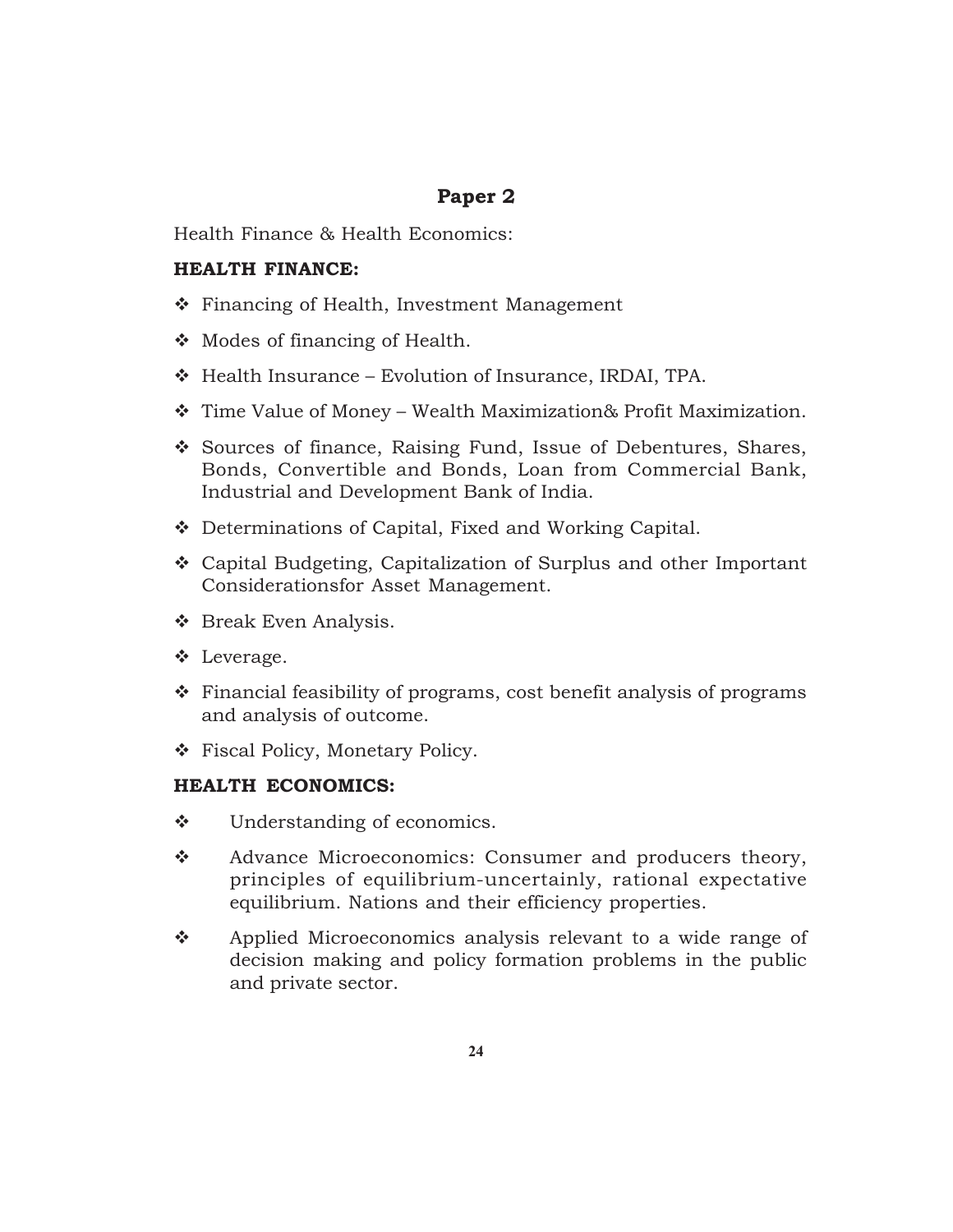- \* Macroeconomics theory and policy: Keynesian, Monetary, Neoclassical, reappraisal of Keynesian economics and post Keynesian macroeconomics, believer of major indicator of macroeconomic performance such as unemployment, inflation, productivity and economic growth.
- Cost Benefit Analysis (CBA): Welfare foundation of CBA, Measurement of cost and benefit, risk and discounting.
- \* National Income, Circular Flow, Measurement, Difficulties in Measurement Uses.
- \* Analysis of Demand and Supply Elasticity of Demand, Elasticity of supply.
- ❖ Concept of normal prefect Competition.
- Imperfect Competition Monopoly, Duopoly, Monopolistic Competition.
- Price Fixation.
- Theory of Distribution.
- ◆ Principle of substitution.
- Marginal Productivity, Wages, Rent, Interest, Profit.
- ❖ Business Economic and Health Economics.
- \* Expenditure on health as investment.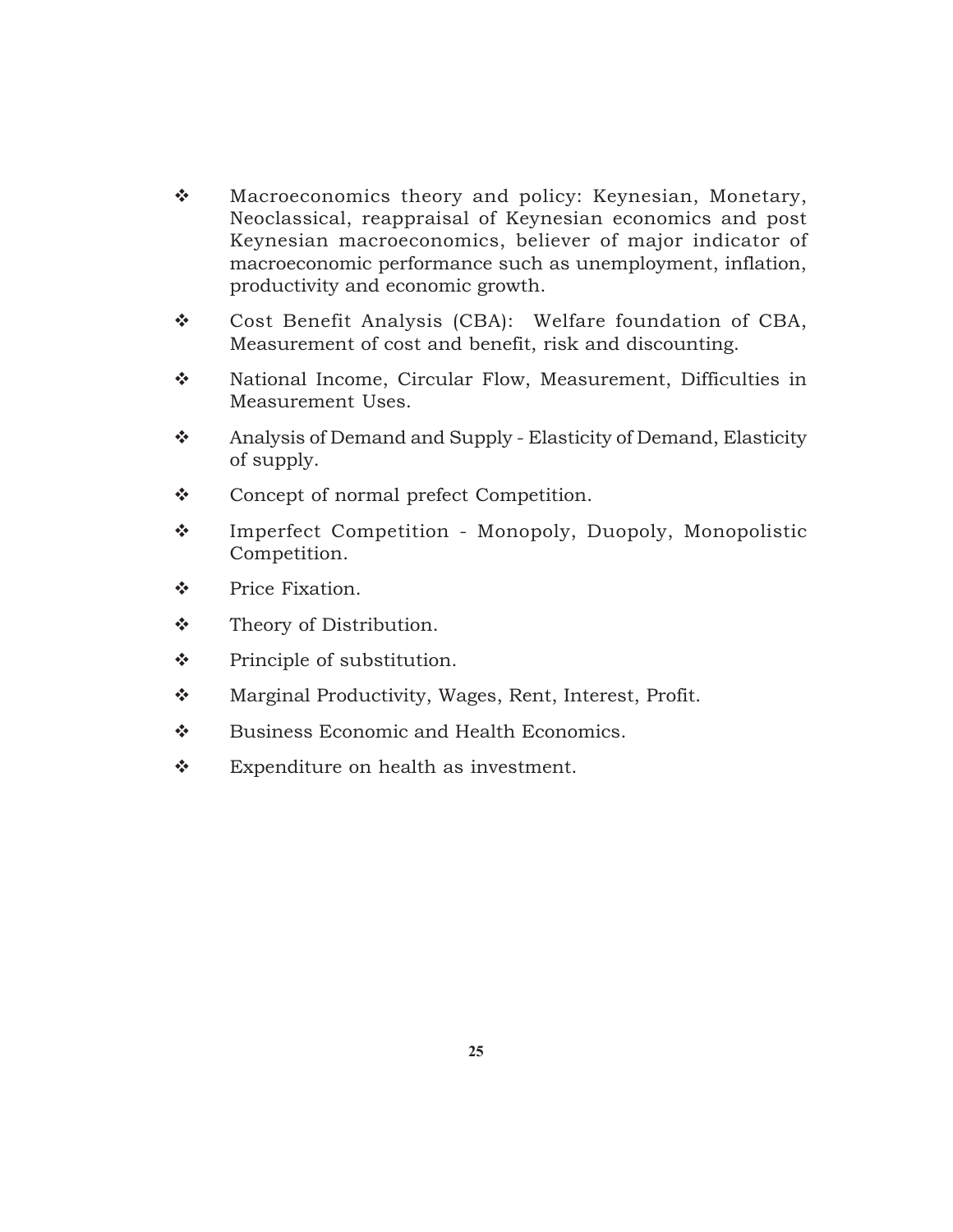## **Paper 3**

Health/Hospital Management Organization (HMO) & Medical Ethics:

### **HOSPITAL ORGANIZATION:**

- Managed Care / Health Maintenance Organization (H.M.O)
- Privatization and healthcare
- **\*** Public Private Partnership
- ❖ Ward administration and management
- Performance Evaluation of a Hospital
- ◆ Operational and management control in health care, Management By Objective
- \* Continuous quality improvement, defining standards and use of advanced quality management techniques
- $\mathbf{\hat{P}}$  Review and Evaluation continuous review of system, policy, procedure, process of updating, working out indexes and indexes for evaluation of various services.
- \* Productivity study, development of productivity standards, work standards, utilization standards and indices

### **MEDICAL ETHICS:**

- $\div$  Principal of Medical Ethics
- $\triangle$  Importance of Medical ethics, Institutional ethics Committee
- $\lozenge$  Malpractice and Negligence, Professional Secrecy, Irrational Drug therapy
- Understanding of patient's right, Autonomy and Informed Consent
- Beginning and end of life, Right to life, assisted reproductive technologies, Care of terminally ill and euthanasia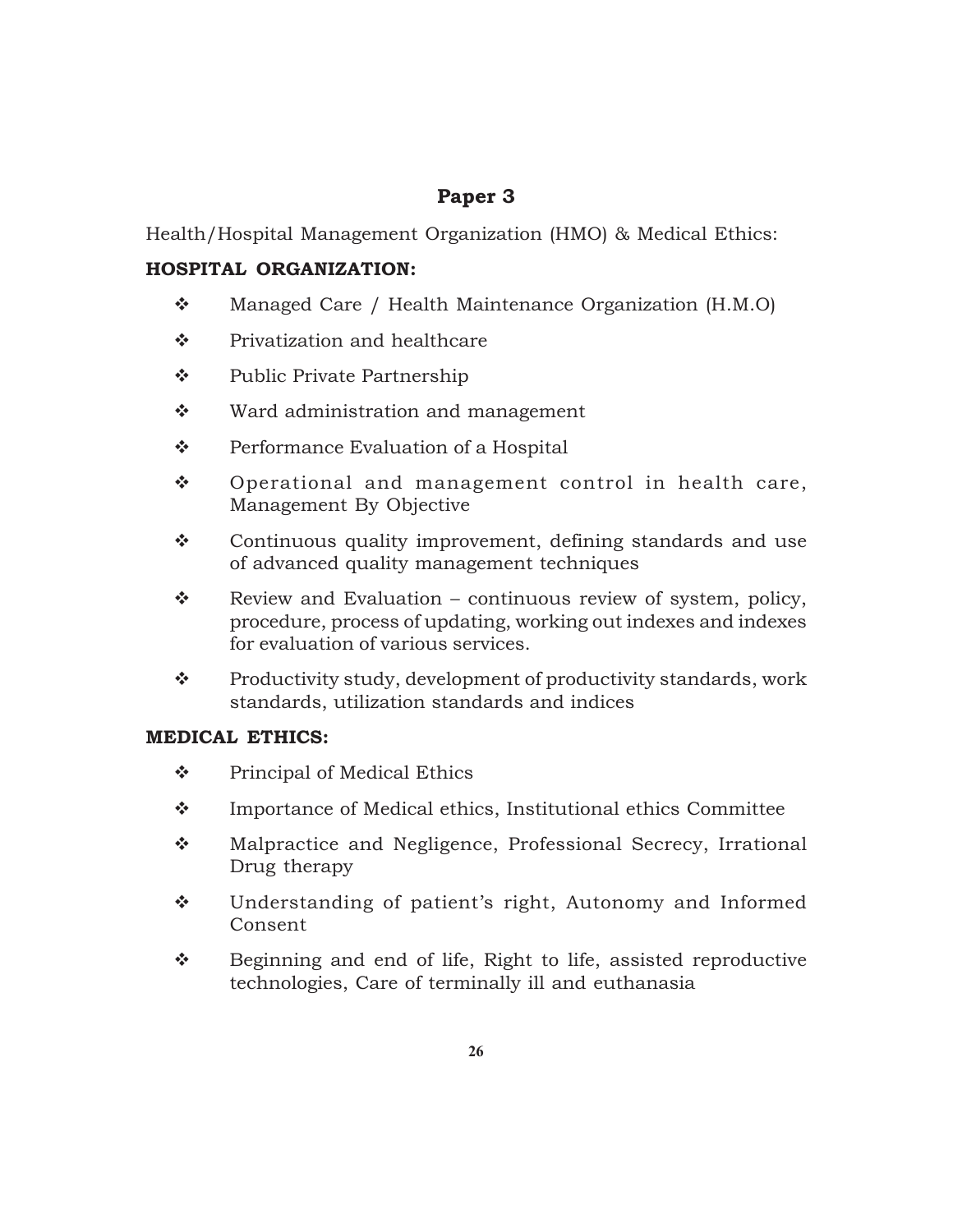- \* Introduction & Legal Procedures Court, Affidavit, Evidence, Complaint,Investigation, Oath, Offence, Warrant, Summons, Inquest
- \* Introduction to Indian Constitution Preamble, Fundamental Rights
- MLC cases study.
- ◆ Medico-legal problems in relation to health administration
- Consumer Protection Act and Hospitals
- Laws Related to Medical Procedures Medical Termination of Pregnancy Act 1971(MTP Act), Prenatal Diagnostic Techniques, Regulations &Prevention of Misuse Act 1994 (PNDT Act), Transplantation of human organs Act 1994, Bio-medical Waste Handling & Management Rules.
- MCI's Code of Conduct

### **Subsidiary Subject**

Common Pathological Conditions and Basic Concepts of Pharmacology**:**

- ◆ Basic concepts of pathogenesis of common diseases (of each body system)
- ❖ Basic concepts of interpretation of investigations reports
- Cancer
- Cosmetics & Drug Act
- Clinical Trials & GCP
- Schedule H, Commonly used Medicine in a hospital, Narcotic drugs, use and abuse of drugs
- Dispensing of medicine
- Pharmacokinetics, Pharmacodynamics'.
- Pharmacy andtherapeutic Committee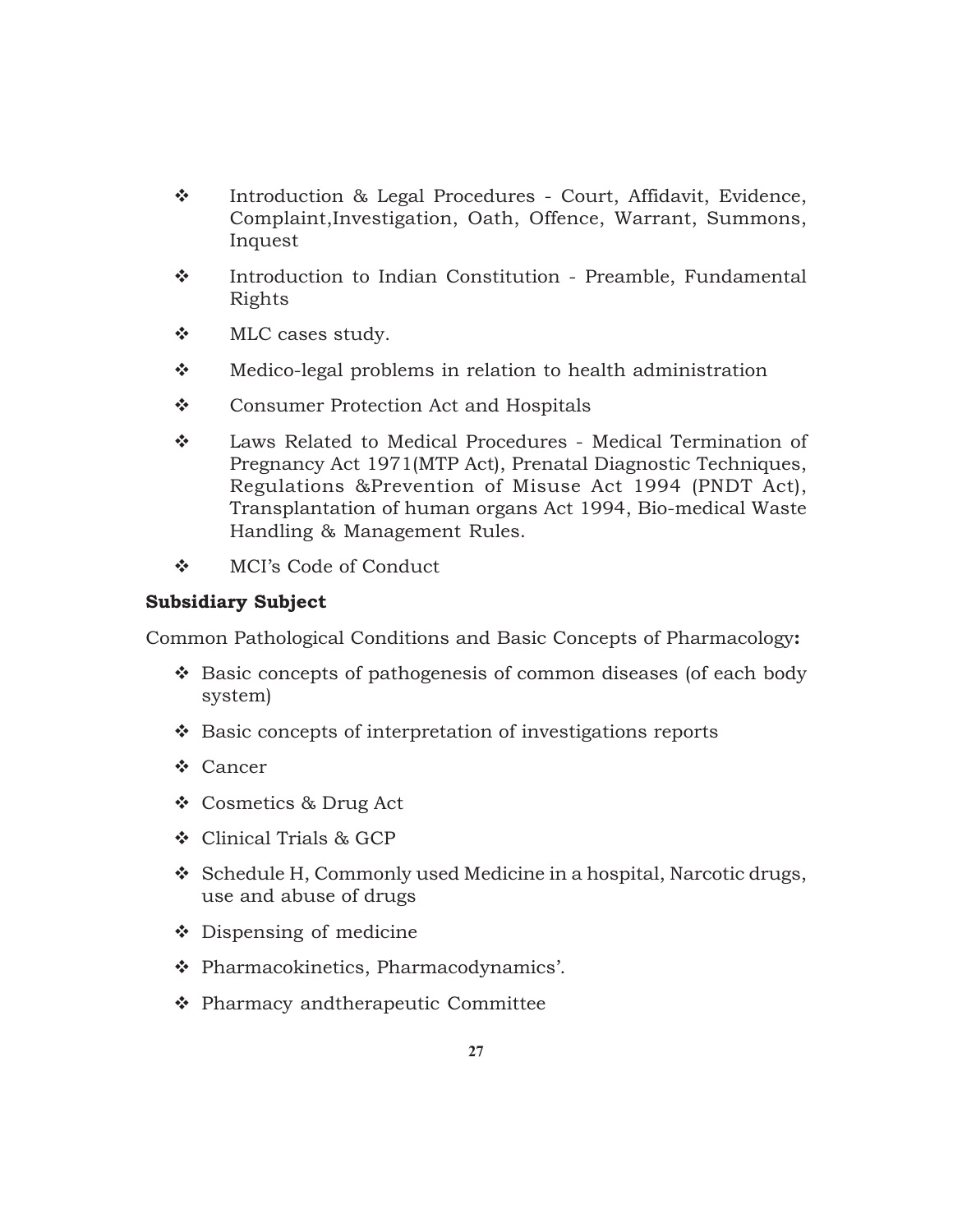- Drug Formulary, IP, BP
- Medication Errors, Sentinel Events
- Drugs store, drug stock / purchase of medicine, oxygen, I/V Fluid, Chemicals etc.

## **Suggested Reading:**

## **Reference Textbook**

| S.NO. | <b>NAME OF THE BOOK</b>         | <b>AUTHOR'S NAME</b>  |
|-------|---------------------------------|-----------------------|
|       | Essentials of Medical           | Dr. K. D. Tripathi    |
|       | Pharmacology                    |                       |
|       | Robbin's Textbook of Pathology  | Robbin, Cotran, Kumar |
|       | <b>Textbook of Pharmacology</b> | R.S. Satoskar         |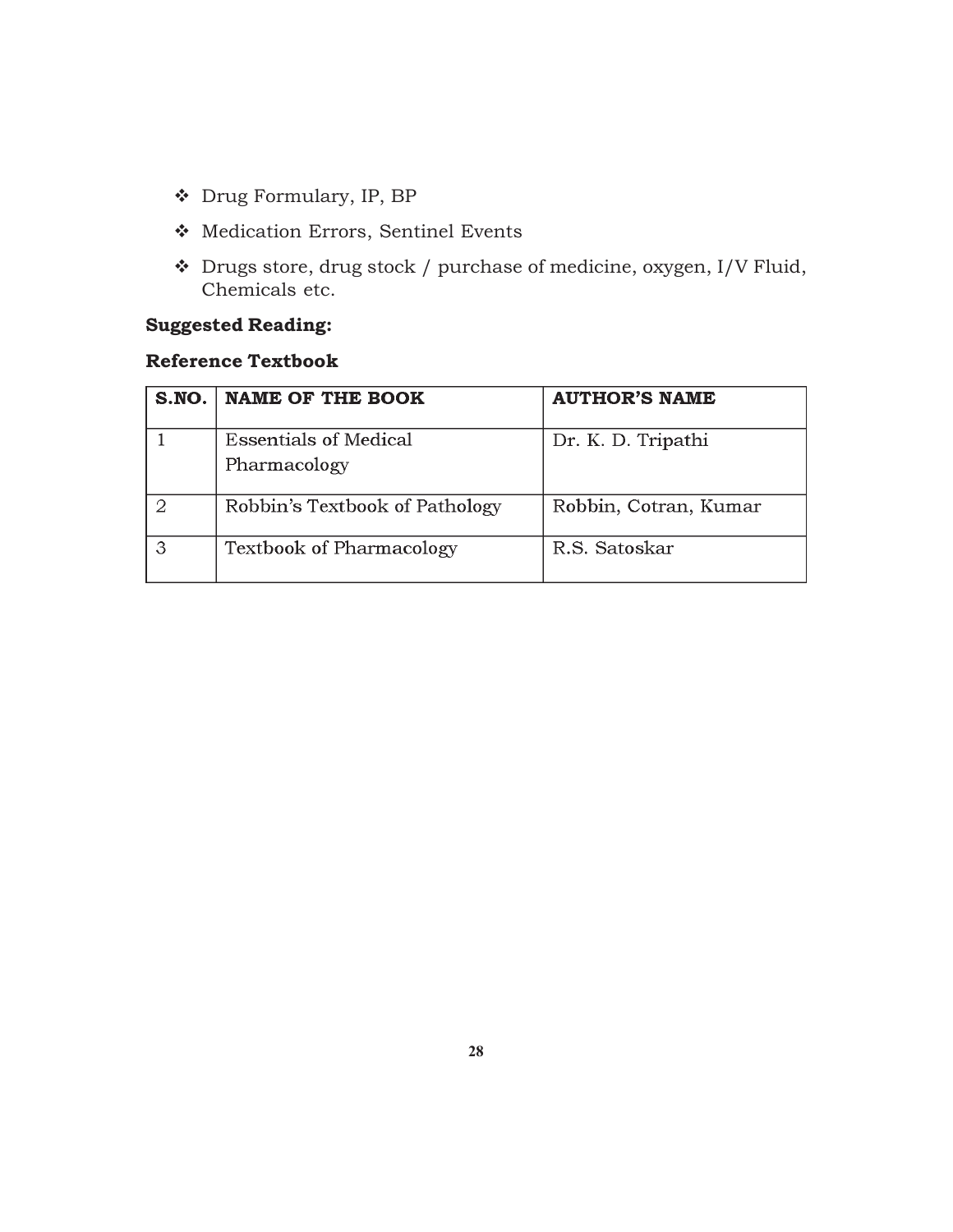#### **SEMESTER 3:**

### **Paper 1**

*Health management information system (HMIS) & Computer application*

#### *HEALTH MANAGEMENT INFORMATION SYSTEM(HMIS)*

- ❖ Objective of HMIS/Need and purpose of MIS
- \* Information system present at District level, State level and Country.
- Development of MIS/ major functions of MIS
- Computers of MIS
- Uses of MIS in district / state Health Management
- ◆ Case studies of MIS in Health Planning, Monitoring and evolution.
- ❖ Surveillance of Disease / Forecasting disease out break
- Medical Research
- ❖ Networking/Information Technology

### **COMPUTER APPLICATION**

- $\cdot$  Introduction to computer- hardware, software, machine language, binary system.
- \* Introduction of system Study, System Analysis and System Design.
- Design flexibility, scope of up gradation, inter phasing
- Application of computer
- ❖ Storing and preservation of information / record
- ◆ Optimum utilization of LAN / WAN / MAN system
- ◆ Different modules used in EDP through ERP system like;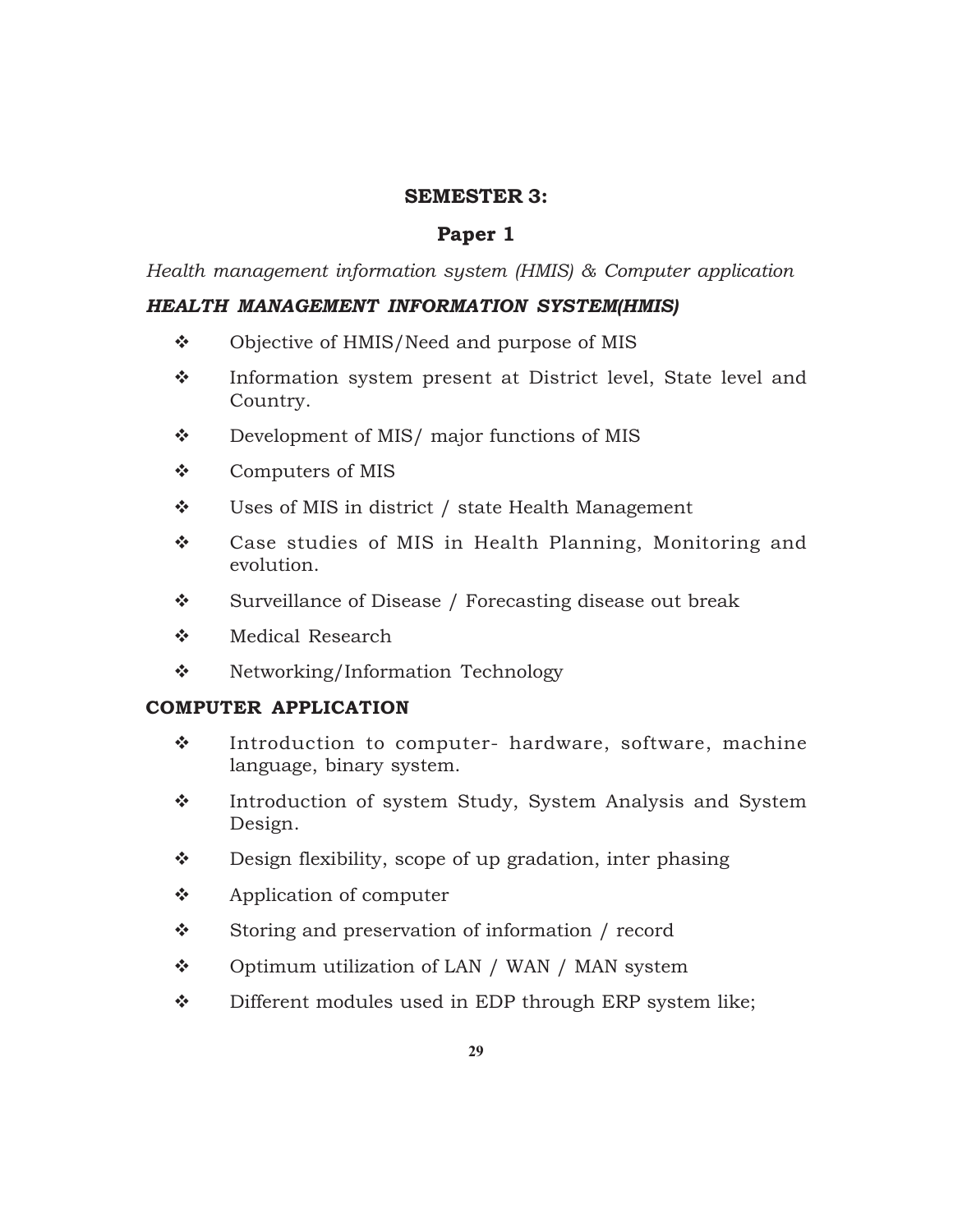- \* Registration, OPD, Admission, Discharge, Billing, Emergency, Laboratory, Nursing Station, Operation
- \* Theatre, Stores, Pharmacy, Pay-roll, SAP(Systems, Applications & Products in Data Processing)and Envision system, Management
- $\div$  Information System.
- **\*** Maintenance of Computer including its accessories
- ❖ Updating of modules on need based
- $\triangle$  Application of antivirus system
- Outpatient/ Medical Record /Audition assimilation, classification and analysis of work statistics.
- Financial Accounting, payroll, billing analysis of financial data, financial information system.
- ❖ Inventory Management and control
- $\bullet$  Drugs and Pharmaceuticals
- General stores
- ❖ Asset Accounting-maintenance planning
- Medical Research
- ❖ Networking and information Technology.
- Tele Medicine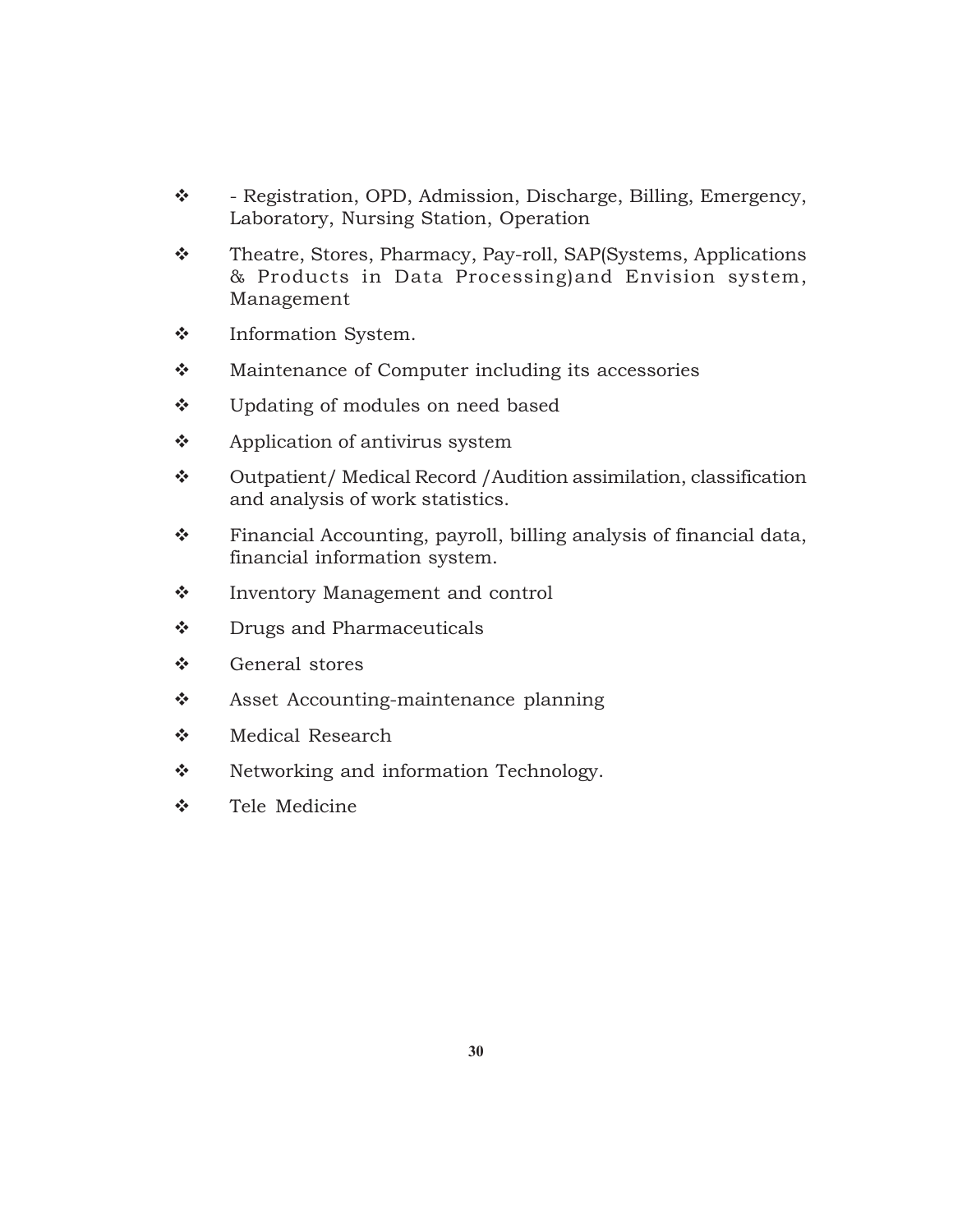## **Paper 2**

### PRINCIPAL OF ACCOUNTING, COST ACCOUNTING& MANAGEMENT ACCOUNTING:

### **ACCOUNTING:**

- Definition, Accounting cycle, Rules of Debit and Credit, Assets, Liabilities, Net worth
- Operation of Bank Accounts, Bank Reconciliation
- Cash and annual accounting,Revenue and Capital Expenditure
- ❖ Preparation of Cash book, Journal, Ledger, Closing Entries
- Calculation of Depreciation
- ◆ Preparation of Trail Balance, Arithmetic Accountancy, Accounting Accountancy.
- Basic Structure of Income, expenditure and Balance Sheet.
- ◆ Preparation of Financial Statement and change against profit and appropriation of profit.

### **COST ACCOUNTING:**

- Meaning, Definition, Significance of Cost Accounting, its relationship with Financial Accounting & Management Accounting.
- Classification of Costs
- Defining Cost Centers
- Cost Control

### **MANAGEMNT ACCOUNTING:**

- ◆ Basic Principles of Management Accounting, Interpretation of Accounting data, Measurement of performance, Managing reporting
- Objective, Purpose, organization, Scope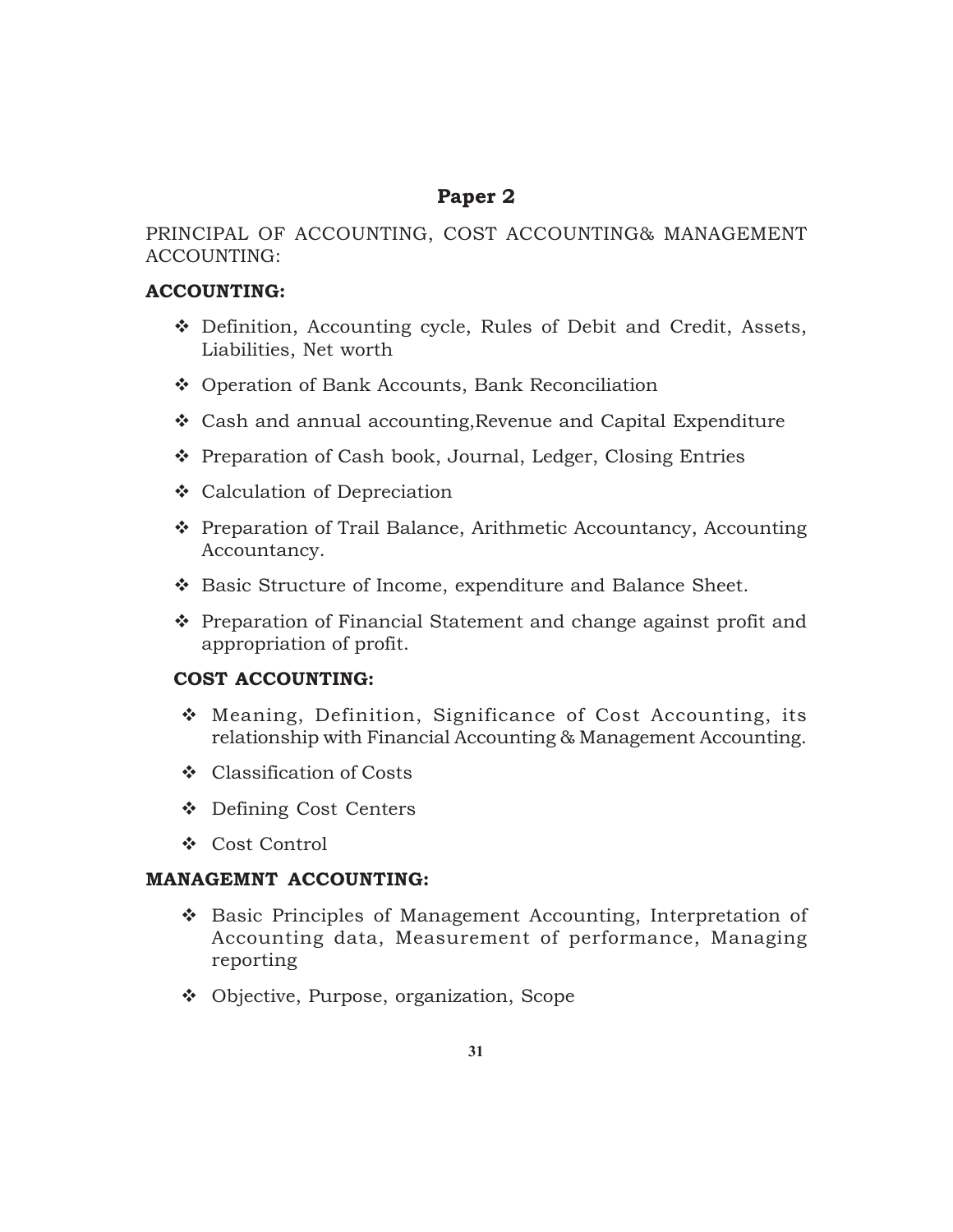- The Organization of a hospital for accounting control and accounting plan.
- Accounting for hospital revenue hospital expenses.
- Departmentalization of income and expenses.
- Chart of Accounts, Account Descriptions, Standard Accounting books and forms.
- Internal Control and Internal Auditing.
- \* Trust Funds and Investment Accounting, Fund raising, plan fund accounting, Accounting of Specific purpose Funds.
- ❖ Hospital rate setting.
- \* Preparation of Operating Budget, Capital Budget and Budgetary Control
- \* Responsibility Accounting.

#### **Reference Text books:**

| S.NO. | <b>NAME OF THE BOOK</b>  | <b>AUTHOR'S NAME</b> |
|-------|--------------------------|----------------------|
|       | Financial Management     | Dr.S.N. Maheshwari   |
|       | Business Finanace        | Dey& Dutta           |
| З     | Principles of Accounting | M.B.Kadkol           |
|       | Financial Management     | I.M.Pandey           |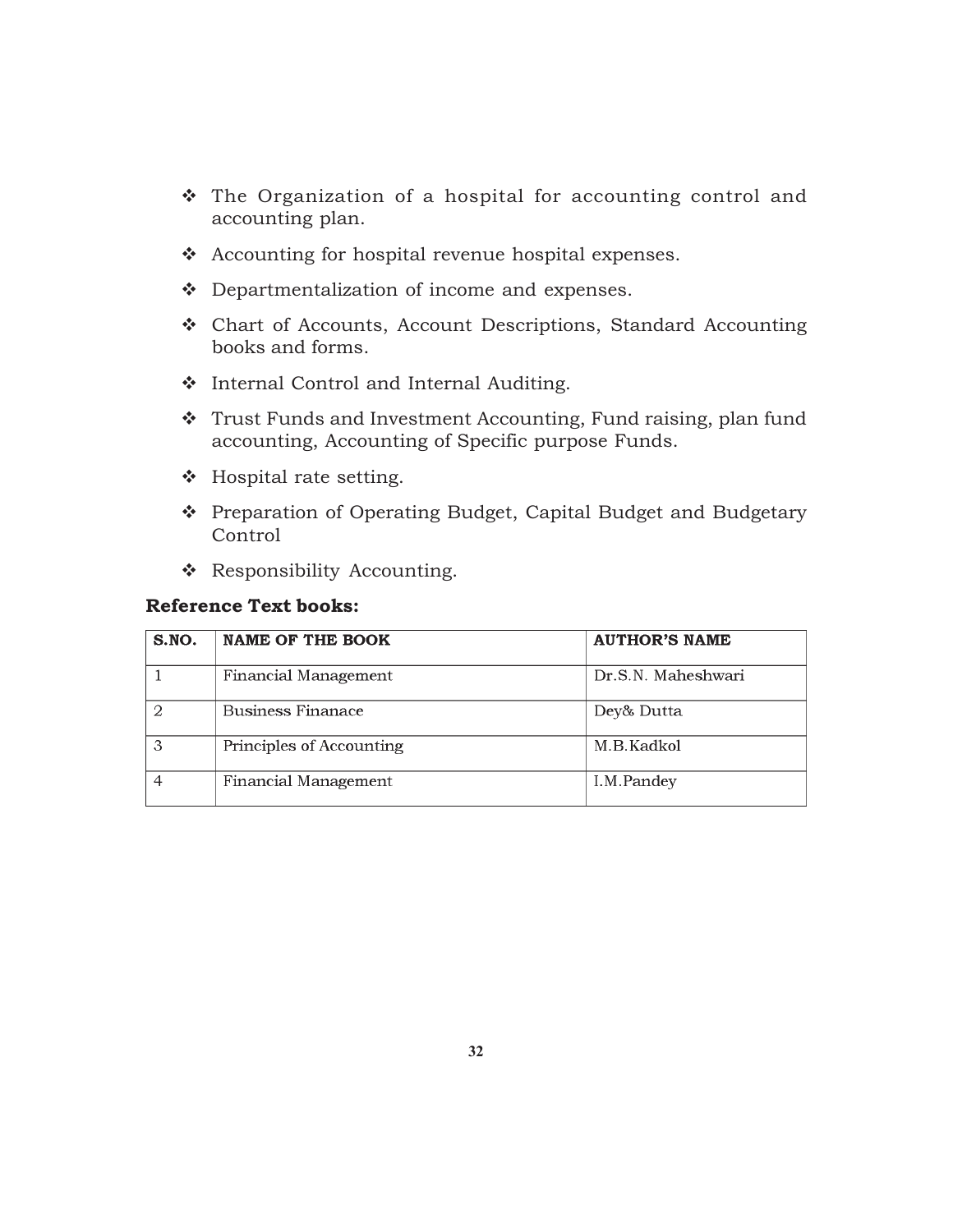#### **MATERIAL MANAGEMENT IN HEALTHCARE:**

- $\cdot$  Principle, policies and procedure for material management
- \* Nature and Scope of the Material Management.
- Organizing purchases, storage issue, affective utilization of material and asset accounting.
- Classification, Codification, Standardization, Simplification,
- ❖ Inventory control, Quality control and Value Analysis.
- \* Store Management: Store organization, receiving and issuing stores, accounting, storage of equipment and storage methods.
- Functions of Purchase Department and Purchase Committee
- ❖ Vendor Analysis and Vendor Development
- Tender System
- Purchase Record, Purchase Budget and Control, Quality Control.
- $\cdot$  Purchase of high value capital equipment's, feasibility study.
- Equipment Maintenance Program.
- Asset Accounting, Annual verification of Assets, Aging of Assets.
- Condemning Board, Disposal of Condemned articles-Transportation.

#### **Reference Text books:**

| S.NO. | <b>NAME OF THE BOOK</b>   | <b>AUTHOR'S NAME</b> |
|-------|---------------------------|----------------------|
|       | Hospital Store Management | Shakti Gupta & Kant  |
|       | Materials Management      | Gopalakrishnan       |
| հ     | Materials Management      | Sundaram             |
|       | <b>Inventory Control</b>  | A. C. Dutta          |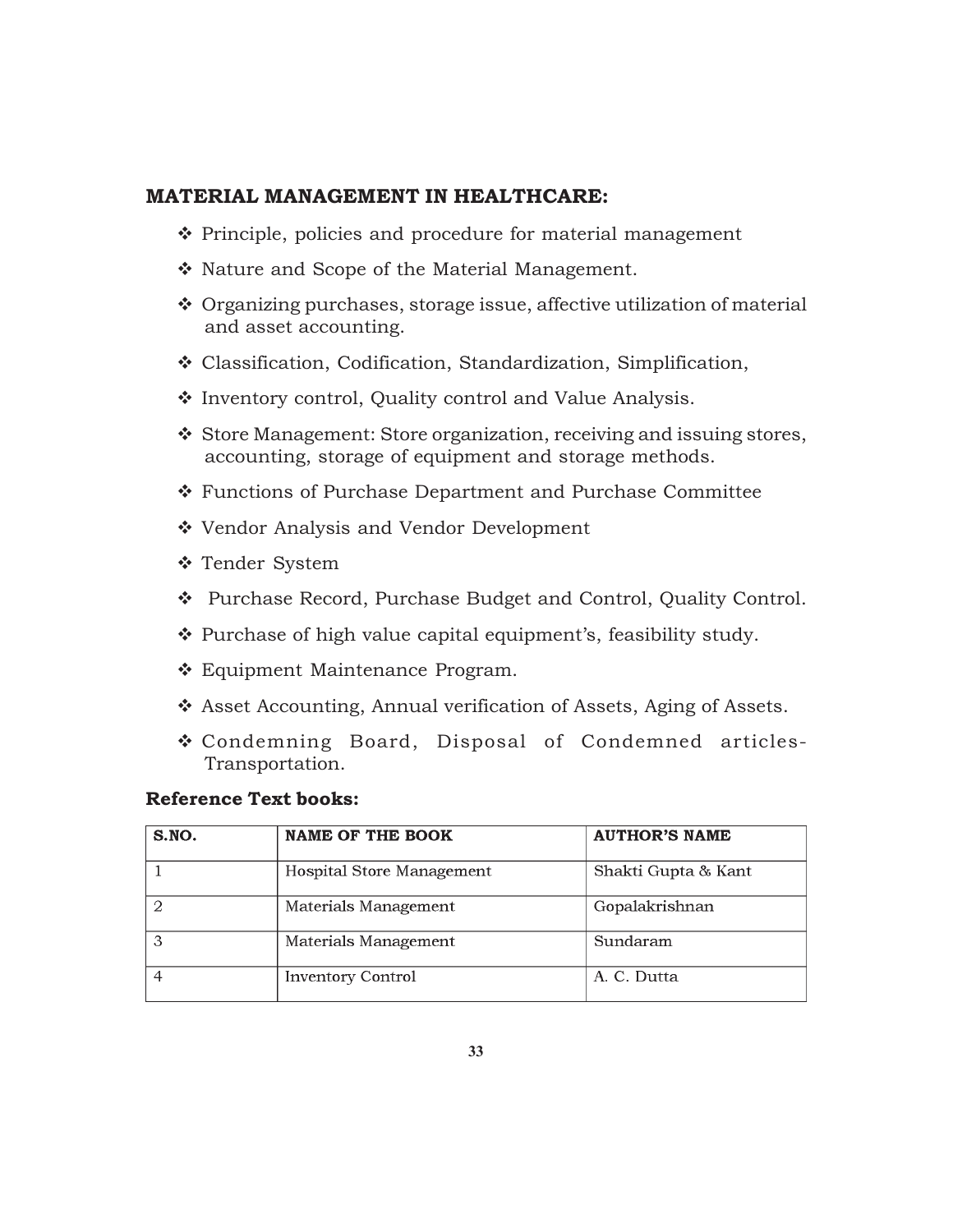## **Paper 3**

Management of Human Resource and Industrial relations:

#### **MANAGEMENT OF HUMAN RESOURCES IN HEALTH CARE:**

- ❖ Human Resource Management
- ❖ Manpower Planning Process
- Job Analysis and job Description. Personal Record,
- Recruitment and Selection
- ❖ Interview & Orientation
- $\bullet$  Job Evaluation
- Appraisal of Performance, Developmental Review and Feedback Encouragement
- $\div$  Training & Development.
- Compensation Policy, Salary and Wage Administration.
- ❖ Incentive, Bonus, Promotion.
- ❖ Discipline and Disciplinary Action.
- ❖ Collective Bargaining, Dealing with union.
- Management Development, Rejuvenation, Occupational health, Safety, Hygiene, Employee welfare.

#### **INDUSTRIAL RELATIONS IN HEALTH CARE:**

- Definition, Objectives, Conditions essential for good Industrial Relations, Courses of Poor Industrial Relations.
- ❖ Dispute Relations
- Labor Laws: Industrial Dispute Act, Trade Union Act, Factories Act, Shops and Establishment Act, Minimum Wages Act, Provided Fund Act, Payment of reality Act.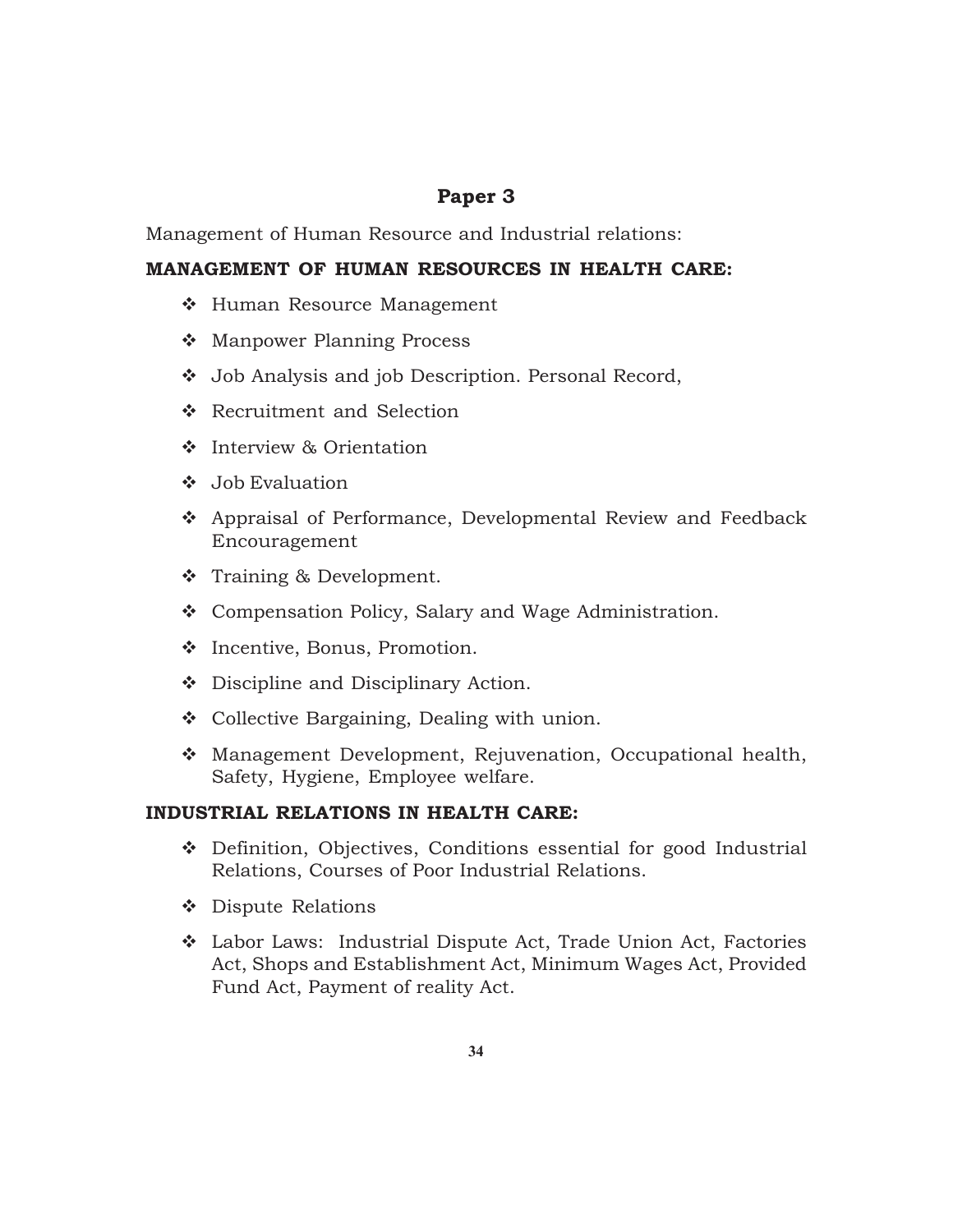- $\div$  Kind and formations of contracts: Breach of contracts, Remedies and Damages, Law of Torts, sales of Goods Act, Negotiable Instruments Act, Evidence Act.
- Medical Licensure Law, the doctor patient relationships, Medical malpractice, Quality and Standard of Medical Care, Medical Negligence, Medical Consent, Emergency care, Consumer Protection Act.
- Statutory & Non-Statutory measures, Role of labor lawyer, Advisor consultant

#### **Subsidiary Subject**

### **Common Pathological Conditions & Basic Concepts of Pharmacology**

#### **Common Pathological Conditions:**

- ❖ Basic concepts of pathogenesis of common diseases
- ❖ Basic concepts of interpretation of investigations reports

#### **Suggested Reading:**

- ♦ Robbin's Textbook of Pathology Robbin, Cotran, Kumar
- ♦ Textbook of Microbiology Ananantanarayan&Paniker

### **Basic concepts of Pharmacology:**

Commonly used Medicine in a hospital, Narcotic drugs, use and abuse of drugs. Dispensing of medicine,drugs store, drug stock / purchase of medicine, oxygen, I/V Fluid, Chemicals etc.

### **Suggested Reading:**

♦ Textbook of Pharmacology: Dr. K. D. Tripathi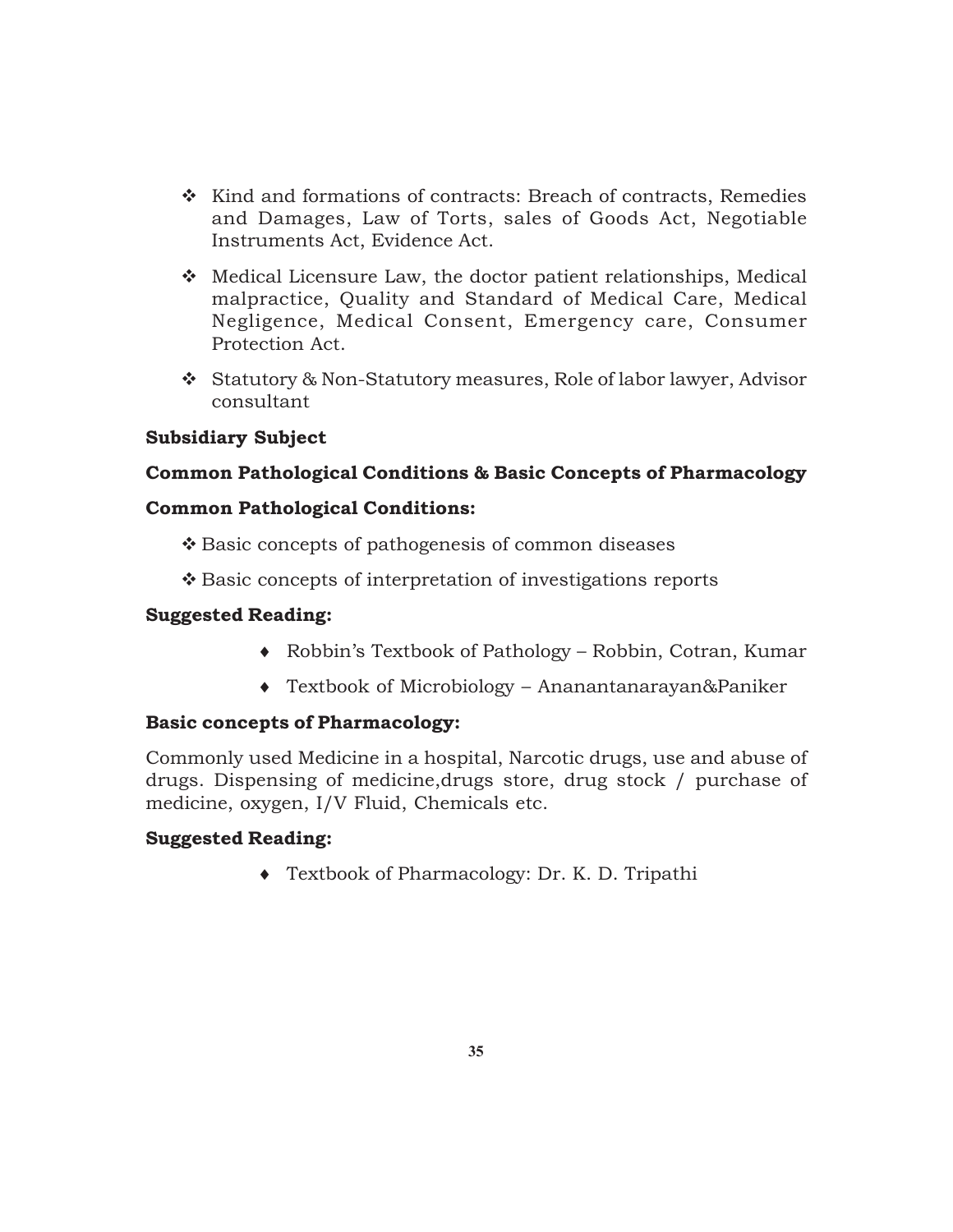## **SEMESTER 4:**

## **Paper 1**

Hospital Planning and Project management:

### **HOSPITAL PLANNING AND PROJECT MANAGEMENT:**

- \* Role of Hospital in Community, Different types of Health Facilities and hospitals, Regional Planning-a system approach.
- Service Planning- analysis of demographic and epidemiological data to assess the health need of community analysis of available facilities.
- $\mathbf{\hat{P}}$  Determining the size and type of hospital, potentiality for future development and growth.
- $\mathbf{\hat{P}}$  Preparation of master plan, Flexibility in planning provision for future development and growth.
- Statutory requirements for planning.
- Site Survey, Infrastructure and facilities planning.
- Architect's Brief
- \* Planning of Out-patient Services, Emergency Care, Ambulatory Care, ICU, Ward Planning, Blood Bank, Laboratory, Radiology (AERB Guidelines)
- Domiciliary Care-Home visits, extended care.
- ❖ OT Zoning and Circulation pattern
- $\bullet$  Hospital Design.

#### **Text books:**

| S.NO. | <b>NAME OF THE BOOK</b>            | <b>AUTHOR'S NAME</b> |
|-------|------------------------------------|----------------------|
|       | Hospital Planning & Administration | <b>BM</b> Sakharkar  |
|       | Hospital Planning & Designing      | Shakti Kumar Gupta   |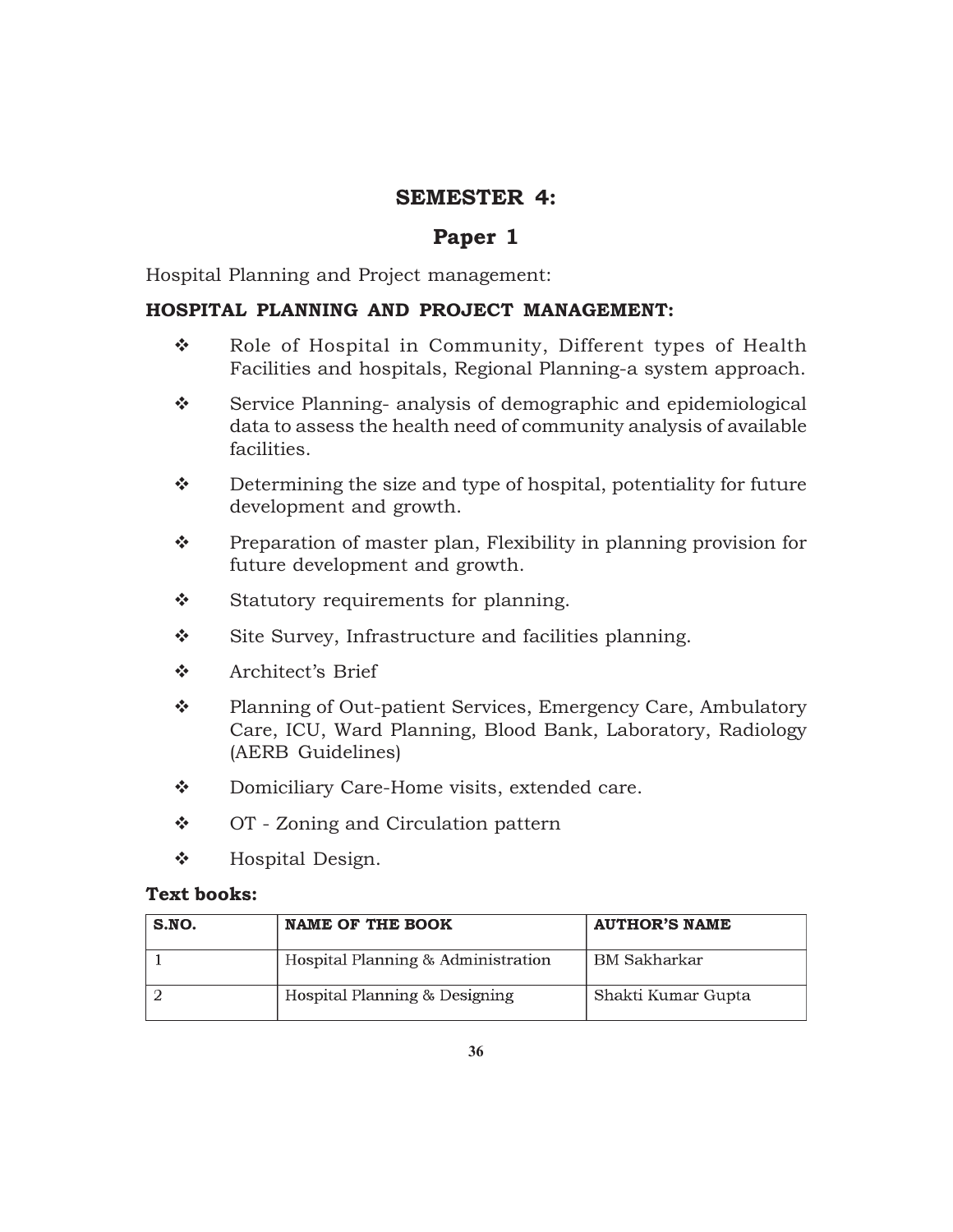## **Paper 2**

## **(Elective Subject)**

## **Hospital Management or Health Management (elective subject)**

## **Following are elective subjects**

- 1. Hospital Management
- 2. Health Management

**Note:** The syllabus for the above elective subject shall encompass the first, second, third and fourth semester theory and practical postings.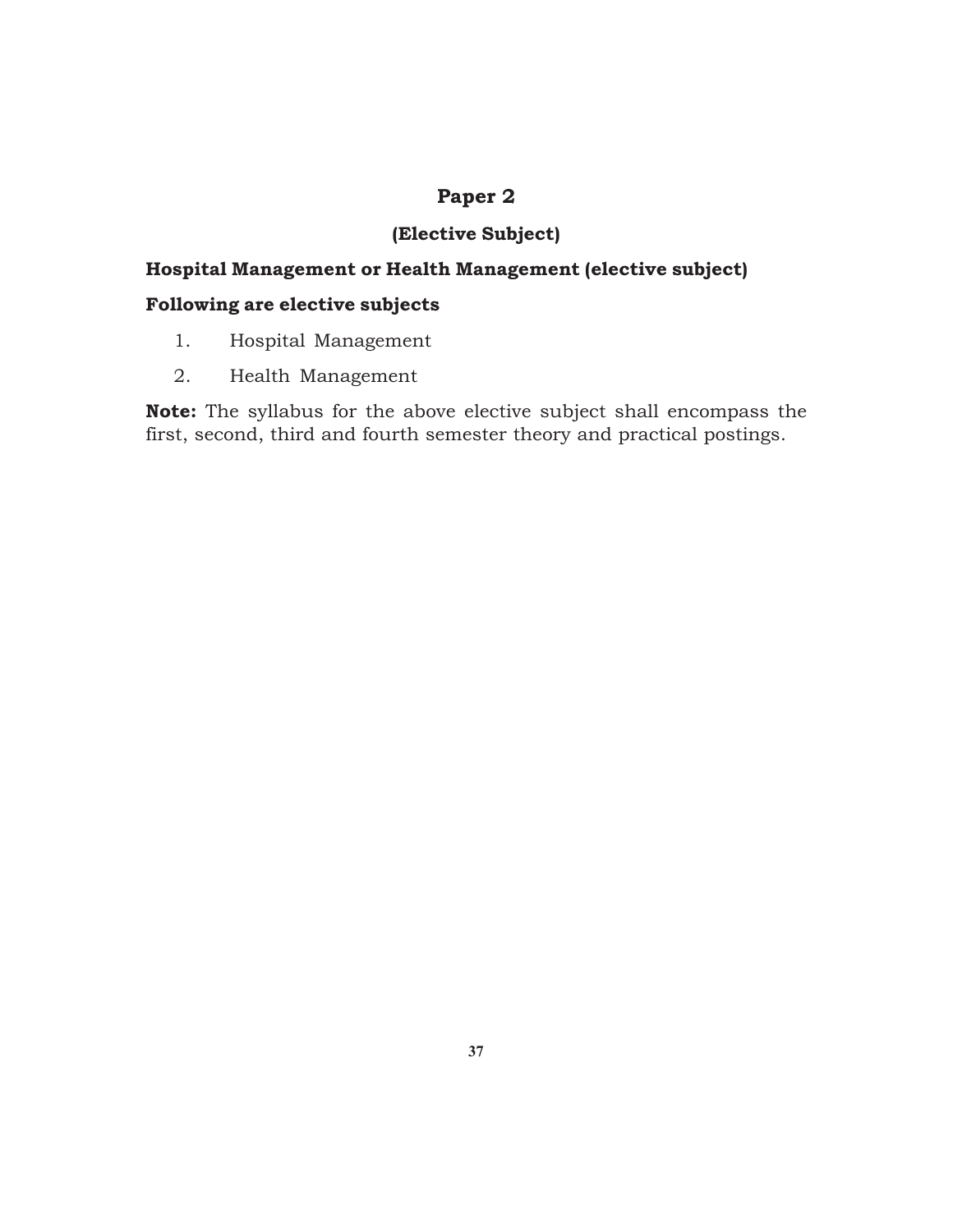## **Paper 3**

Social Marketing Management&Quality management in Healthcare:

### **SOCIAL MARKETING MANAGEMENT:**

- \* Theory and concept of Public Relations, Role of public relation staff.
- $\cdot$  In service training in communication, public dealing, helpful attitude and behavior, promptness, empathy.
- Basic Concept of Marketing Management
- **\*** Marketing Environment, Market Segmentation
- **❖** Consumer Behaviour
- ❖ Marketing for nonprofit organization
- Components of marketing program.
- Simple market survey for identification of largest group, service need growth potential
- ❖ Product, Product Mix and product life cycle
- $\div$  Service Marketing, patient care and communication
- Pricing of service
- ❖ Customer satisfaction, value and retention
- $\mathbf{\hat{P}}$  Liaison with Government Agencies, third party reimbursement and health schemes
- $\bullet$  Social aspects of marketing
- ❖ Distribution and supply chain management
- $\triangle$  Advertising and Branding
- ◆ Marketing promotional activities
- Corporate marketing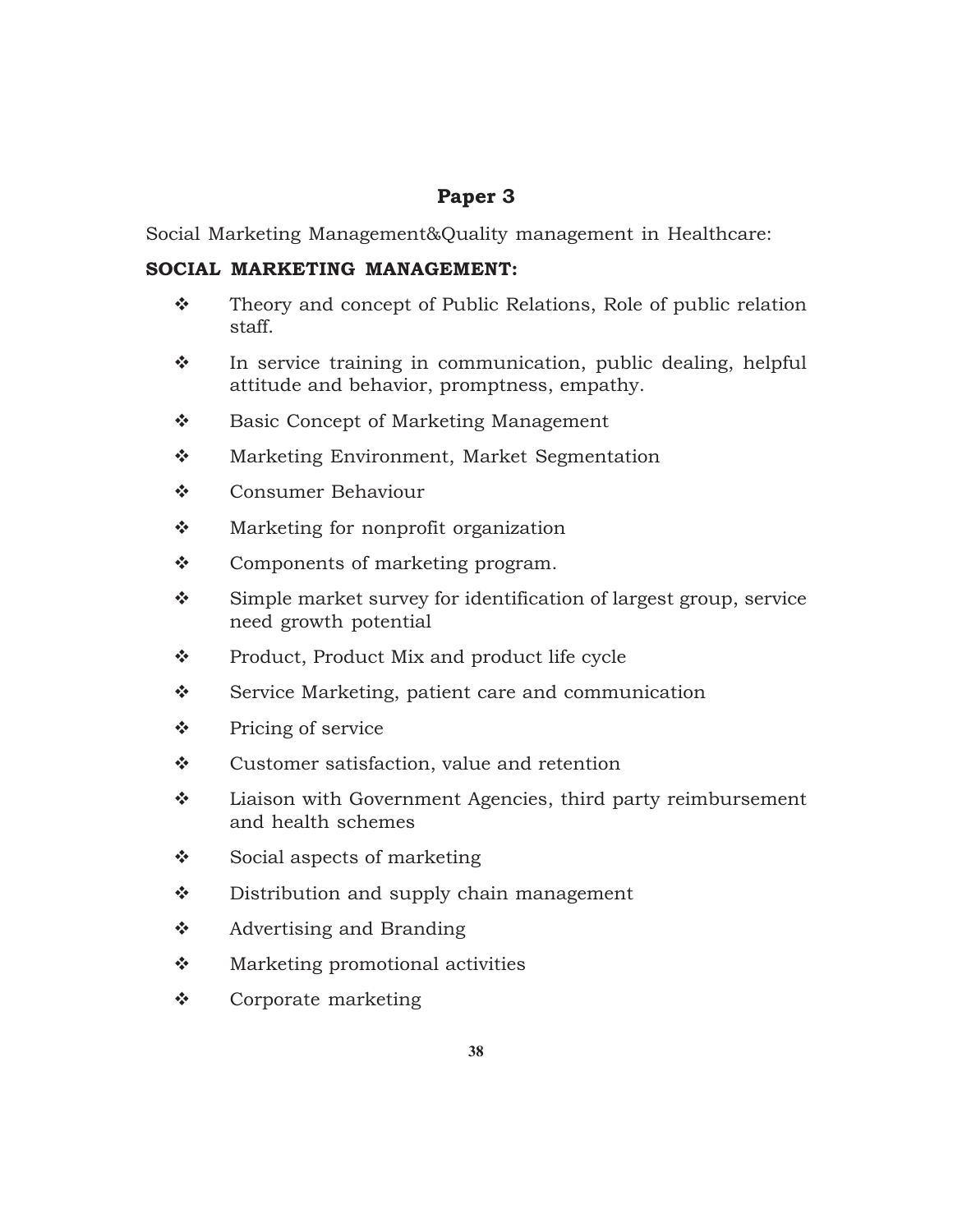#### **Reference Text books:**

| S.NO. | <b>NAME OF THE BOOK</b> | <b>AUTHOR'S NAME</b>                    |
|-------|-------------------------|-----------------------------------------|
|       | Marketing Management    | Philip Kotler                           |
|       | Services Marketing      | Valarie Zeithaml, Mary<br><b>Bitner</b> |

#### **QUALITY MANAGEMENT IN HEALTH CARE:**

- \* Fundamentals of Quality Management, Understanding and skills required for supporting Quality Management in an organization, CQI in healthcare, implementation TQM
- $\div$  Ouality Management Programme, ISO clauses, quality manual, quality of clinical services, Critical Pathways, NABL, NABH, JCI, BIS
- Understanding of patients and bringing necessary improvement in the process of delivery of services.
- \* Training and Development of staff, staff attitude. Motivation and Functioning as team, Personnel and Professional value system
- $\mathbf{\hat{P}}$  Quality Techniques, Quality of assurance procedures, Deming's Principles, Juran Trilogy, Kaizen, Philip Crosby's Principles, Quality Circles
- ◆ Audit: Defining audit protocol, Audit team, duties and responsibilities of audit team. (Medical Audit, Nursing Audit and Clinical Audit)
- $\mathbf{\hat{P}}$  Developing standards- comparing the standards with other institutions, National and International Standards, Review and modification of standards.
- ◆ Process of collection of data, comparing with standard and reporting the outcome. General system of Review and Control.
- Death (mortality) review, Review of stillbirth, premature, underweight babies.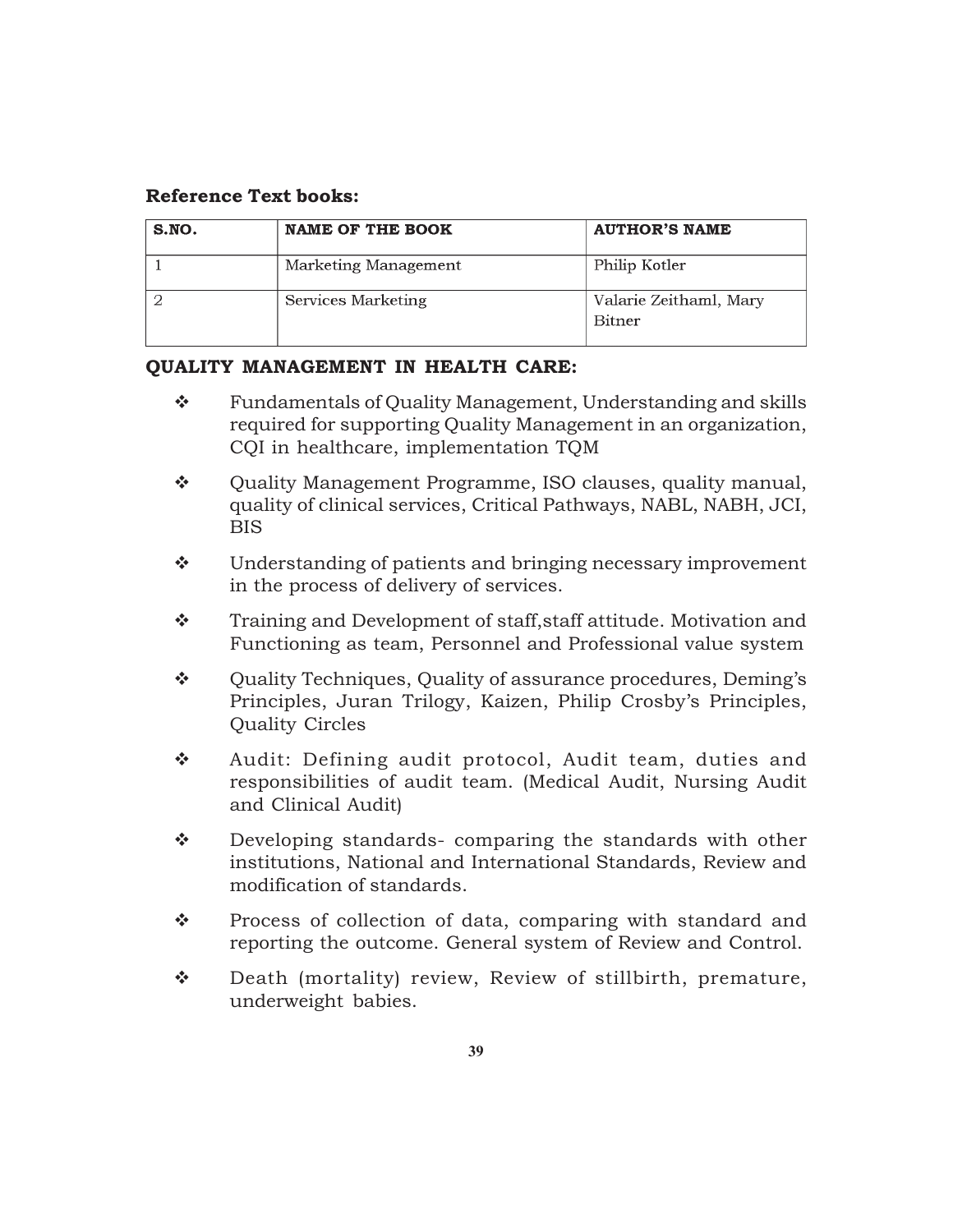- Review of infection.
- \* Post Operative Complication review, Post Delivery Complication Review, Post Anesthesia Complication Review
- ❖ Antibiotic Audit and their area of Review
- Discharge status-cured, controlled, aggravated, died
- $\bullet$  Left against medical advice
- \* Agreement of Preliminary Diagnosis with final diagnosis, Investigation supplements preliminary and final diagnosis, Percentage of unnecessary and final diagnosis
- Unusual incidents in hospital /sentinel events.
- Quality indicators/key performance indicator s
- Average length of stay-trend
- \* Average waiting time-OPD, Causality, Investigation, Pharmacy
- Patient Satisfaction survey.
- **\*** Hospital Committee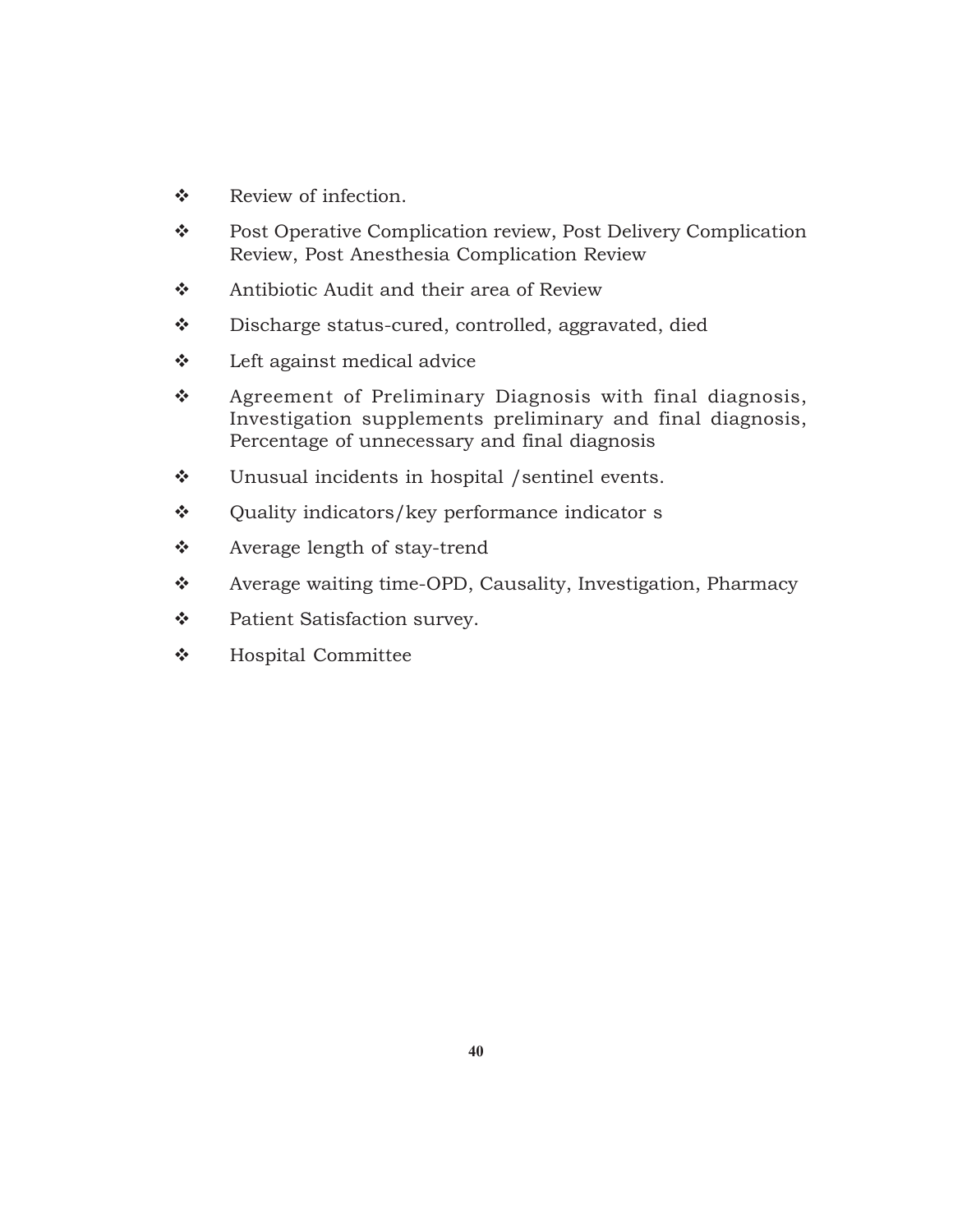## **Practical & Comprehensive Viva: (Paper 4)**

The syllabus covered in Paper IV is all the subjects of MHA I, II, III and IV Semester.

On commencement of Fourth Semester, students should write an application addressed to Principal regarding the preference for elective subject.Once accepted, the elective subject cannot be changed.

**Scheme of Examinations for all Theory Subjects in All 4 Semesters:**

| S.No.        | <b>Semester</b>                      | <b>Subjects</b>                             | IA + THEORY | <b>Grand Total</b> |
|--------------|--------------------------------------|---------------------------------------------|-------------|--------------------|
|              | <b>Semester1</b><br>to<br>Semester 4 | <b>All Papers</b>                           | $20 + 80$   | 1200               |
| $\mathbf{2}$ | Semester 4                           | Practical &<br>Comprehensive<br><b>Viva</b> | $20 + 80$   | 100                |

### **Distribution of marks for Practical and Comprehensive Viva:**

| No | Internal Assessment | Viva | <b>Dissertation</b> | <b>Total</b><br>Marks |
|----|---------------------|------|---------------------|-----------------------|
|    | 20                  | 40   | 40                  | 100                   |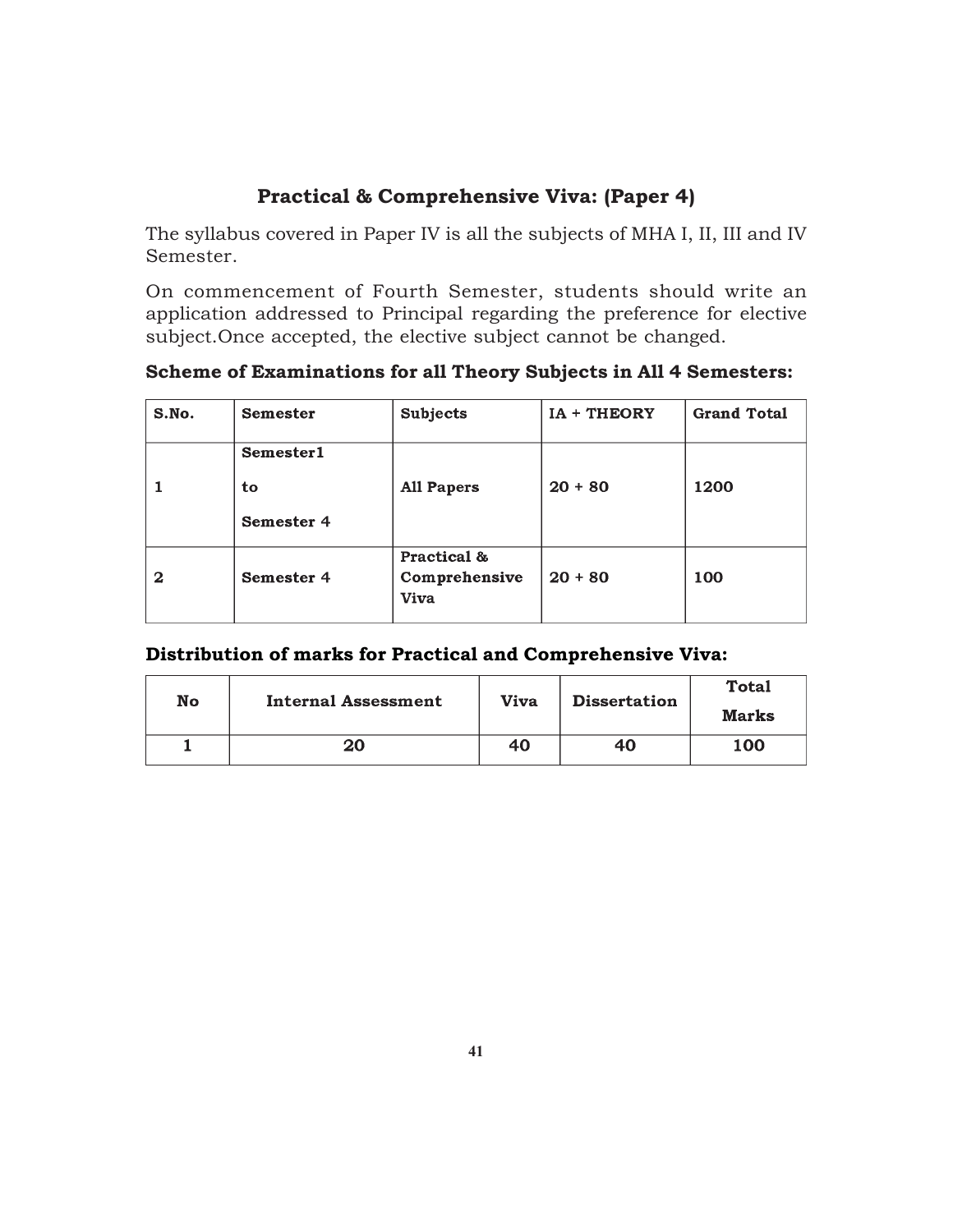| S.No.          | <b>PAPER</b>                 | <b>SUBJECT</b>                                                 | <b>CREDIT</b><br><b>HOURS</b> |
|----------------|------------------------------|----------------------------------------------------------------|-------------------------------|
|                | $MHA-I-1$ $T$                | Principles of Management & Managerial Skill                    | 2                             |
| $\mathfrak{D}$ | $MHA-I-2$ T                  | Organization Behavior & Principles of<br>Communication         | 2                             |
| 3              | <b>MHA-I-3 T</b>             | Statistics & Research Methodology &<br>Quantitative Techniques | 3                             |
|                | Subsidiary<br><b>Subject</b> | Basic Human Body Anatomy &                                     | 6                             |
|                |                              | Basic Human Body Physiology                                    |                               |
| 5              |                              | Practical (Department & Ward Posting)                          | 12                            |
|                |                              | Synopsis                                                       |                               |
|                |                              | <b>TOTAL</b>                                                   | 26                            |

### **SECOND SEMESTER**

| S.No.                       | <b>PAPER</b>   | <b>SUBJECT</b>                        | <b>CREDIT</b><br><b>HOURS</b> |
|-----------------------------|----------------|---------------------------------------|-------------------------------|
|                             | $MHA-II-1$ $T$ | Preventive & Social Medicine (PSM)    |                               |
| $\mathcal{D}_{\mathcal{L}}$ | MHA-II-2 T     | Health Finance &                      | 4                             |
|                             |                | <b>Health Economics</b>               |                               |
| 3                           | MHA-II-3 T     | Health/Hospital Management &          | 3                             |
|                             |                | <b>Medical Ethics</b>                 |                               |
| 4                           |                | Practical (Department & Ward Posting) | 13                            |
| 5                           |                | Synopsis                              |                               |
|                             |                | <b>TOTAL</b>                          | 25                            |